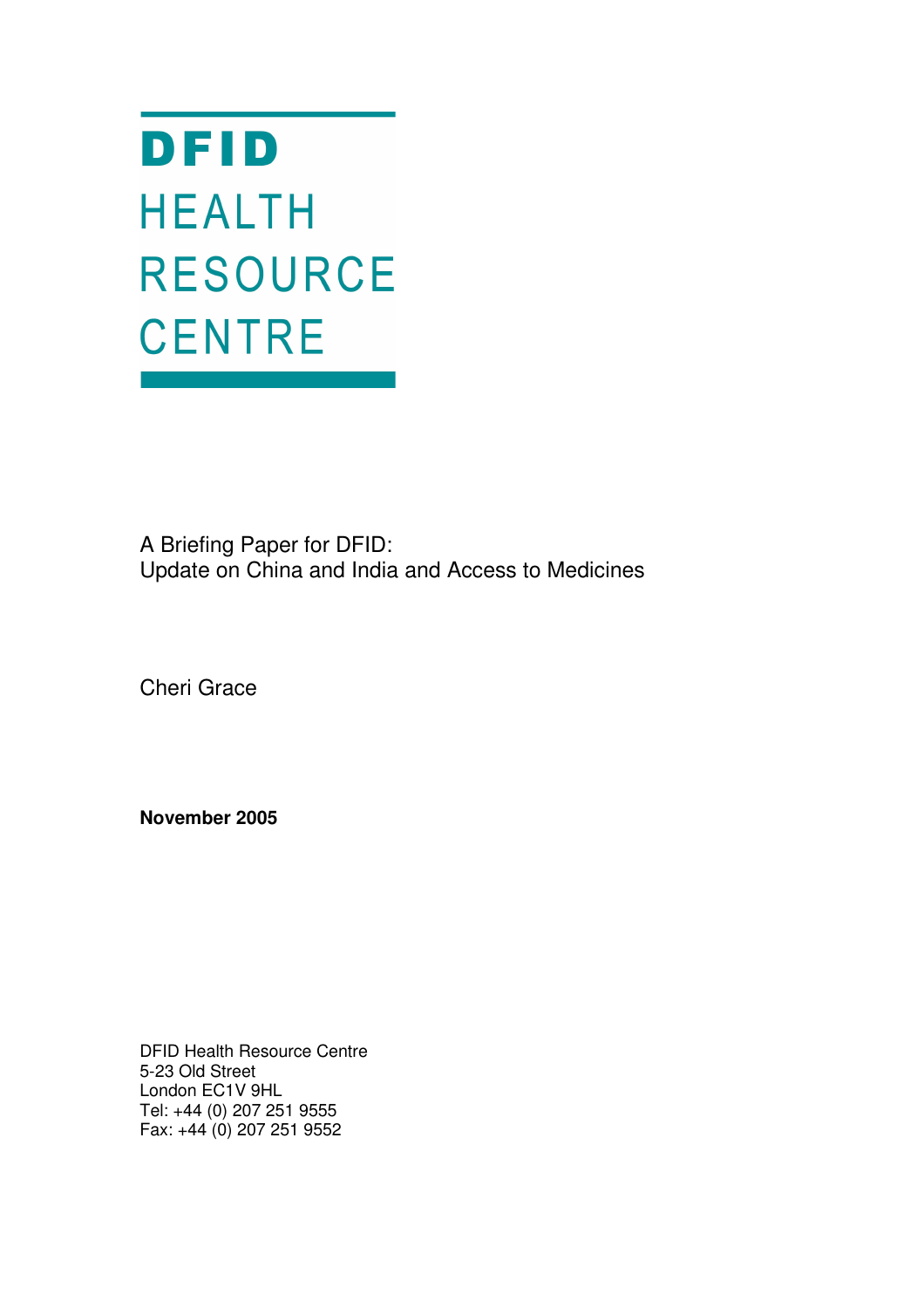The DFID Health Resource Centre (HRC) provides technical assistance and information to the British Government's Department for International Development (DFID) and its partners in support of pro-poor health policies, financing and services. The HRC is based at IHSD's UK offices and managed by an international consortium of five organisations: Ifakara Health Research and Development Centre. Tanzania (IHRDC); Institute for Health Sector Development, UK (IHSD Limited); ICDDR,B -Centre for Health and Population Research, Bangladesh; Sharan, India; Swiss Centre for International Health (SCIH) of the Swiss Tropical Institute, Switzerland.

This report was produced by the Health Resource Centre on behalf of the Department for International Development, and does not necessarily represent the views or the policy of DFID.

Title: A Briefing Paper for DFID: Update on China and India and Access to Medicines

Author: Cheri Grace

DFID Health Resource Centre 5-23 Old Street London EC1V 9HL Tel: +44 (0) 20 7251 9555 Fax: +44 (0) 20 7251 9552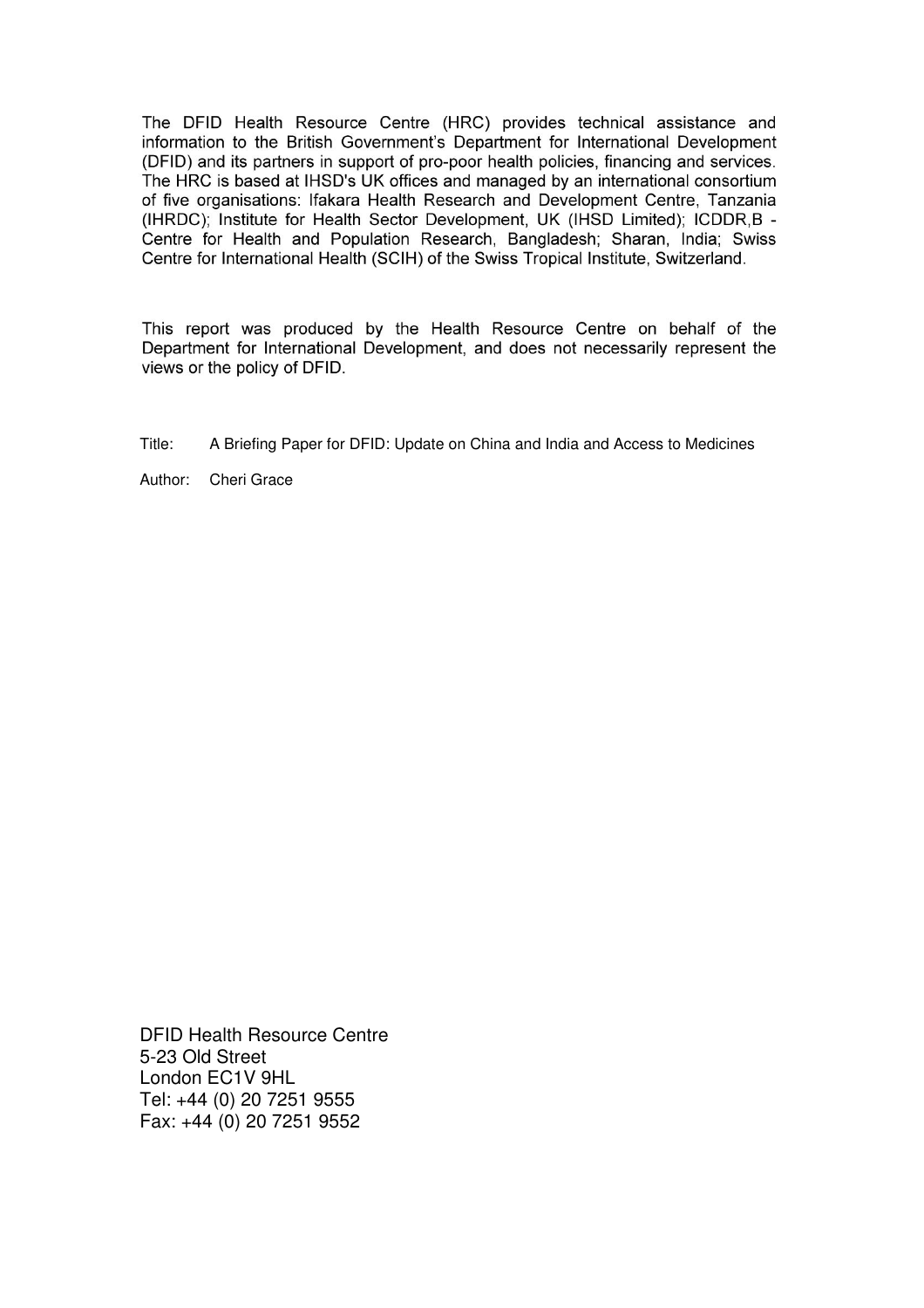## **TABLE OF CONTENTS**

| 1              |                                          |                                                                 |  |
|----------------|------------------------------------------|-----------------------------------------------------------------|--|
|                | 1.1<br>1.2                               |                                                                 |  |
| $\overline{2}$ |                                          |                                                                 |  |
| 3              |                                          |                                                                 |  |
|                | 3.1<br>3.2<br>3.3<br>3.4<br>3.5<br>3.6   | MERGERS AND ACQUISITIONS ACTIVITY IN INDIA AND CHINA 11         |  |
| 4              |                                          |                                                                 |  |
|                | 4.1<br>4.2<br>4.3<br>4.4                 | WHAT HAPPENS TO GENERIC VERSIONS OF DRUGS PATENTED BETWEEN 1995 |  |
|                | 4.5<br>4.6<br>4.7<br>4.8<br>4.9          | PRACTICAL IMPACT ON SPECIFIC DRUGS OF PUBLIC HEALTH CONCERN 15  |  |
| 5              |                                          |                                                                 |  |
|                | 5.1<br>5.2<br>5.3<br>5.3.1<br>5.4<br>5.5 | 5.3.2                                                           |  |
| 6              |                                          |                                                                 |  |
|                |                                          |                                                                 |  |
|                |                                          |                                                                 |  |
|                |                                          |                                                                 |  |
|                |                                          |                                                                 |  |
|                |                                          |                                                                 |  |
|                |                                          |                                                                 |  |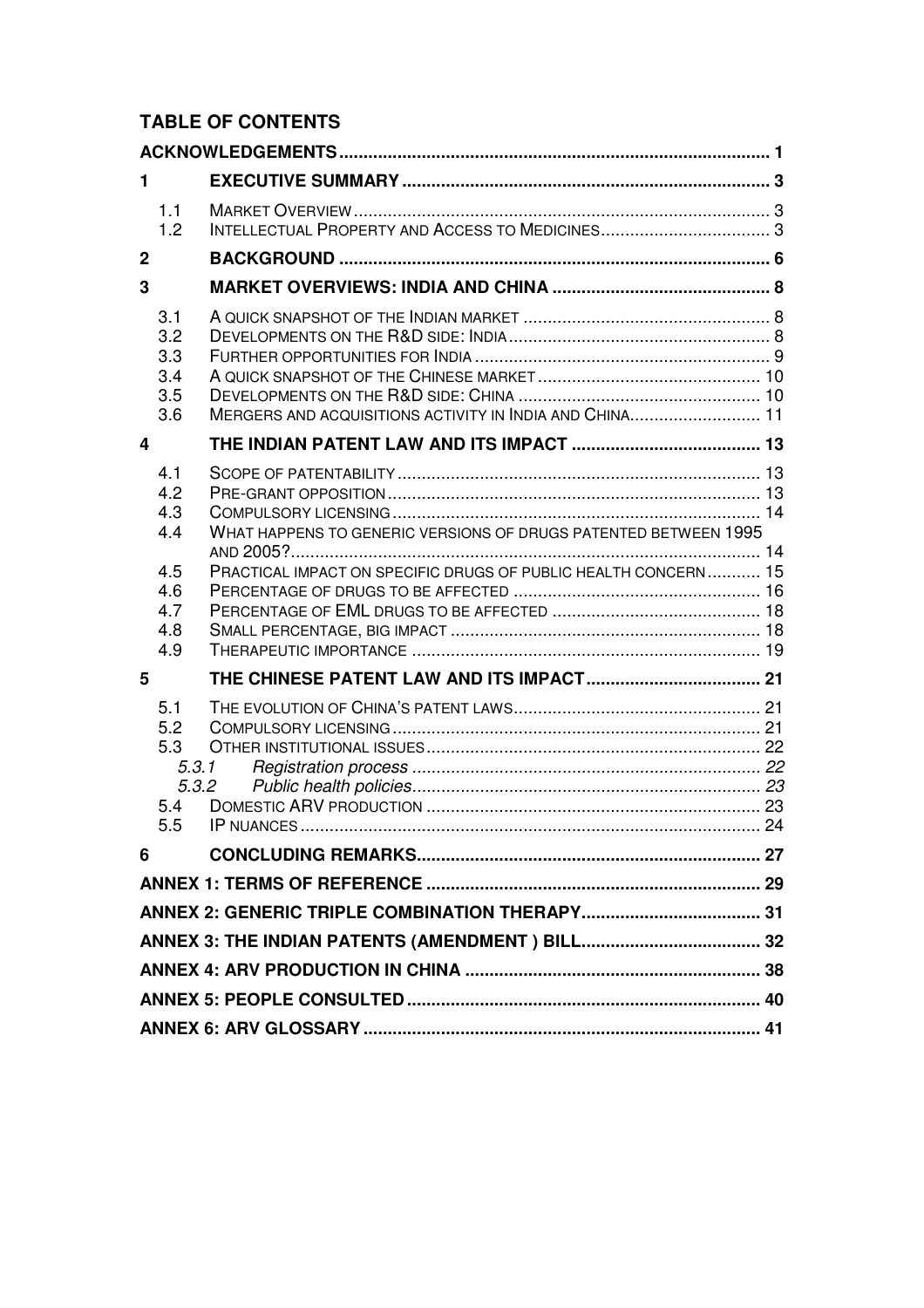#### **ACKNOWLEDGEMENTS**

I would like to thank the people, listed in Annex 5, who took the time to provide literature or share their expertise with me. I would like to particularly thank those who reviewed this paper and provided valuable feedback: Dr Yusuf Hamied, Chairman and CEO of Cipla Ltd., Suerie Moon, of Médecins Sans Frontières, Philippa Saunders, of the Essential Drugs Project, Aaron Pattillo of the Clinton Foundation, and Saul Walker and Martin Taylor at the Department for International Development.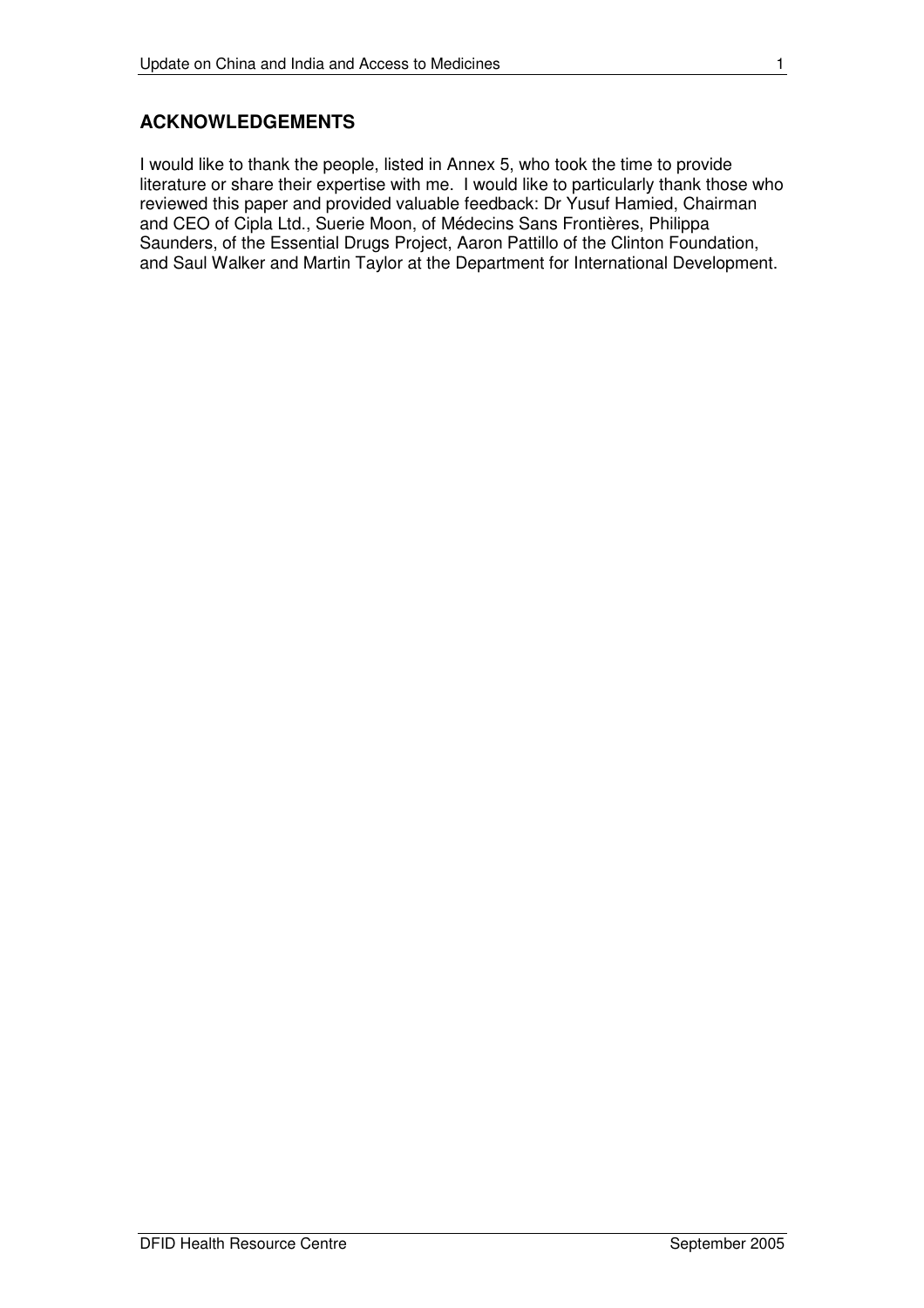## **Acronyms**

| <b>ACTs</b>     | Artemisinin combination therapies                       |
|-----------------|---------------------------------------------------------|
| <b>AIDS</b>     | Acquired Immune Deficiency Syndrome                     |
| <b>ANDAs</b>    | Abbreviated new drug applications                       |
| <b>API</b>      | Active pharmaceutical ingredient                        |
| <b>ARVs</b>     | Antiretrovirals                                         |
| <b>ATM</b>      | Access to medicines                                     |
| CL              | Compulsory licence                                      |
| <b>DFID</b>     | Department for International Development                |
| <b>EML</b>      | <b>Essential Medicines List</b>                         |
| <b>FDA</b>      | Food and Drug Administration                            |
| <b>FDCs</b>     | Fixed-dose combinations                                 |
| <b>GFATM</b>    | The Global Fund for AIDS, TB and Malaria                |
| <b>HIV/AIDS</b> | Human Immunodeficiency Virus/Acquired Immune Deficiency |
|                 | Syndrome                                                |
| IP              | <b>Intellectual property</b>                            |
| <b>IPR</b>      | Intellectual property rights                            |
| <b>MNC</b>      | Multinational corporation                               |
| <b>MOU</b>      | Memorandum of Understanding                             |
| <b>PEPFAR</b>   | President's Emergency Plan for HIV/AIDS Relief          |
| R&D             | Research and development                                |
| <b>TCM</b>      |                                                         |
|                 | <b>Traditional Chinese medicine</b>                     |
| <b>TDF</b>      | Tenofovir disoproxil fumarate                           |
| <b>TRIPS</b>    | Trade-related Aspects of Intellectual Property Rights   |
| <b>US</b>       | <b>United States</b>                                    |
| <b>WHO</b>      | World Health Organization                               |

Please see Annex 6 for a glossary of ARV names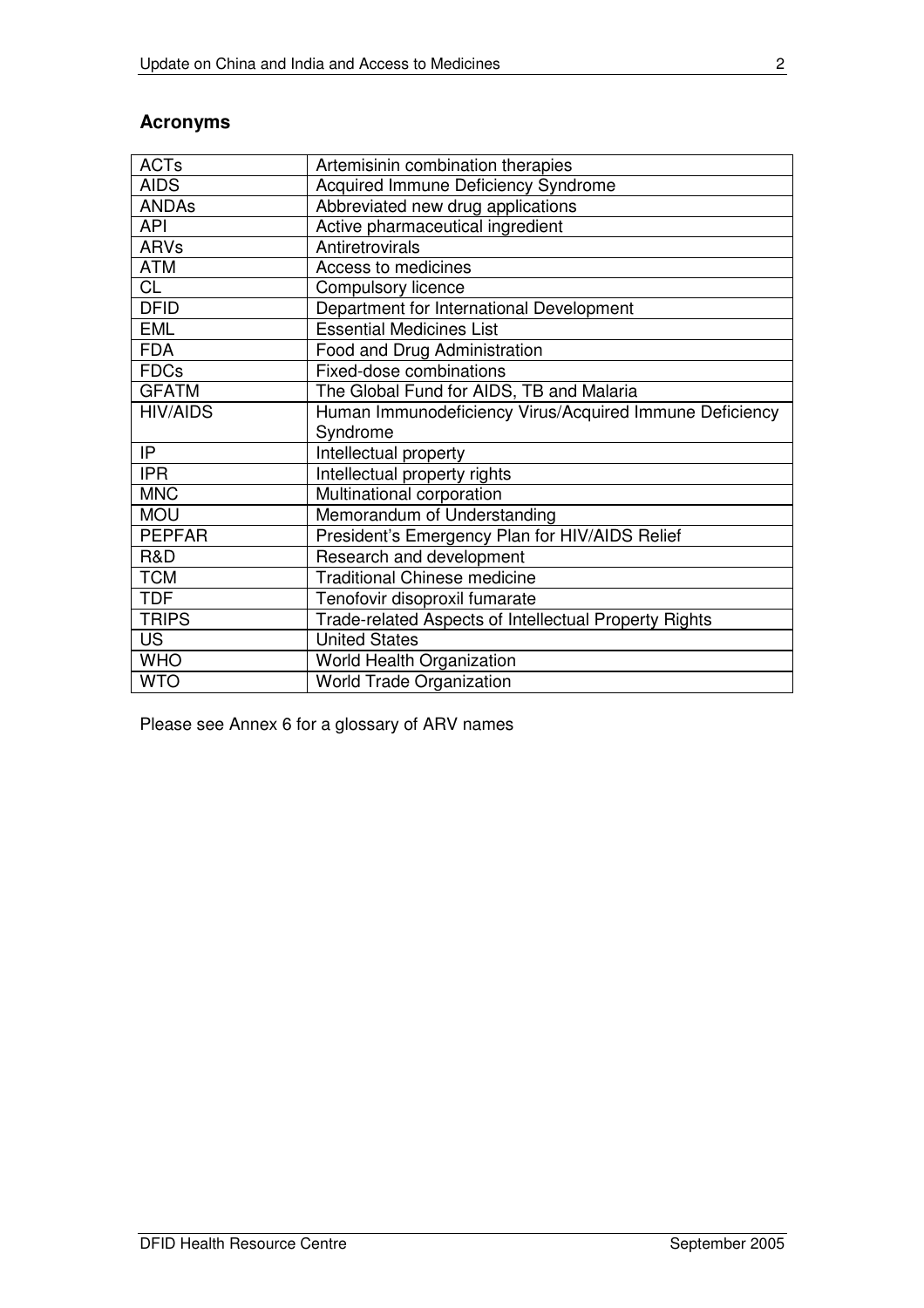## **1 EXECUTIVE SUMMARY**

#### 1.1 Market Overview

Both India and China are important sources of medicines supply domestically, worldwide, and for products of public health importance in developing countries. China is an important source of chemical and API supply, whereas India is stronger on the finished product/formulation side.

On the research and development (R&D) side, external changes as well as internal changes in India and China present opportunities and challenges for increased R&D activity. Whilst the development of genomics and the pressure on 'big pharma' to reduce costs are creating opportunities for R&D in these countries, regulatory and technical challenges remain barriers to moving up the value-added ladder.

As for how the market overall is evolving, market share is expected to gradually transfer from smaller to larger companies, e.g. via mergers and acquisitions, between Indian firms and MNCs as well as South-South collaborations. Companies will also be selling and buying brands to increase their footprint (and pricing power) in a particular therapeutic area. A proliferation of in-licensing deals may also be expected, for example MNCs will do licensing deals with large domestic firms in order to get their product marketed in India.

#### 1.2 Intellectual Property and Access to Medicines

The Indian Patent Ordinance, issued on 26 December 2004, caused great concern to ATM-stakeholders, as it eased standards of patentability, eliminated pre-grant opposition procedures, limited Paragraph 6 exports to only those countries that issued a compulsory licence (thereby unnecessarily excluding no-patent countries), and failed to streamline and expedite the procedures for compulsory licensing. The eventual Patent (Amendment) Act, passed by the Indian Parliament in March 2005, was more ATM-promoting, although concerns still remain. In short, India should be able to continue producing most existing generics although there are likely to be battles over some more recent products, e.g. Tenofovir. It is not yet clear what impact the requirement for 'reasonable' compensation will have on prices or on time needed to negotiate deals and start producing, as there have not yet been any cases where Indian companies are paying such compensation. (The Gleevec case is still in court.)

Production of future products will be more challenging technically but, compulsory licenses would be an option to overcome the IP-restrictions. The challenge is whether CLs will be practically feasible; this is influenced by whether and how the country has translated TRIPS flexibilities into domestic legislation and whether the product in question can be developed by generic firms in time to meet public health need.

Although enhanced IP will in fact only impact between 10% and 15% of the current value share of medicines, and an even smaller share of medicines on the WHO EML list, this percentage will obviously increase over time, as new, patented medicines become an increasing proportion of the overall market and of the EML list.

It would be a mistake to conclude, based on the above statistic, that patent status has little impact on access to medicines. The small percentage one gets from such a patent counting exercise undervalues the impact that patents have on access by taking averages of large samples of dissimilar drugs and dissimilar countries and, in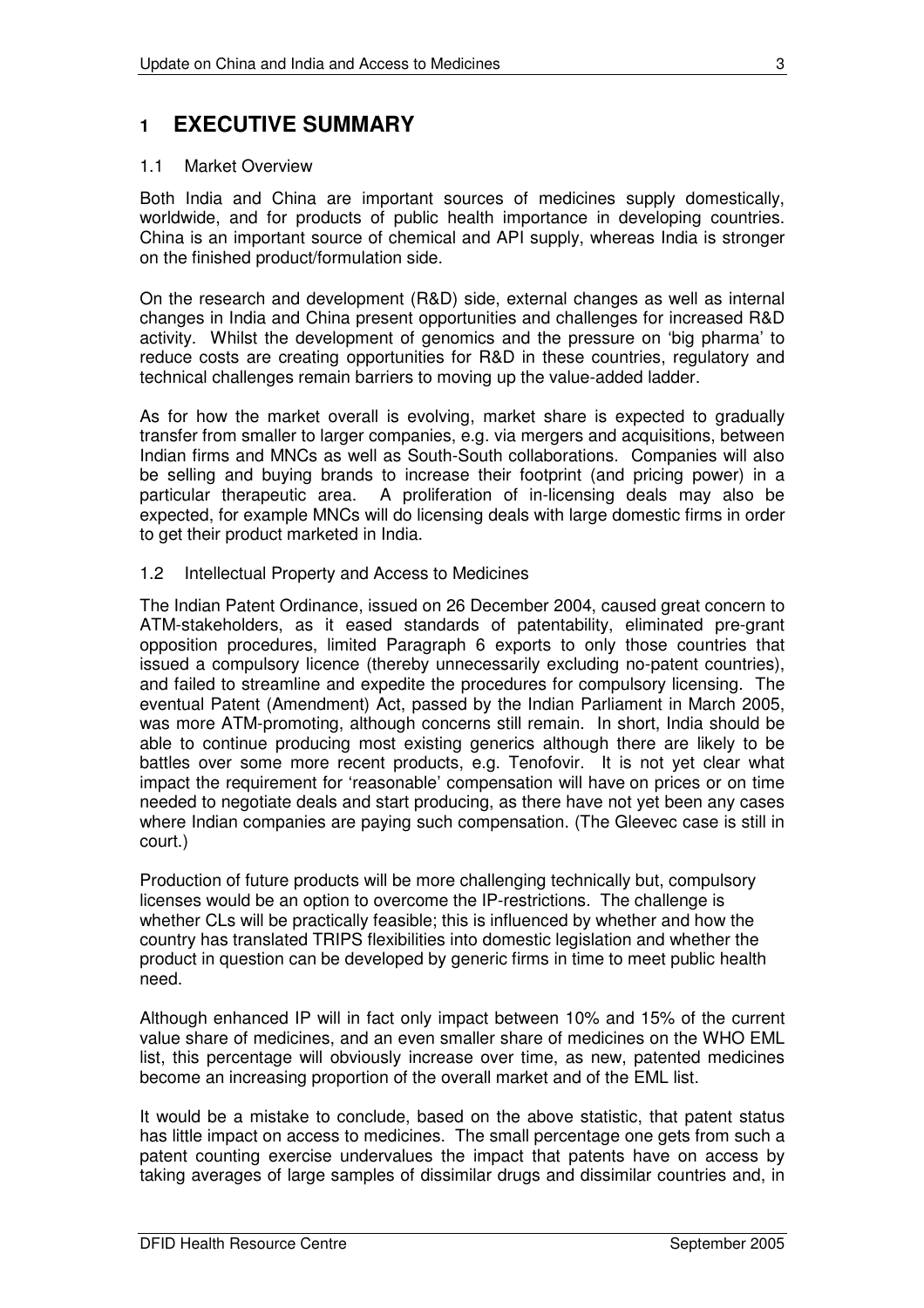the process, discounting important variations and outliers within the sample. For example, lack of access to one drug in a combination therapy (due to patent status) can preclude appropriate treatment. Despite the fact that NVP and d4T are offpatent as individual drugs<sup>1</sup>, GSK's patent on the ARV 3TC blocked the availability of the simplest and most affordable AIDS treatment available worldwide – the WHOrecommended fixed-dose combination of d4T/3TC/NVP. It was therefore necessary to prescribe brand-name medications that were five times more expensive, and in individual drugs rather than in co-formulated pills (thereby complicating the treatment regimen and potentially affecting compliance and therefore efficacy).<sup>2</sup> Patentprotected drugs, although few in number, actually represent a very large percentage of health budgets. Just a few expensive patented medicines can skew entire treatment budgets.

The disease areas most likely to be negatively impacted by TRIPS include

- Classes of drugs that experience a high speed of new product development due to emerging resistance, such as antibiotics and anti-infectives (e.g. ARVs, TB drugs, anti-malarials).
- Drugs for cancer and diabetes, since these are treated with relatively new drug classes which have little therapeutic competition/substitution, and therefore have significant pricing power.

Only newer, patented medicines will be effective in these categories; these will be unaffordable in developing countries.

TRIPS officially came into force in China at the end of 2002. China has a version of the Indian 'mailbox' system, called 'administrative protection', that allows back-dating of market exclusivity. There are also compulsory licensing provisions in domestic patent legislation, although practical use may be constrained due to a) limited grounds on which they can be issued b) procedural restrictions which accompany them, and b) a requirement that CLs be issued predominately for purposes of supplying the domestic market.

China plays an essential role in supplying chemicals and APIs, especially for products of public health importance in developing countries and to ATM-enhancing finished product manufacturers. Whereas domestic suppliers of finished product ARVs were few in early 2004, China now has four domestic pharmaceutical companies manufacturing six generic HIV/AIDS cocktails.<sup>3</sup> A recent announcement from the Clinton Foundation brought to the public eye the technological capacity of China to do even more for ATM. The Foundation negotiated a deal with Mchem of China to supply the API of five products: AZT, 3TC, D4T, NVP and efavirenz.<sup>4</sup> The Foundation is also offering technical assistance to Mchem on certain products (e.g. TDF, EFV, LPV/r) with the hope of adding additional products to the supply agreement at some point in the coming year. Of the eight products Mchem will be offering to Clinton partners, at least two (3TC and efavirenz) would seem to be IPprotected in China, bringing to the public eye a situation that formulators have wondered about, that is, how to interpret the meaning of China's IP.

<sup>&</sup>lt;sup>1</sup> Please see Annex 6 for a glossary of ARV names

<sup>&</sup>lt;sup>2</sup> Goemaere, Lotrofska, Marchandy, and t'Hoen in Letters to the Editor, Health Affairs,

September/October 2004: 280. 3 See Annex 4 for details of ARVs made by Chinese firms.

<sup>&</sup>lt;sup>4</sup> To clarify, The Clinton Foundation does not procure ARVs. The Foundation negotiates deals and helps form partnerships. Prior to the Mchem deal, it had four partner companies: two API partners and three formulator partners (one of whom was also an API partner). Mchem became the third API partner and the fourth formulator.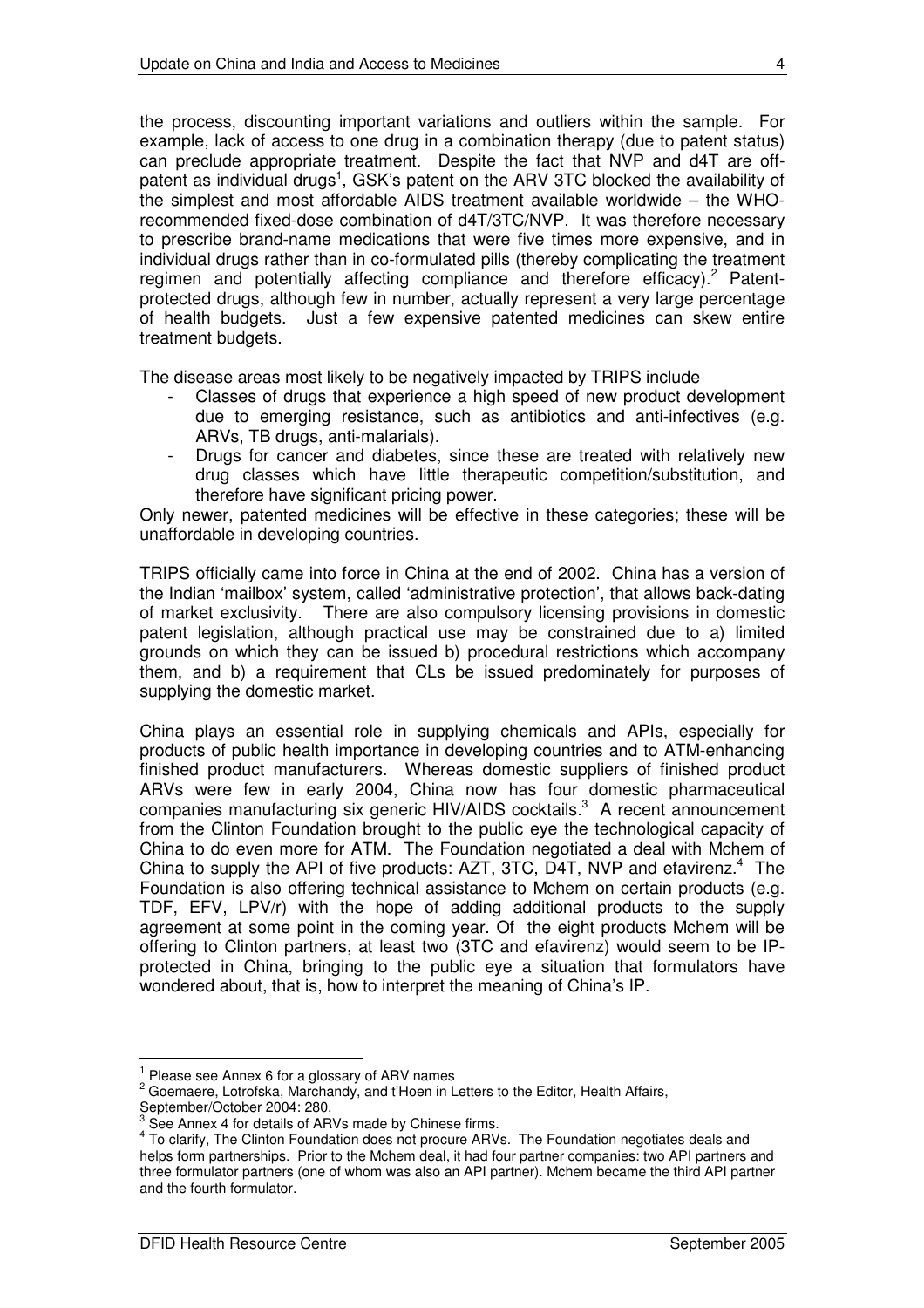Several theories, but little evidence, exist for how China can supply newer drugs or raw materials for these drugs. Some observers assume IP sophistication allows Chinese firms to legally bypass apparent IP requirements, whilst others assume either complete lack of capacity or intent to comply IP requirements.

Clearly IP is an access-constraining factor, which can sometimes be overcome through inventive means if there is the will and/or the economic incentive. There will be an increasing (role for ATM-promoting solutions over time, due to a) the continuous change in spectrum of diseases and resistance patterns, requiring evermore innovative technologies to address public health problems b) the gradual increase in the percentage of EML drugs on-patent (as the list is updated with new, patented medicines) and c) the gradual decrease in generic sources of newer medicines from quality suppliers due to changing IP in the major producing countries.

Genuine confusion about what the WTO requires from a country and the flexibilities WTO gives member states seems to be present in many developing countries, in the context of bilateral trade agreements that encourage IP standards in excess of the minimum required by WTO. Countries need political support when utilising TRIPS flexibilities for public health purposes, and technical support to adapt domestic legislation and policies in order to facilitate the use of those flexibilities. Donors should not only encourage policies that promote value for money, but should look to better align the institutional mechanisms for financing and procurement with the most efficient way of dealing with the particular market; such alignment will result in increases supply security and often, in reduced prices as well. Other health systems and institutional issues can constrain access as well. There are many actors and processes influencing how well drug financing is used, e.g. WHO, GFATM, procurement agents, country-level policymakers and managers. Donors can play a fundamental role in improving individual agency and country capacities, but also in improving how well these agents interface with one another and work together in a harmonized way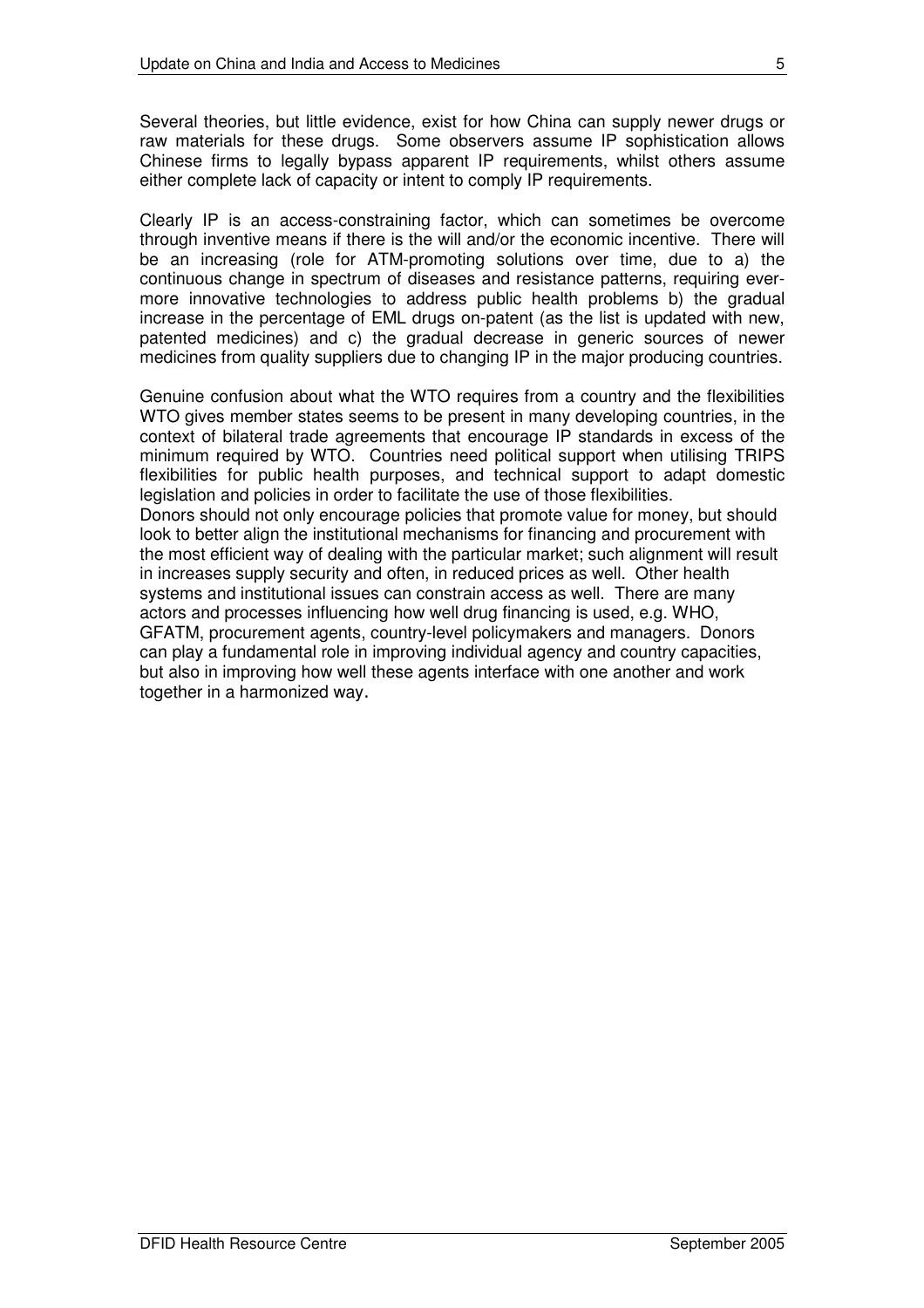In 2004, the Department for International Development (DFID) Policy Division's Access to Medicines team commissioned a series of studies aimed at developing the evidence base in support of an integrated framework addressing institutional, policy and structural barriers to access to medicines. The intention has been to aid international and national actions by major stakeholders in improving access to medicines, especially for developing country partners, pharma and generic producers, and UK and other Organisation for Economic Co-operation and Development governments.

The DFID-commissioned study 'The effect of changing intellectual property on pharmaceutical industry prospects in India and China: considerations for access to medicines' provided evidence to show how important Indian and Chinese firms are to the supply of quality, low-priced active pharmaceutical ingredients and finished products domestically and to developing countries. It also analysed the effect of changing intellectual property regimes in these countries on companies' strategies and access to essential medicines both locally and internationally. The study is available at:

http://www.dfidhealthrc.org/shared/publications/Issues\_papers/ATM/Grace2.pdf

The purpose of this piece of work is to update the previous study with information that has become available in the year since the research was done. Updating the paper is expected to yield new insights into how Trade-related Aspects of Intellectual Property Rights (TRIPS) is being implemented at country level, what effect the changes are having on firm-level strategies and in turn, what effects these changes are having on access to medicines supply. An updated paper is expected to support ongoing policy engagement by DFID on TRIPS at an international level, to support DFID-funded (International Trade Division) work to build developing country capacity to utilise TRIPS flexibilities, and support DFID country offices involved in access to medicines debates.

In the past year, there has also been increased interest in the existence<sup>5</sup> and potential of domestic production in developing countries, fuelled partly by the closing window of generic supply of newer drugs from India and China in the context of evolving disease and resistance patterns, and partly by the 2016 extension given to LDCs on complying with TRIPS. Domestic production potential is obviously affected in large part by the API supply and technology transfer opportunities available from Indian and Chinese sources, hence an additional source of interest and importance of these countries.

The following research questions will be addressed in this paper:

- During the past year, what have been the major developments in the Indian and Chinese pharmaceutical industries and what are the major opportunities?
- How has TRIPS been translated into domestic law in India? How does the Patent Law differ from the original Ordinance and what are the practical implications for:
	- o The percentage of the market that is likely to be affected?
	- o The therapeutic importance of the drugs to be affected?

<sup>&</sup>lt;sup>5</sup> WHO AFRO has done a survey of production capacity in Africa that indicates that local production is widespread. http://www.afro.who.int/rc55/documents/afr rc55 10 local production.pdf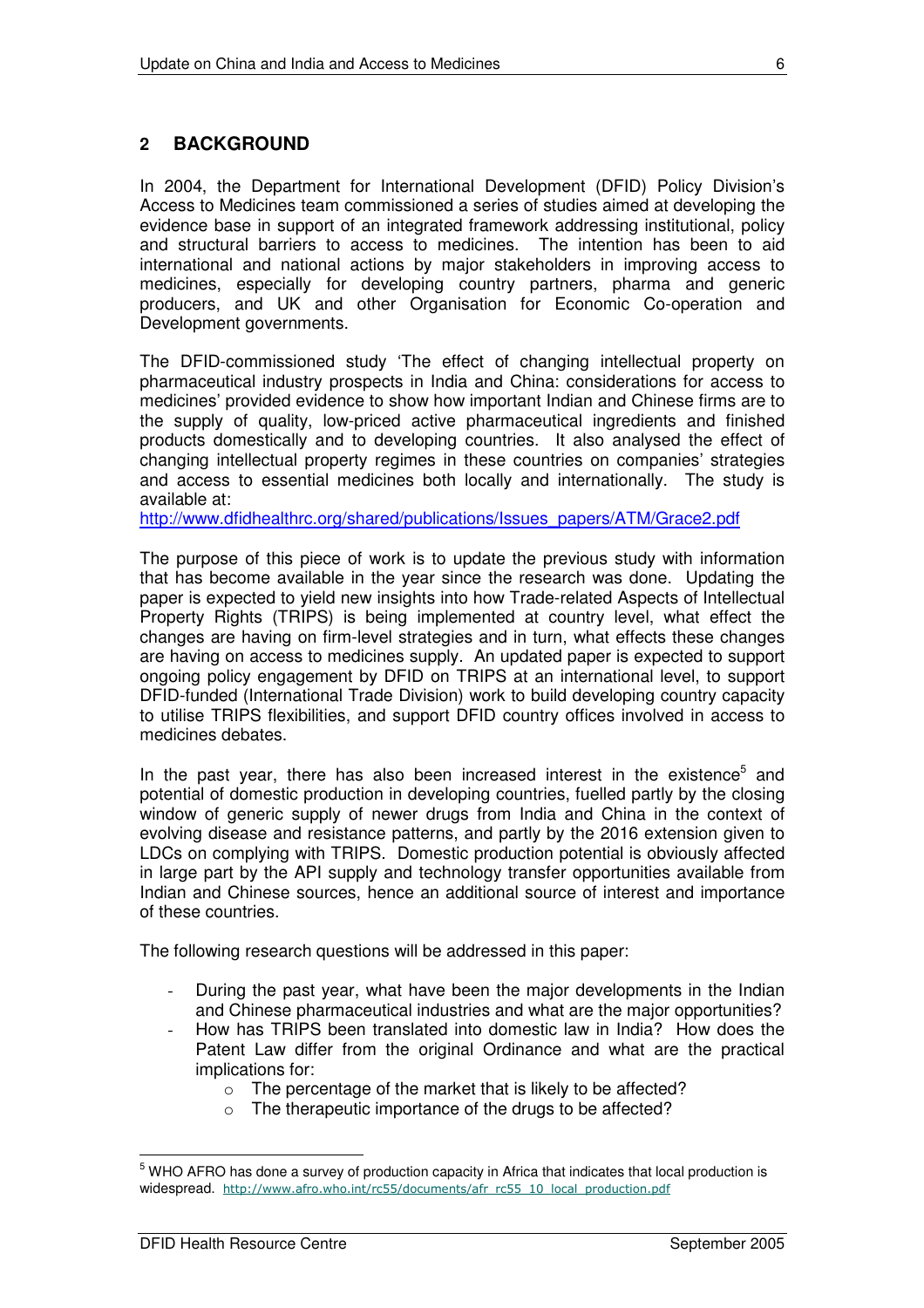- How has TRIPS been translated into domestic laws in China? How do domestic policies and laws in China (especially drug selection) interface with interests to promote domestic industry, and in turn how is this interface affected by intellectual property rights (IPR)-related institutions and laws?
- With the evolution in first-line recommendations for diseases like malaria and HIV, what role will India and China be able to play for either finished product or active pharmaceutical ingredient (API) supply (or supply of intermediates), for domestic use or export, of drugs like tenofovir and artemisinin combination therapies (ACTs) for malaria?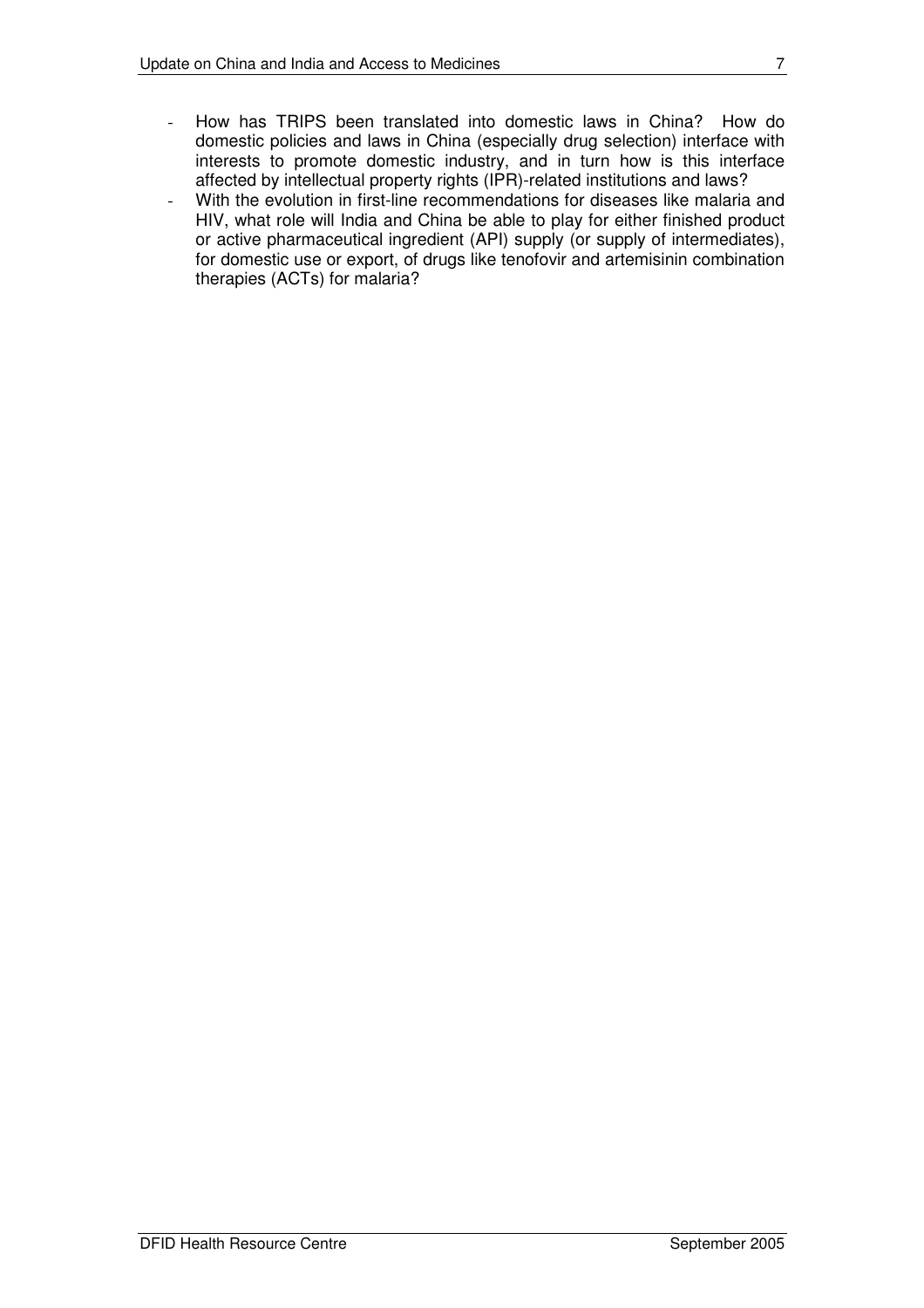#### **3 MARKET OVERVIEWS: INDIA AND CHINA**

#### 3.1 A quick snapshot of the Indian market

At US\$10 billion, Indian industry ranks 4<sup>th</sup> worldwide in volume of production and 13<sup>th</sup> in value. India supplies 22% of the world's generic drugs and a significant proportion of the vaccines made for the developing world. $^6$ 

There are 300 companies of large and moderate size and approximately 5,000 smaller companies. Four hundred bulk drugs are produced and almost all formulations are made in India. One-third of the production, or about US\$3.5 billion, is exported, and export growth averages 25% per annum. India has the largest number of units approved by the Food and Drug Administration (FDA) outside the United States (US), numbering 65. One-half of the exports are to the US alone. Large exports also go to China, Brazil, Nigeria and Mexico.

For a fuller picture of trends and business strategies, see Grace 2004: http://www.dfidhealthrc.org/shared/publications/Issues\_papers/ATM/Grace2.pdf and Gehl Sampath 2005: http://www.who.int/intellectualproperty/studies/PadmashreeSampathFinal.pdf<sup>7</sup>.

#### 3.2 Developments on the R&D side: India

On the research and development (R&D) side, external changes as well as internal changes in India present opportunities for Indian R&D. On the positive side, the development of genomics and with that, an increasingly fragmented disease market<sup>8</sup>; may make smaller-scale production more economically feasible for Indian firms with a lower cost base. A small, tightly focused niche company may well do better in this environment than the historically successful 'Big Pharma'. The lower cost base also increases the potential for innovation, e.g. if it takes a firm US\$100 million, rather than US\$1 billion, to develop a drug, there is more room for experimentation and finding new ways to do research.

Revenues from the generic business, India's most productive pharmaceutical sector,<sup>9</sup> are being used by some domestic companies as the means to move up the valueadded ladder. In 2004, India's ten largest drug firms spent over \$170 million on R&D. This figure is expected to exceed \$200 million by 2006. Ranbaxy expects to spend 10% of its revenue on R&D in the future.<sup>10</sup> Such increases in R&D expenditure are beginning to produce results. For all Indian companies, drugs in Phase I and II of the R&D pipeline have tripled from 5 in 2003 to 16 at present.<sup>11</sup>

<sup>6</sup> http://www.nature.com/nature/journal/v436/n7050/full/436478a.html

 $7$  This firm level survey of the Indian pharmaceutical industry was produced for the Commission on Intellectual Property Rights, Innovation and Public Health (CIPIH). The work revealed that Indian firms have been preparing for India's product patent regime over time, and their strategies have been devised to help them cope with the emerging regime.

<sup>&</sup>lt;sup>8</sup> With genomics, an individual's genomic profile is used to predict how that individual will respond to certain drugs, with the aim to enable a more personalized, safer, and more efficient approach to medication.<br><sup>9</sup> There bay

There have been more than 300 ANDAs from India since 1997. Thirty percent of the ANDA filings with the US FDA are from India (150 filings expected by the end of 2005). Source: BRICs: Challenges and opportunities: The Healthcare Sector, June 2005. Sahu, Keusch, Bostrom, Goldman Sachs Equity Research.

<sup>&</sup>lt;sup>10</sup> 'Breaking news on drug discovery: India enjoys increased drug R&D opportunities'. 21/04/2005. http://www.drugresearcher.com/news/printNewsBis.asp?id=59570

 $^1$  Goldman Sachs, 2005.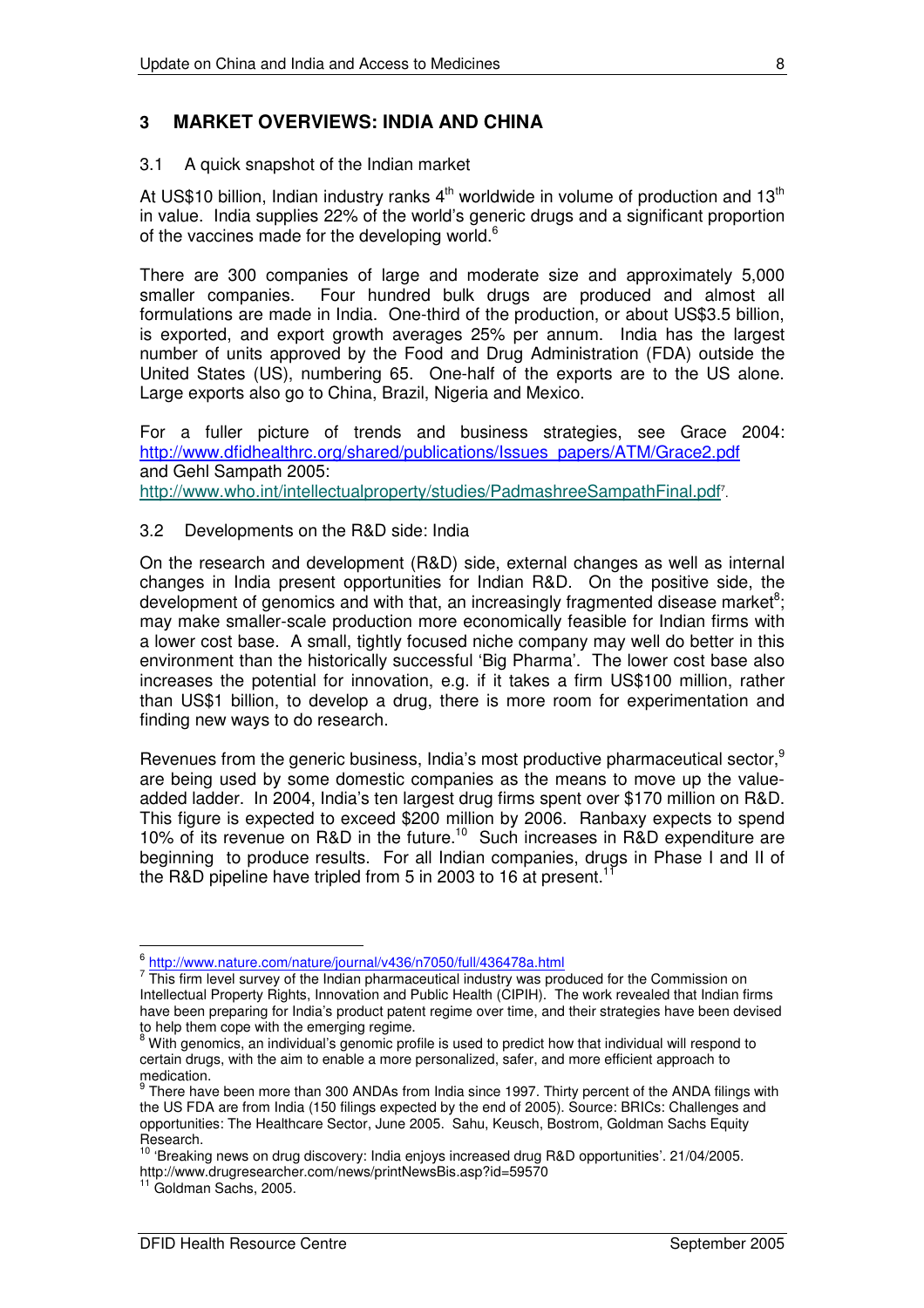Although R&D expenditure and outputs from that are on the rise, there are remaining challenges. Two-thirds of R&D spend is on API and formulation work, whilst only one-third is on new chemical entity research, and of that, 80% is prior art or analogue research.<sup>12</sup> Some Indian companies are also of the view that clinical trial stages will be too expensive to conduct independently; this view can partly explain the emergence of research partnerships between Indian and research-based multinational pharmaceutical companies, as witnessed with Novartis (Dr Reddy's, Torrent), Novo Nordisk (Dr Reddy's), GlaxoSmithKline (Ranbaxy) and Schwarz (Ranbaxy).<sup>13</sup>

#### 3.3 Further opportunities for India

It has been suggested that there would be good synergy between biotech companies and Indian companies, with biotech in the R&D role and India developing costeffective manufacturing for the toxicology studies. Others argue that large molecules – protein-based drugs – are not India's forte. Biosimilars (i.e. biogenerics)<sup>14</sup> are also quite challenging from a regulatory standpoint. Others opine that India's diverse gene pool makes fertile ground for out-sourcing of clinical trials and using biomarkers to reduce the risk of clinical trials failures.

Whilst clinical trials in India might be an interesting commercial opportunity, there are concerns about the regulation and ethics that are necessary to have in line with the increase in such trials. According to the Indian Journal of Medical Ethics<sup>15</sup>, this is also true of India, where cost-savings and availability of treatment naïve subjects/underpaid researchers are leading to abuses, despite the presence of stringent regulations.

Interviews with manufacturers revealed another recently emerged commercial opportunity for Indian suppliers - the President's Emergency Plan for HIV/AIDS Relief Initiative (PEPFAR). Now that the risk to the generic company of being sued by the originator has been removed from the equation<sup>16</sup>, companies are more willing to make the investments to generate abbreviated new drug applications (ANDAs) for antiretrovirals (ARVs). Ranbaxy, Matrix and Aurobindo have so far taken up the offer to get generic ARVs approved by the FDA under the expedited review process set up to support PEPFAR. Aurobindo has four drugs approved for PEPFAR supply: BI's nevirapine, GSK's lamivudine, Merck's efavirenz and BMS's Zerit (stavudine). South

 $12$  Meaning that they lack high levels of novelty, being salts or esters (analogues) of existing compounds, or being relatively obvious to a person skilled in the art of the field in question (prior art)<br><sup>13</sup> 'Procking navy on drug discovery' ladja opiove ipercesed drug RSD capertunities', 21/04/2005 'Breaking news on drug discovery: India enjoys increased drug R&D opportunities'. 21/04/2005.

http://www.drugresearcher.com/news/printNewsBis.asp?id=59570 <sup>14</sup> That is, generics of biotechnology products, often referred to as 'biosimilars', because demonstration

of equivalence to regulators is more challenging versus with non-biological (small molecule) pharmaceuticals.<br><sup>15</sup> The Indian Jou

The Indian Journal of Medical Ethics, January-February 2004: http://www.essentialdrugs.org/edrug/archive/200401/msg00026.php

<sup>&</sup>lt;sup>16</sup> In order for generic companies to be able to supply PEPFAR, the US has introduced a 'tentative approval' (versus conventional approval) process, whereby a generic manufacturer of an ARV still under patent protection in the US can get FDA approval under an expedited process, but only for supply to developing country recipients of PEPFAR funding. (The product can only be registered and marketed in the US once the patent has expired, hence the term 'tentative' approval). Normally the USFDA would not register a patent-protected product (patent-registration linkage exists), and the only way a company could attempt to register a generic version of a patent-protected product is via a 'Paragraph 4' filing, which essentially challenges the patent. However, if the company making the challenge proves to be unsuccessful, there is a risk of litigation from the patent-holder. Generic manufacturers outside the US would usually consider the expense of this potential risk to be too large.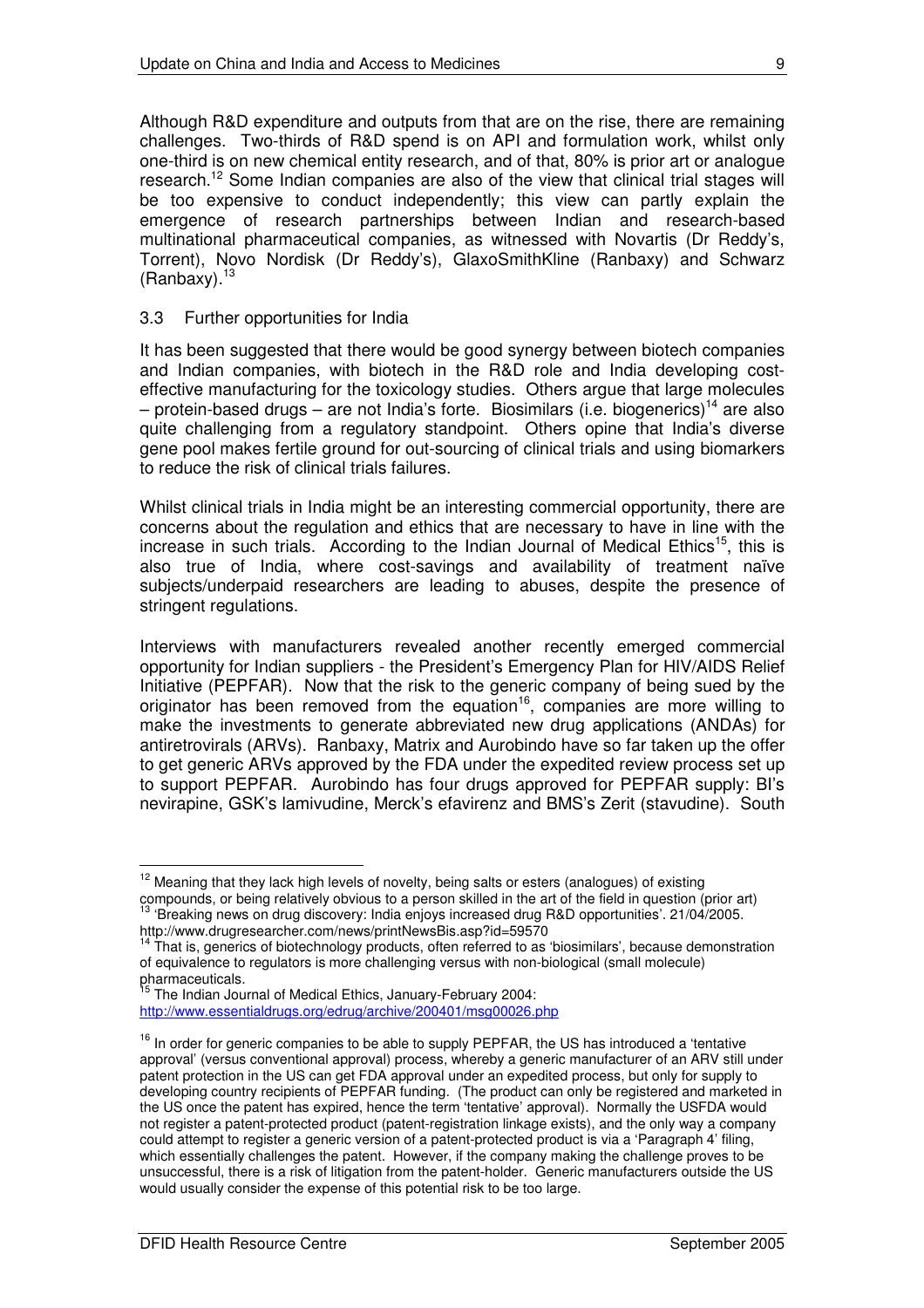Africa's Aspen Pharma got FDA approval in Jan 2005 for their co-packaged combination of 3TC, ZDV, and NVP.<sup>17</sup>

Companies report that they are seeing a new face of the FDA in terms of the speed of the process and the level of interaction, i.e. the FDA has been proactive in telling companies what their dossier needs to look like. The FDA inspectors have also been doing concurrent reviews of different steps in the process in order to bring down approval time.

#### 3.4 A quick snapshot of the Chinese market

In 1998, China had 7,500 pharmaceutical factories until the government started to require good manufacturing practice certification. By the end of 2003, there were 4,296 pharmaceutical factories, of which 2,800 had obtained GMP certifications. It is expected that another 1,000 companies will lose their licenses by the end of 2005<sup>18</sup>.

In comparison with Indian firms, Chinese firms are relatively more focused on the domestic market and on chemical/API manufacture as opposed to finished product. Not one single Chinese company has filed an ANDA on the US market, although it is believed that the first Chinese company will gain FDA approval status by late 2005. However, on the API-side, the Chinese are more US-focused, with 55 FDA-approved factories and at least 20 additional factories planning to file DMFs in 2005.<sup>19</sup> This would indicate that quality is gradually improving in China, although the remaining poor-quality suppliers create a negative image for those firms making investments<sup>20</sup> in quality.

China is the world's leading producer of API for first line ARVs, and also produces many second line APIs. Because production of APIs is the most technically demanding part of the production process for ARV drugs, it is critical that China is able to continue and indeed expand on its capacity (both in terms of technical difficulty and volume) to produce API, for existing first line and newer generation/second line ARV drugs, in order to supply formulators in India, Brazil, South Africa, and other developing countries. A good understanding of how IP affects China's supply is therefore important; if, for some reason, IPR enforcement were to reduce/restrict API supply from China, other countries/producers would find it much more difficult to continue producing, with obvious consequences for affordable generic supply and ultimately access to medicines.

#### 3.5 Developments on the R&D side: China

Despite being behind the Indians in US penetration and international presence in the generics business, some innovative products have been coming out of China over the past year. For example, traditional Chinese medicine (TCM) research in the Human Immunodeficiency Virus/Acquired Immune Deficiency Syndrome (HIV/AIDS) sector has had a productive year. In April 2004, the first HIV/AIDS treatment to be derived from TCM was approved by local authorities, a Tang Herbal Tablet. In October 2004, the TCM treatment Ke'aite was approved for Phase II clinical research by the State Food and Drug Administration and CATCM-II, another TCM drug,

 $17$  Please see Annex 6 for a glossary of ARV names

<sup>&</sup>lt;sup>18</sup> Capie, S., 'Outlook on China's pharma development – 2004', Journal of Generic Medicines, Vol.2, No.3, 212-218. April 2005.

<sup>&</sup>lt;sup>19</sup> Capie, S., 'Outlook on China's pharma development - 2004', Journal of Generic Medicines, Vol.2, No.3, 212-218. April 2005. Based on author's visits/interviews in the second half of 2004. 20

The SFDA in China estimates that factories have paid, on average \$2.4-\$3.6 million to implement changes to bring them into compliance with national GMP requirements. Compliance with US GMP (cGMP) would require an even higher investment.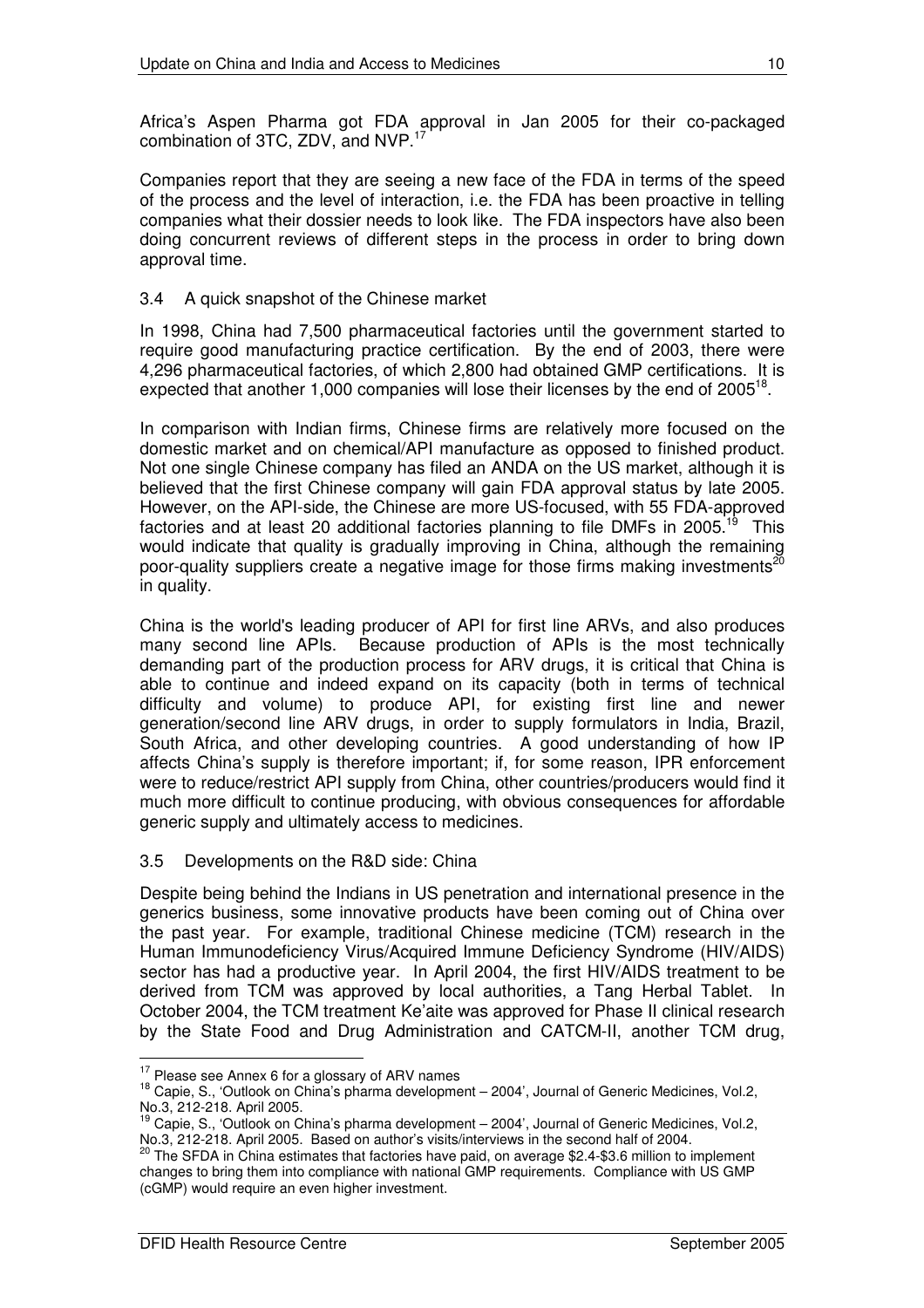developed by the Chinese Academy of TCM (CATCM), has also been validated by the Ministry of Science and Technology. Another compound known as SH has been jointly developed by the Thai government and a division of the Chinese Academy of Sciences and was shown to be 89% effective in clinical trials.

The Chinese firm FusoGen Pharmaceuticals has developed a new HIV drug that aims to block the virus from entering cells. The drug - a fusion inhibitor,- is currently being tested in clinical trials. The drug is similar to Roche's Fuzeon (enfuvirtide) but employs a different molecular modelling. The drug is likely to hit the market at the end of 2006, and will be priced significantly below Fuzeon, which can cost \$20,000 per patient per year.

Another example is the anti-cancer drug, Gendicine, the only gene therapy in the world to have received regulatory approval, having been authorised by China's State Food and Drug Administration. The drug was developed by a Chinese scientist who recently returned from a visiting Professorship in the US. Gene therapy researchers in the West have reportedly expressed concern about potential lack of transparency in China's drug regulation system and potentially lower standards for clinical trials. These concerns are accentuated by commercial concerns about patent violations, particularly in the US. On the other hand, if the 'trust' factor can be addressed, and partnerships can be made to work, some see huge rewards, particularly for researching gene therapies for neglected disease, such as malaria and hepatitis.<sup>21</sup>

Chinese R&D is also happening in partnership with MNCs. Novo Nordisk started the trend in 2002, with a small research facility in Beijing. Astra-Zeneca then set up the first Western-owned clinical research organisation in China to collaborate on multisite trials. In 2003, Eli Lilly struck a deal with the Chinese company ChemExplorer to purify, synthesize, and analyse compounds supplied by its researchers. And last year, Roche opened its new R&D laboratory in Shanghai.

#### 3.6 Mergers and acquisitions activity in India and China

Analysts foresee two major market developments emerging. There will be a transfer of market share from smaller to larger companies; the market share of the top 50 companies will increase at the expense of the bottom  $50.^{22}$  This will be achieved partly through mergers and acquisitions, between Indian firms and MNCs as well as South-South collaborations. There have been multiple examples of mergers and acquisitions activity in the past year:

- Matrix Laboratories of India and Mchem of China formed a strategic alliance, allowing Matrix to backward integrate into China for the manufacture of intermediates and to consolidate its position as a major supplier of active pharmaceutical ingredients worldwide.<sup>23</sup>
- In July 2005, the largest acquisition ever executed by an Indian pharmaceutical company was witnessed. Matrix Laboratories announced acquisition of a controlling stake in the Belgian drug company Docpharma NV for \$263 million (Rs 1,157.2 crore). The Chairman and CEO was quoted as saying 'The acquisition accelerates our evolution as a growing force within the

<sup>&</sup>lt;sup>21</sup> Callan, E. 'Approval for cancer drug divides opinion: Treatment Regulation: Chinese regulators made Gendicine the first gene therapy to be authorised.' Financial Times, 1 April 2002.

 $^{22}$  Driven partly by government policies which will have the effect of benefiting larger companies at the expense of smaller ones – e.g. the maximum retail price excise duty, Schedule M and the tax credit on R&D spend. Similarly in China, smaller companies are exiting the market because they cannot invest to

meet the higher GMP criteria and because of changes in registration requirements.<br><sup>23</sup> 'Matrix Labs inks alliance with MCHEM of China', 8 February 2005, The Hindu Business Line.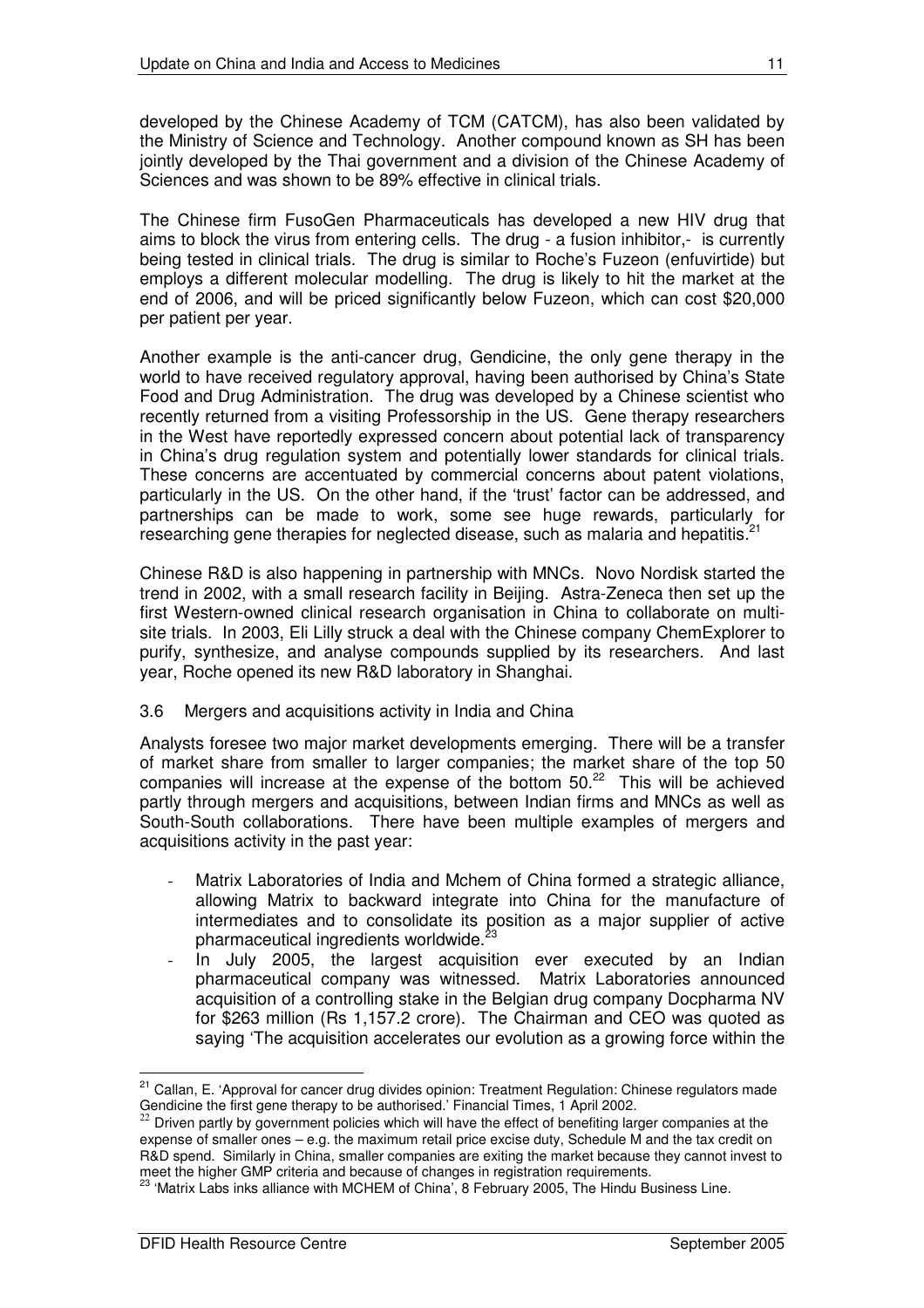global generic pharmaceutical industry. This transaction allows us to gain direct access into the under-penetrated high-growth generic pharmaceutical markets of Belgium and southern Europe.<sup>'24</sup>

- Similarly, Ranbaxy cemented a southern European beachhead in June 2005 with the acquisition of a generic product portfolio containing 18 products of the Spanish pharma company Efarmes. The products belong to the cardiovascular, central nervous system and pain management segments.

In India, this transfer of market share will not only come as a result of mergers and acquisitions. Many Indian firms are owner-founder companies and will not necessarily want to sell their firms altogether, therefore companies will also be selling and buying brands. Firms like Ranbaxy and Dr Reddy's may be expected to buy in new brands in order to increase their footprint (and pricing power) in a particular therapeutic area. A proliferation of in-licensing deals may also be expected, for example smaller MNCs will do licensing deals with large domestic firms in order to get their product marketed in India.

<sup>&</sup>lt;sup>24</sup> 'Trends: Business News', Business Today, 17 July 2005.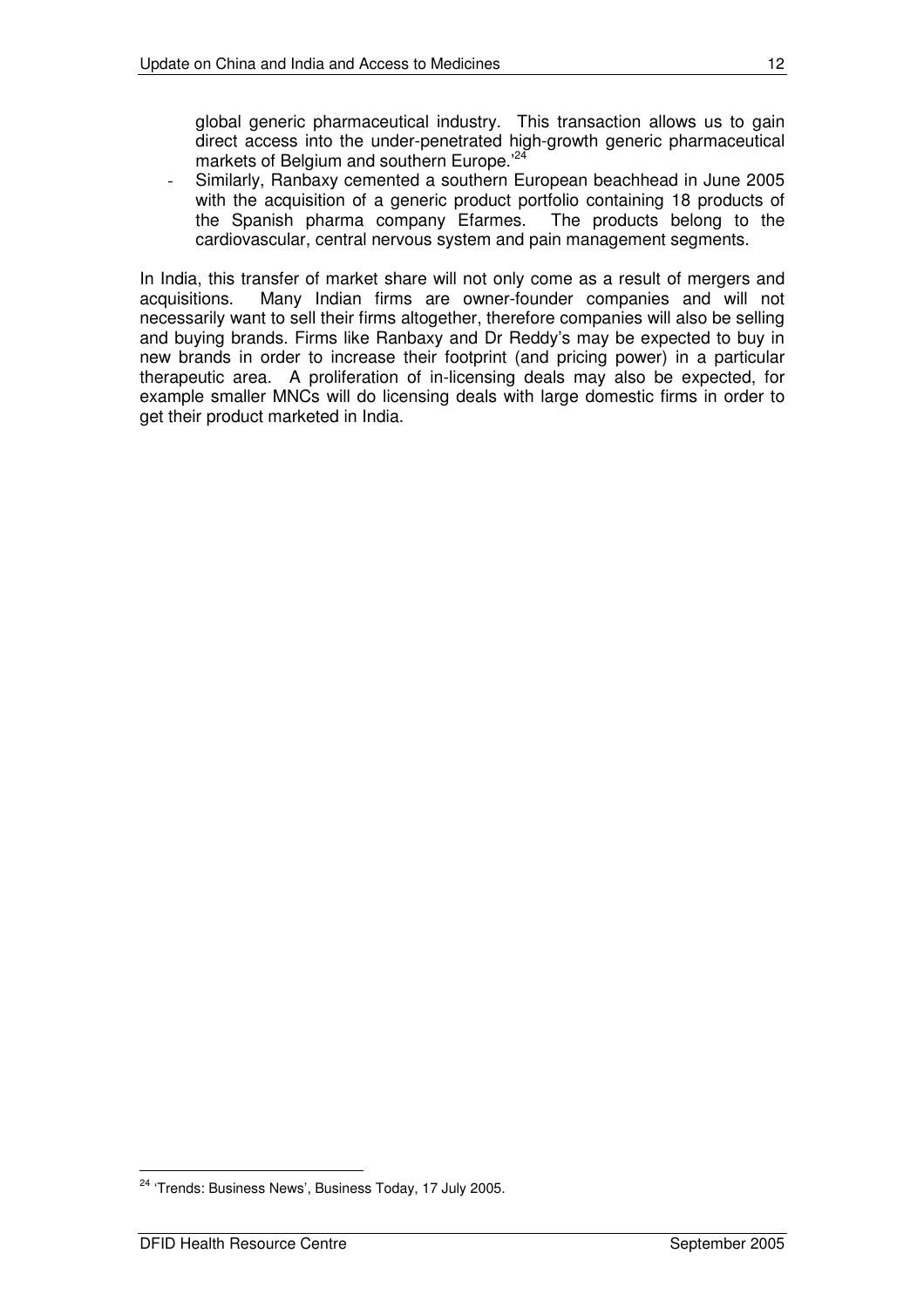## **4 THE INDIAN PATENT LAW AND ITS IMPACT**

The process of India coming into compliance with TRIPS is a long story.<sup>25</sup> Only the recent history will be covered here. Under Presidential decree, a Patent Ordinance was issued on 26 December 2004, which had essentially the same provisions as those of the Patent Bill of 2003. Concerns with the Ordinance had been that the proposed legislation did not maximise the flexibilities that would promote access to medicines. The Ordinance eased standards of patentability, eliminated pre-grant opposition procedures, limited Paragraph 6 exports to only those countries that issued a compulsory licence (thereby unnecessarily excluding no-patent countries), and failed to streamline and expedite the procedures for compulsory licensing.

The Ordinance was followed by the Patent (Amendment) Act, passed by Parliament in March 2005 without debate. Some of the access to medicines (ATM) concerns were dealt with, and the Indian generic industry was put in a more favourable position overall vs. their situation under the earlier Ordinance. The following paragraphs discuss some of the more ATM-relevant features of the Indian Patent Law.

#### 4.1 Scope of patentability

The Patent Act aims to curb 'me-too' product patent applications by requiring one or more inventive steps and excluding derivatives such as salts, esters, ethers, polymorphs and similar forms and combinations of known substances, unless their properties differ significantly in the context of efficacy. On the one hand, this would decrease the likelihood of evergreening.<sup>26</sup> On the other hand, the inexactness of some of the language leaves scope for interpretation and therefore expensive and time-consuming litigation is likely to ensue. This is already happening with the anticancer drug Gleevec, as discussed below.

#### 4.2 Pre-grant opposition

The Patent Ordinance rushed through at the end of 2004, to meet India's commitment to comply with TRIPS by 1 January 2005, had excluded the 11 formal and technical grounds for pre-grant opposition. The third amendment to India's Patents Act reinstated these grounds, thereby permitting pre-grant opposition to patent applications. A window of six months has been granted for such challenges, which must be submitted to the Patent Controller's office, rather than to the courts. However there is no fixed timeline for resolution of patent challenges.

A high profile pre-grant opposition is underway currently. The Indian firm Nacto has initiated pre-grant opposition of Novartis' patent application for Gleevec, claiming that Novarits' crystalline modification of the treatment constitutes an 'evergreening' strategy, not permitted under India's new IP laws. Nacto claims that the patent application seeks protection beyond the basic molecule, and that the 'polymorph' claimed is the same as that of a molecule with a 1993 patent priority date.

<sup>&</sup>lt;sup>25</sup> See page 65 of Chaudhuri, S., The WTO and India's Pharmaceuticals Industry: Patent Protection, TRIPS and Developing Countries. Oxford University Press, 2005. This work began as a background paper to the Commission on Intellectual Property Rights, Innovation and Public Health (CIPIH).<br><sup>26</sup> 'Everareaning' refers to etrategies ampleved by eriginater firms to extend the patent life of elc

<sup>&#</sup>x27;Evergreening' refers to strategies employed by originator firms to extend the patent life of older molecules, with the aim of delaying or preventing generic entry and extend market exclusivity. There are mechanisms to achieve evergreening. Some examples include: 1) the originator company develops something of marginal value (such as product line extension), and seeks a new patent, e.g. the originator introduces a capsule and withdraws the older tablet from the market, so the pharmacist cannot replace the capsule with a tablet; 2) patent stacking and litigation, e.g. most chemical entities have multiple patents, each with a different patent life – for instance, the anti-ulcer drug Tagamet had 26 patents; 3) extended exclusivity (e.g. develop a paediatric version).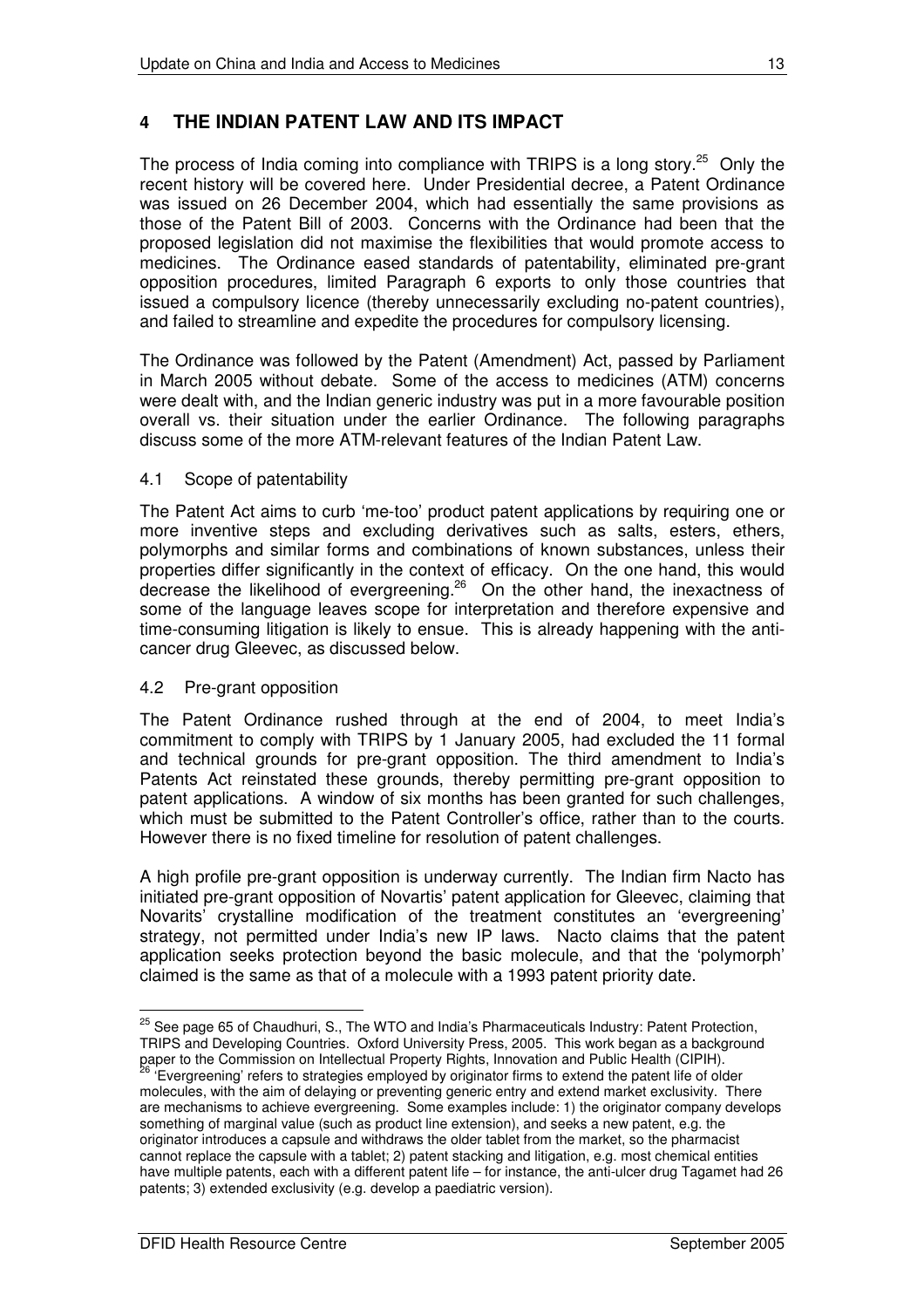#### 4.3 Compulsory licensing

In the Ordinance, developing countries importing from India were required to issue a compulsory licence (CL), even if the original drug was not patented in their country. A late amendment to the bill allows exports if a developing country 'has by notification or otherwise allowed importation of the patented pharmaceutical products from India'. The government also redrafted a section to clarify that when CLs are granted mainly for supplying the Indian market, the licensed product can still be exported.

One remaining problem on the CL front, is the three-year moratorium during which companies are not allowed to apply for a compulsory licence; this applies from the date of patent approval and is a restriction not required under TRIPS. Even once the 3-year period is up, there are other practical difficulties in making CLs work for public health benefit. Imagine this scenario: 1) the Asian bird flu hits India, 2) the Indian government looks for supplies of Roche's Tamiflu (oseltamivir) and finds that there is a supply shortage 3) Indian government asks some local companies if they can supply generic versions of Roche's product 3) Indian companies reply that the product is not easy to synthesize and they would need some time to develop the process to make it. Meanwhile, the flu epidemic worsens, with disastrous consequences for the majority of the population. This type of potential scenario has led some to suggest that compulsory licenses granted once such an epidemic has begun would be ineffective; consequently, countries might need to develop short-lists for all life-saving drugs that are vital to the countries needs, and issue blanket CLs for all the products on that list.

Empirical firm-level evidence confirms that compulsory licenses are not very feasible economically either. In a recently conducted firm level survey of Indian pharmaceutical firms, Gehl Sampath 2005 shows that most of the wealthier Indian firms would not consider the option of producing drugs under the CL a very attractive option due to a) procedural costs associated with producing under CL b) low economic returns from such exports and c) unwillingness to invest in the process development or API acquisition, if the firm's usual product range differs from the products demanded by LDCs or emerging public health hazards.<sup>27</sup>

4.4 What happens to generic versions of drugs patented between 1995 and 2005?

What is important in Indian law is not the date of marketing launch of a medicine or the patent expiry date of the molecule, but the effective date of the start of the patent.

What would happen to drugs in two categories had always been very clear: 1) drugs with patent priority dates before 1995 are not affected by the Patent Law; 2) drugs with valid patents issued subsequent to 1 January 2005 (when the new Patent Law came into force) can be launched by manufacturers in India, only with approval from the innovator company.

Prior to the actual Patent Law being passed in March 2005, the big question in everyone's mind related to the situation of drugs with patent priority dates between 1995 and 2005. The new law states that a currently marketed generic product can continue to be commercialised once the branded original has been granted patent protection, provided that domestic generic manufacturers pay 'reasonable' royalties to the patent holders, the generic firm had marketed the product prior to 1 January 2005, and the generic firm has made significant investments. Access to medicines

 $27$  Gehl Sampath, 2005, p. 62.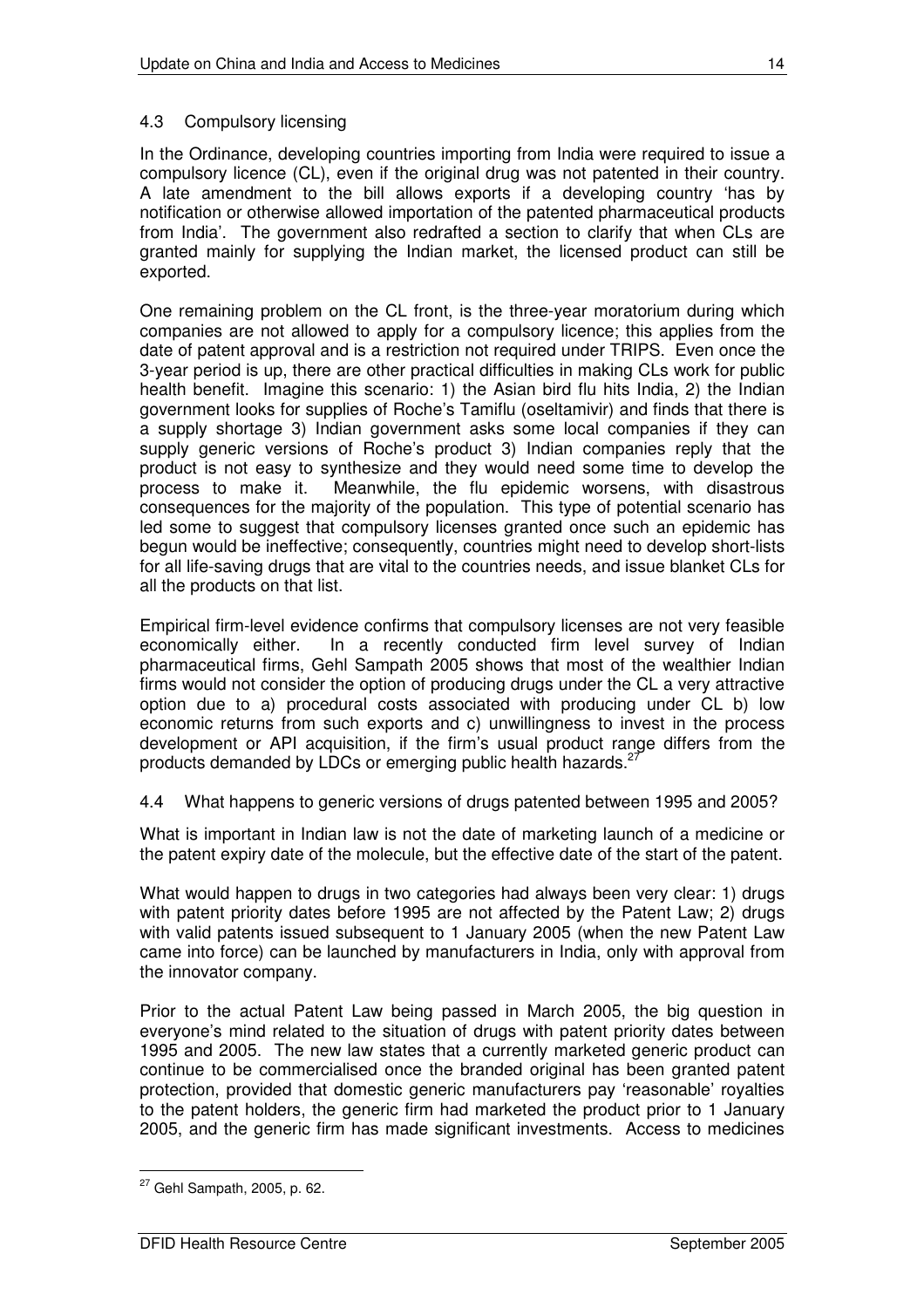will benefit overall from this addition to the law through continuing availability of low cost generics, albeit perhaps with a royalty fee tacked on.

However, the difficulty of defining 'reasonable' royalties and what makes a 'significant' investment might lead to litigation. Canada has placed a cap on the reasonable royalty to be paid to the patent holder for a drug that is produced in Canada for production under CL and is exported to another country. It capped this royalty at 4% of the value of the generic product, but also tied the royalty rate to the United Nations human development index, with the aim of ensuring that a poorer country would pay a lower royalty rate than a richer country.<sup>28</sup>

Whilst some observers argue that the Indian Patent Law's treatment of drugs with patent dates in the 1995-2005 window is not TRIPS-compliant<sup>29</sup>, others point out that India was not actually required to implement any patents until 2005, having been granted a 10-year transition period, in 1995, to implement TRIPS. According to the latter view, the previous 'mailbox' exclusive marketing rights system and current processing of patents for pre-2005 drugs is essentially incorrect as WTO in its rules and regulations does not allow backdating.

#### 4.5 Practical impact on specific drugs of public health concern

There are many nuances to consider when applying the Indian Patent situation to questions concerning access to medicines. Common questions include: what percentage of the overall drug market is likely to be affected?; what percentage of drugs on the Essential Medicines List (EML) will be affected?; what is the therapeutic importance of the drugs to be affected? and more micro-level questions are being asked as well, for example, what will happen to specific drugs like tenofovir, fixed dose combinations (FDCs) for treating HIV, and the anti-malarial, Coartem? These micro-level questions are arguably the all-important ones from the perspective of patients who need 2<sup>nd</sup> and 3<sup>rd</sup> line drugs.

The boxes below illustrate the last of these questions, or how the Indian Patent Law is likely to impact specific medicines.

#### **Box 1: Practical example of potential IP impact on generic medicines: 1 A generic FDC, combining drugs from three different originator companies**

An example of an important FDC is stavudine/lamivudine/nevirapine. The patents on these three individual drugs expire in 2007/2009/2010 respectively. This means that the patents were filed in 1987/1989 and 1990 respectively.

Access to medicines implication: since all three products were patented before 1 January 1995 (irrespective of the launch date), each individually can be freely marketed without any arrangement with the innovator company, irrespective of the expiry date of the patent. Indian generic companies can also develop and patent their own FDC combinations using these three base products.

<sup>&</sup>lt;sup>28</sup> http://www.cptech.org/ip/health/c/india/insideustrade04152005.html

<sup>&</sup>lt;sup>29</sup> http://www.cptech.org/ip/health/c/india/insideustrade04152005.html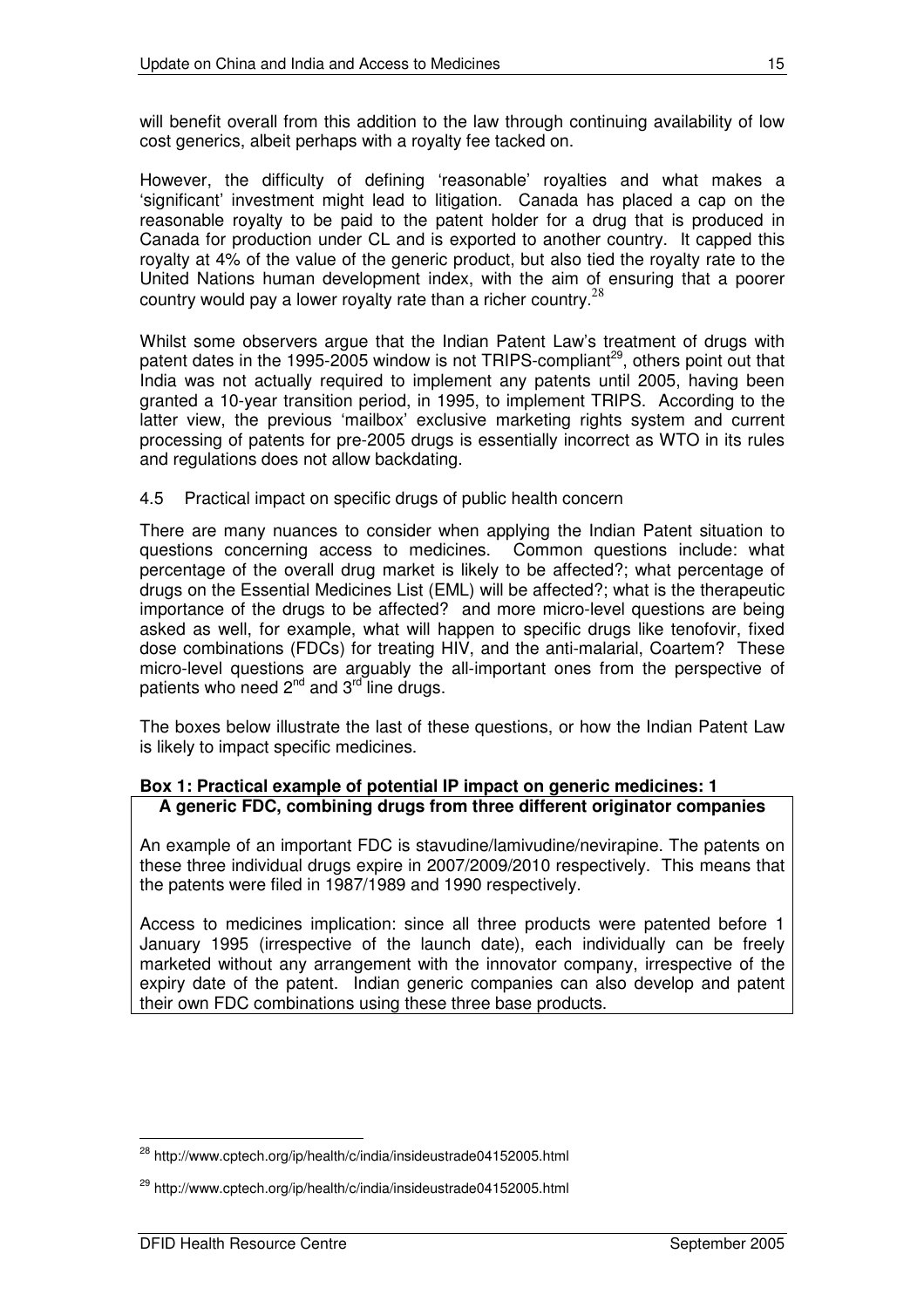#### **Box 2: Practical example of potential IP impact on generic medicines: 2 Combivir**

Combivir contains AZT (patented 1985) and lamivudine (patented 1987). Since both of these drugs are pre-1995, they are not individually eligible for patents in India.

However, Combivir has a formulation (for the combination of the two in one tablet) patent with the priority date of 1997. Worldwide, no one can market this product until 2017 (2018 in the US).

However, Cipla has been making generic Combivir for five years. If GSK's Combivir, which is currently in the Indian mailbox, is granted a patent, then Cipla can continue to manufacture the drug, since Cipla made a significant investment in developing the generic version and had it on the market prior to 1 January 2005.

However, according to Indian law, Cipla would then have to start paying royalties to GSK. Cipla has two options that might allow it to avoid this: 1) when GSK's Combivir patent application comes up for review, Cipla could employ pre-grant opposition; 2) Cipla might challenge the validity of GSK's patent, asserting that the formulation should not be patentable because people have been combining these two drugs since the early 1990's and there is literature that documents it as a known combination. 30 .

#### **Box 3: Practical example of potential IP impact on generic medicines: 3 Tenofovir**

The base patent for tenofovir is 1992, but the priority patent date on Tenofovir Disoproxil Fumerate - the ester/salt of tenofovir - is 1997.<sup>31</sup> Gilead is believed to have filed a patent application in India, but it has not yet been approved. Meanwhile, Cipla launched 'Tenvir', their own brand of tenofovir disoproxil fumarate (TDF), in September, 2005. If Gilead is eventually granted an Indian patent, Gilead could take Cipla to court, alleging patent infringement. Cipla's options are to engage in pre-grant opposition, litigate against Gilead's patent validity (if granted a patent), or withdraw its product.

#### **Box 4: Practical example of potential IP impact on generic medicines: 4 Coartem**

The FDC anti-malarial formulation, Coartem, has a 1990 patent priority date on the formulation, so it is not eligible for patenting in India. (The patents on the individual components comprising the FDC are much older.) Indian companies are therefore free to develop their own patented FDC combinations using the same individual components artemether/lumefantrine.

#### 4.6 Percentage of drugs to be affected

At a more macro level, there are questions about the percentage of drugs (in general) on the Indian market that will be affected by TRIPS. Three data sources approach this in different ways, but come up with a similar percentage.

 $30$  In fact, Cipla recently won a similar case against GSK with the combination drug Seretide. Cipla successfully argued in a UK court that there is no novelty to the combination of a bronchodilator and a steroid – i.e. this combination is obvious to a person of reasonable intelligence with expertise in this field.

 $31$  An analogous drug would be the antibiotic amoxicillin, which in the body turns to ampicillin – the effective form.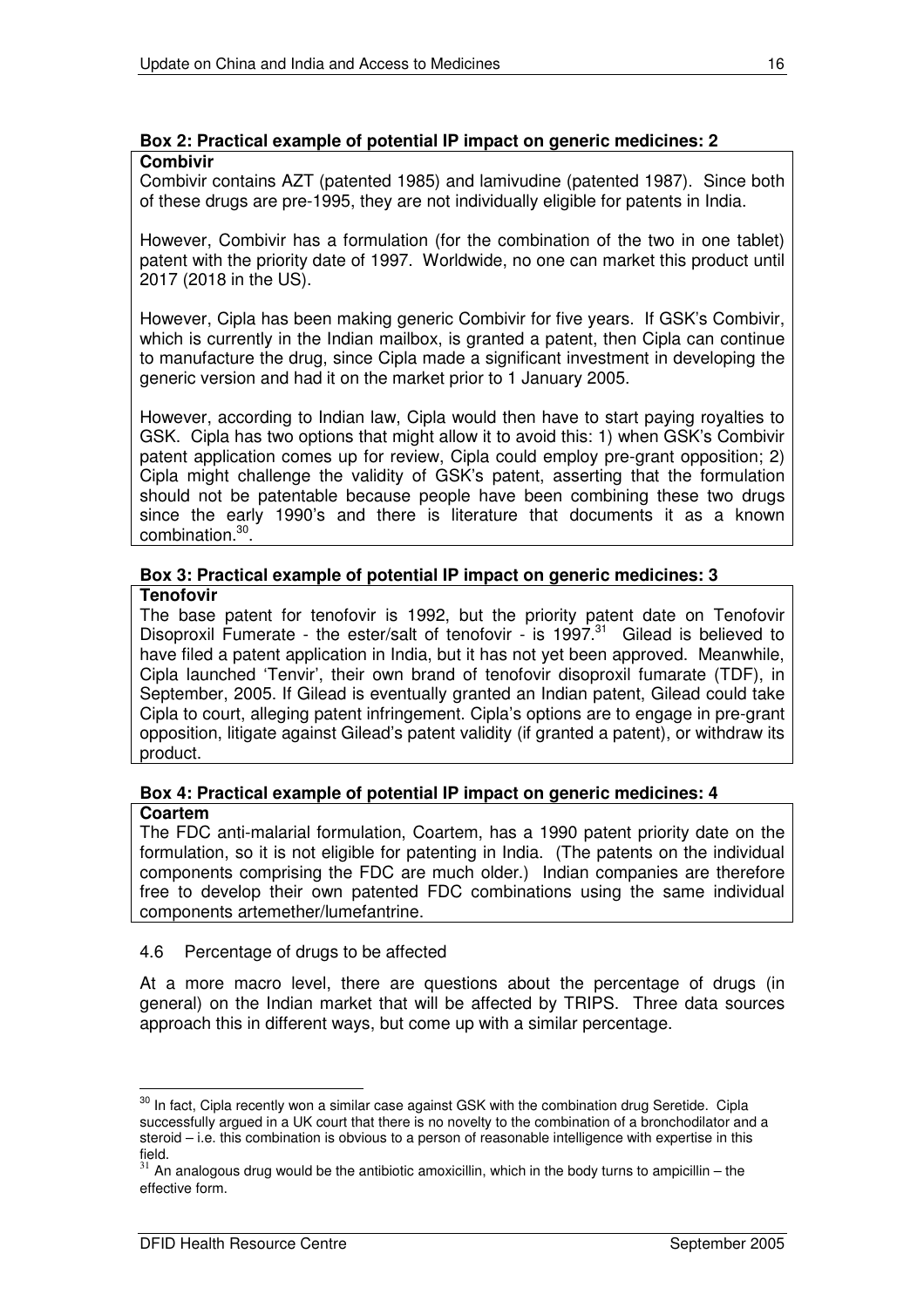A 1993 study by Heinz Redwood offers one answer. In June 1993, Redwood studied the sales of all drugs among the top 500 (representing two-thirds of the total audited pharmacy market) to determine what proportion contained active ingredients that would have been patent-protected in the years 1987–2001, if European pharmaceutical product patents had been in force in India. The analysis revealed that 24 active substances in the top 500 products on the Indian pharmacy would have been notionally protected by patents, had European-style patent cover been in force. The combined sales value of these theoretically 'patent-protected' products came to Rs 328 crores (approx US\$110m), representing 10.9% of the total sales value of the Top 500 products at that time. The hospital and government tender business was not included, but Redwood opined that the greater emphasis on lowcost supplies in these unaudited sectors suggests that patented drugs would play a smaller part in them than in the author's analysis.<sup>32</sup>

A 2004 analysis by Dilip Shah of the Indian Drug Manufacturers'Association (IDMA) argued that, if the Indian Law took a liberal (liberal meaning a loose versus strict definition of novelty/patentability) patenting approach, then a wider range of products would be affected. In this worst-case scenario (from an access standpoint), then overnight about 15% of the market value would be covered by patents and the Indian companies would be forced to withdraw generic copies.<sup>33</sup>

If such a liberal patenting approach had been adopted, granting patents on post-1995 'inventions' of, for example, polymorphs and salt variations of what had originally been a pre-1995 drug, this scenario would mean that entire drug ranges would have been affected, since a generic producer would not want to get held up in the courts by patent litigators coming from the originating company.<sup>34</sup>

Fortunately, the eventual Patent Law does not allow these so-called 'evergreening' patents, so the percentage should be smaller than 15%. However, some observers opine that the way the law will be interpreted and put into practice is yet to be seen.

A third study, done by the international consulting firm, McKinsey & Company, showed that 10–20% of the market by value will be affected, compared with 5% or less by volume. This study relied on two methods:

- 1) extrapolating what happened in Poland and Brazil to India, and
- 2) studying the drug pipelines and determining how many would be affected by new patent law (how many would cause people to switch over vs. those that were substitutes).

The McKinsey study concluded that even ten years from now, 95% of drugs will be off-patent, though on the negative side, the really innovative life-saving drugs will not have generic competition.

In conclusion, between 10% and 15% seems a reasonable estimate for the current value share of medicines that will be affected by TRIPS implementation. Obviously

<sup>&</sup>lt;sup>32</sup> One could equally argue that the hospital sector is where drugs would be used for cancer, HIV/AIDS, and drug-resistant strains of malaria, TB and other infections, therefore the hospital sector is where newer, patented and expensive drugs would be needed.

<sup>33</sup> The source of this figure is unknown but is stated in a paper provided by Dilip Shah of the Indian Drug Manufacturers' Association (IDMA), where he refers to 3,000 crores. This is equivalent to \$685,792,682 USD and is 16% of the Indian market of 4.3 billion USD.

<sup>&</sup>lt;sup>34</sup> For more detailed information, see Abbott F, Speech given to the Federation of Indian Chambers of Commerce and Industry (provided as Annex 3 to this report.) See especially sections IV c-e.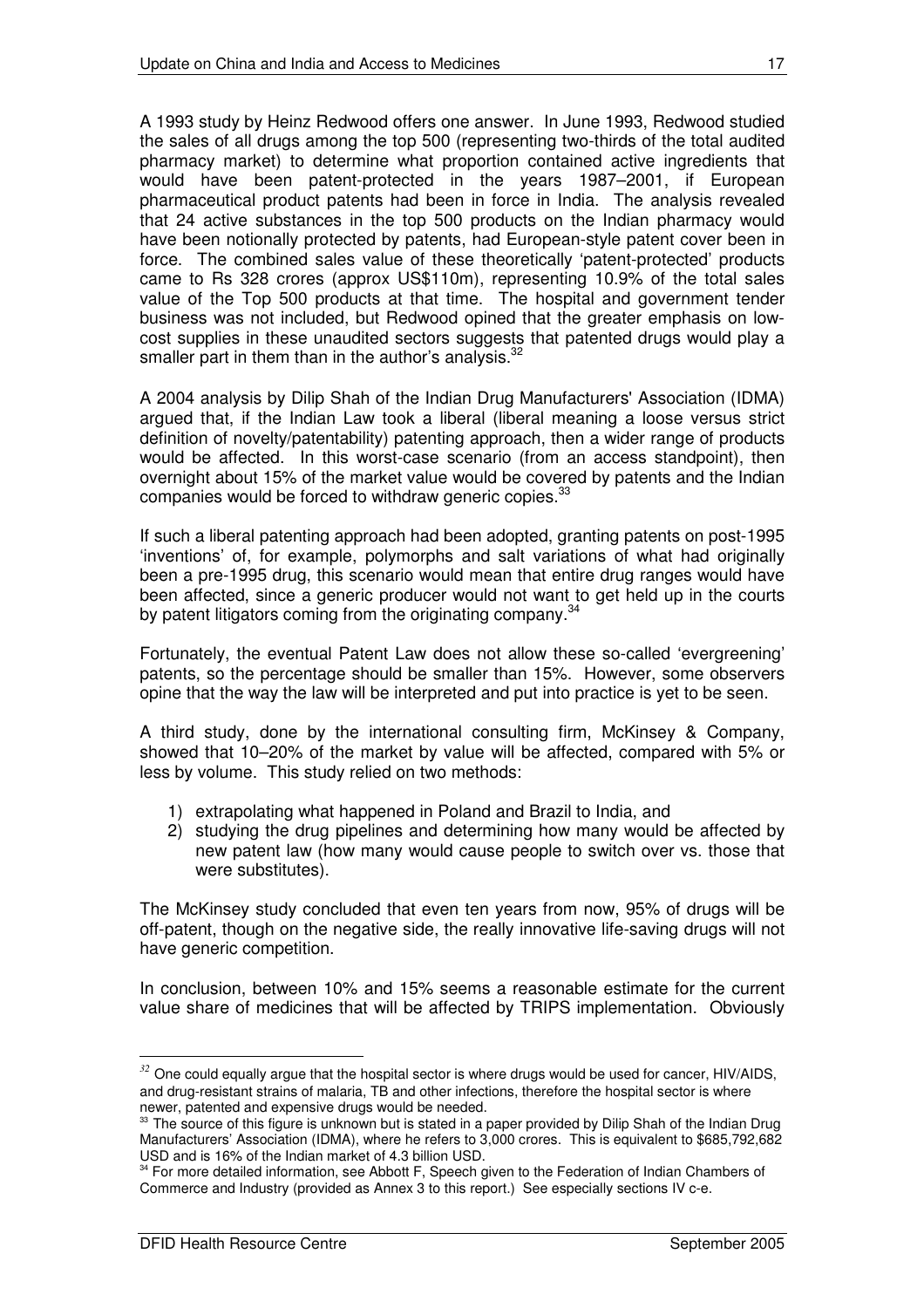this percentage would increase over time, as new, patented medicines become an increasing proportion of the overall market.

#### 4.7 Percentage of EML drugs to be affected

A second related question is: what is the percentage of drugs on the Essential Medicines List that is at risk of falling under TRIPS regulations in India? The most recent data to answer this question comes from Amir Attaran's 2003 paper in *Health Affairs* <sup>35</sup> Using the World Health Organization's (WHO) 2002 Model List of Essential Medicines, 300/319, or 94% have basic patents pre-dating April 1982, are therefore not patent-protected anywhere in the world and cannot become patent-protected in the future. Attaran also finds that patents and patent applications exist for essential medicines 1.4% of the time (300 instances out of 20,735 combinations of essential medicines and countries) in the 65 countries included in the study.

This analysis can be disputed based on methodology but the errors would only be at the margins. The fact remains that only a small percentage of EML drugs are patented, and would therefore be at risk of being affected by TRIPS in India. However, many of the normative conclusions the author draws from this statistic – including that patent status has little impact on access to medicines – are flawed. Such patent-counting exercises tend to undervalue the impact that patents have on access by taking averages of large samples of dissimilar drugs and dissimilar countries and, in the process, discounting important variations and outliers within the sample.

#### 4.8 Small percentage, big impact

To be more precise, the figures indicating the small percentage of drugs likely to be affected do not make transparent the variation within product classes, e.g. ARVs are more highly patented than other classes of drugs, so the percentages in Attaran's paper give a false impression of the under-importance of patents to access in this product group.

Second, the figures hide the importance of how lack of access to one drug in a combination therapy precludes appropriate treatment. For example, despite the fact that NVP and d4T are off-patent as individual drugs, GSK's patent on the ARV 3TC blocked the availability of the simplest and most affordable AIDS treatment available worldwide – the WHO-recommended fixed-dose combination of d4T/3TC/NVP. It was therefore necessary to prescribe brand-name medications that were five times more expensive, and in individual drugs rather than in co-formulated pills (thereby complicating the treatment regimen and potentially affecting compliance and therefore efficacy).<sup>36</sup> Lack of access to one drug in a combination can also (unwisely) encourage governments to consider less than optimal combinations as the therapeutic choice. A case in point was the situation in China with 3TC; the exclusivity afforded by intellectual property protection made 3TC unavailable in China, consequently the government initially promoted a therapeutic treatment regimen that excluded 3TC. This has had long reaching public health impacts, as described subsequently in this paper.

<sup>&</sup>lt;sup>35</sup> Attaran A., 'How do patents and economic policies affect access to essential medicines in developing countries?', Health Affairs, 23(3), May/June 2004.

Goemaere, Lotrofska, Marchandy, and t'Hoen in Letters to the Editor, Health Affairs, September/October 2004: 280.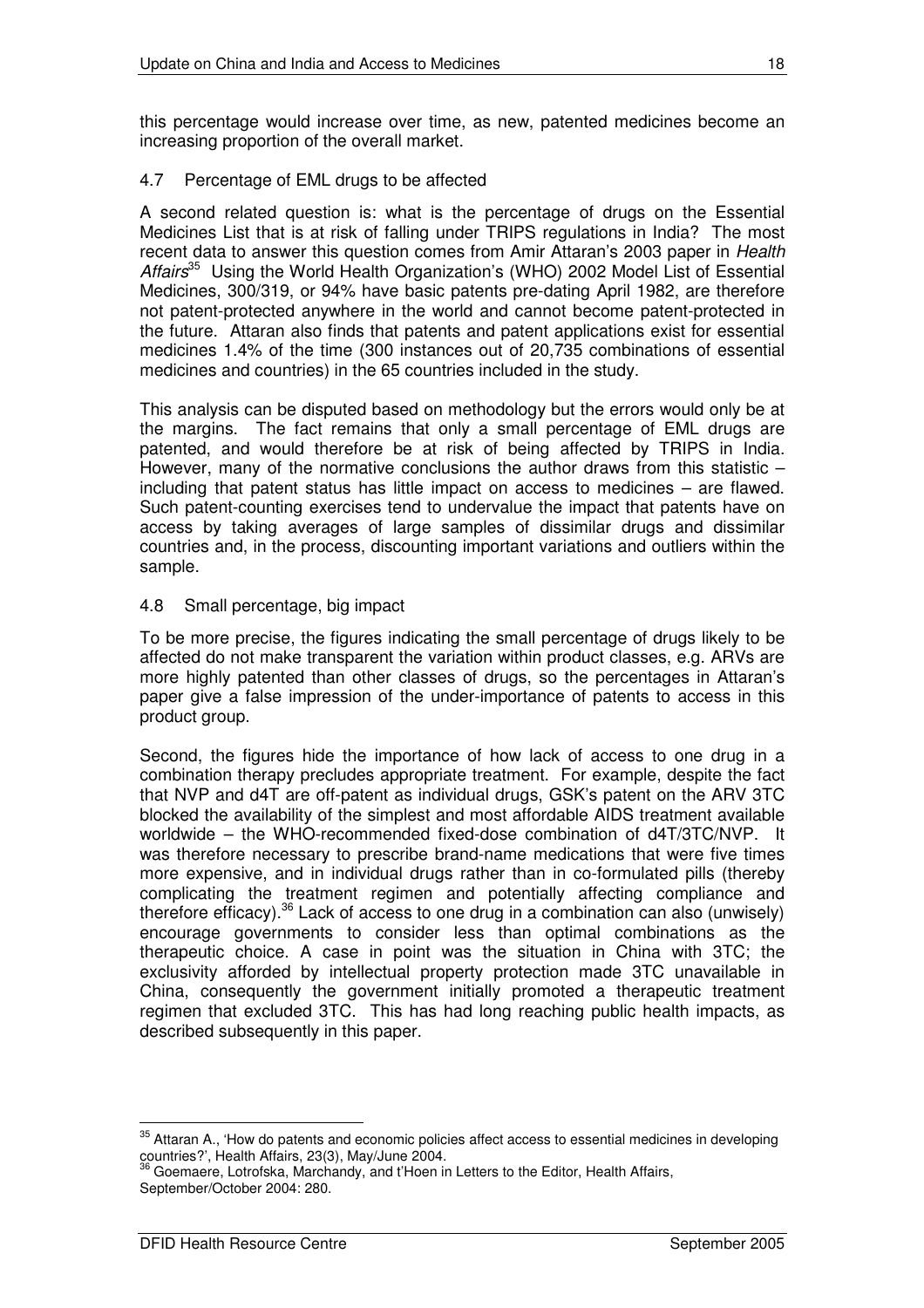An earlier study by Attaran<sup>37</sup> which had similar findings to the 2003 paper, was criticised because it had not looked at how/whether patents blocked the combinations of zidovidine/lamivudine/nevirapine or stavudine/lamivudine/nevirapine, which are widely considered to be the most appropriate for resource-poor settings because of the relatively simple dosing schedule and acceptable toxicity profile. Patents on zidovidine were found to block the combination in 33 of 53 countries studied, and patents also blocked nevirapine in 25 of these countries.<sup>38</sup>

Another factor to consider is that patent-protected drugs, although few in number, actually represent a very large percentage of health budgets. Just a few expensive patented medicines can skew entire treatment budgets. Of the 14 ARV drugs on the Brazilian National AIDS Program, three new single-source products accounted for 63% of total program costs in 2003.<sup>39</sup> MSF has calculated that access to generic triple combination therapy (3TC/d4T/NVP) costs 26 times less than using the originator's triple therapy of TDF+ddI+LPV/r.<sup>40</sup>

One must also consider the fact that patenting activity in producing countries is not of equal importance to patent activity in non-producing countries. To cite a theoretical example: if 100 countries are studied, two of which are producing countries and 98 of which are non-producing countries, and patent activity is found only in the two producing countries, we could not conclude that, 'because patents are not present in 98 countries, they are not a barrier to access'. But the point is that all countries are not equal. If the two producing countries cannot supply generics to the 98 others, then patents are most definitely a problem. Not surprisingly, more than 95% of ARVs are patented in South Africa, which has manufacturing potential useful for domestic supply and for regional export.<sup>41</sup>

It must also be recognised that the EML had, until the 13<sup>th</sup> edition, excluded most patented drugs because of cost. Therefore, since cost was a concern during 95% of the EML's life, it is understandably weighted towards non-patented products, although it can be expected that the proportion of patented drugs on the EML will increase over time. However, since only a handful of new essential drugs become available every two years (when the list is updated), it will take some time before the list becomes more weighted towards newer, and more widely patented, drugs.

It is also not surprising that patent coverage was found to be low in Attaran's study, since for most of the past twenty years there was no requirement for product patent protection in the countries studied. But with the implementation of TRIPS, patent coverage will increase.

#### 4.9 Therapeutic importance

Other questions being asked by those concerned about the public health impact of the change in India's IP situation are:

Which particular medicine groups are most likely to be impacted by TRIPS?

<sup>&</sup>lt;sup>37</sup> Attaran A, Gillespie-White L., 'Do patents for anti-retroviral drugs constrain access to AIDS treatment

in Africa?', *JAMA*, 2000; 286: 1886–92.<br><sup>38</sup> Boelaert, Lynen, Van Damme, Colebunders, Letters to the Editor, JAMA, 2002; 287: 841.

<sup>39</sup> Goemaere, Lotrofska, Marchandy, and t'Hoen in Letters to the Editor, Health Affairs,

September/October 2004: 279–80. 40 See Annex 2 for slides.

<sup>41</sup> Boelaert *et al*., 'Do patents prevent access to drugs for HIV in developing countries?', *JAMA*, 2002; 287(7): 840.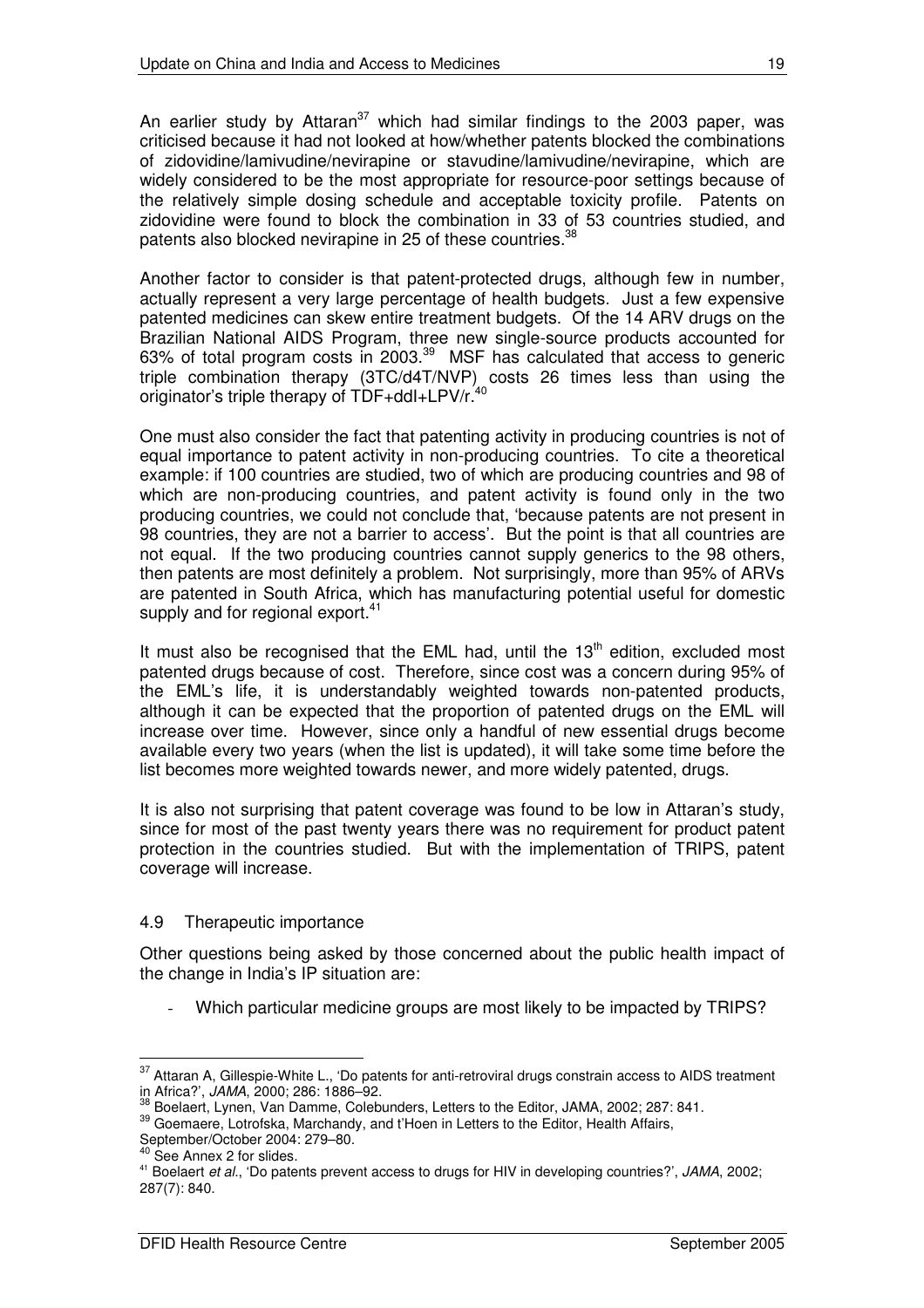What is the relation of these groups to disease incidence in developing countries (i.e. what is the therapeutic importance of the medicines that will probably be affected by TRIPS)?

The disease areas most likely to be negatively impacted by TRIPS include cancer and diabetes, since these are treated with relatively new drug classes which have little therapeutic competition/substitution, and therefore have significant pricing power. Classes of drugs that experience a high speed of new product development due to emerging resistance, such as antibiotics and anti-infectives (e.g. ARVs, TB drugs, anti-malarials) will also be affected. This is because newer drugs in this group may have little therapeutic competition since older drugs essentially become ineffective due to resistance. A World Health Organisation study showed that in the case of pneumonia, which kills 3.5 million people annually, medications that were formerly effective now fail in 70% of cases because of drug resistance. A similar situation exists for older drugs that treat TB and malaria, where new, resistant strains are always emerging. Thus, only newer, patented medicines will be effective and these will be unaffordable in developing countries.

Access to cardiovascular and pain drugs are unlikely to be as significantly affected, as there is a high level of therapeutic competition/substitution and inter-changeability between classes within these categories.

As for how the drugs most likely to be affected match with the disease burden in developing countries, the table below offers a snapshot view of the developing country disease burden today and 20 years into the future.

| <b>Developed Nations 2000</b> | <b>Developing Nations 2000</b> | <b>Developing Nations 2020</b> |
|-------------------------------|--------------------------------|--------------------------------|
| Ischaemic heart disease       | <b>HIV/AIDS</b>                | Ischaemic heart disease        |
| Unipolar depressive           | Lower respiratory              | Unipolar major depression      |
| disorders                     | infections                     |                                |
| Cerebrovascular disease       | Diarrhoeal diseases            | Cerebrovascular disease        |
| Alcohol use disorders         | Childhood cluster              | Chronic obstructive            |
|                               | diseases                       | pulmonary disease              |
| Dementia and other            | Malaria                        | Lower respiratory              |
| central nervous system        |                                | infections                     |
| disorders                     |                                |                                |
| Malignant neoplasms           | Unipolar depressive            | <b>Tuberculosis</b>            |
|                               | disorders                      |                                |
| Chronic obstructive           | Ischaemic heart disease        | Diarrhoeal diseases            |
| pulmonary disease             |                                |                                |

**Box 5: WHO expects developing country disease to mimic the West** 42

<sup>&</sup>lt;sup>42</sup> Source: WHO and Goldman Sachs Research estimates as reported in BRICs: Challenges and opportunities: The Healthcare Sector, June 2005. Sahu, Keusch, Bostrom, Goldman Sachs Equity Research.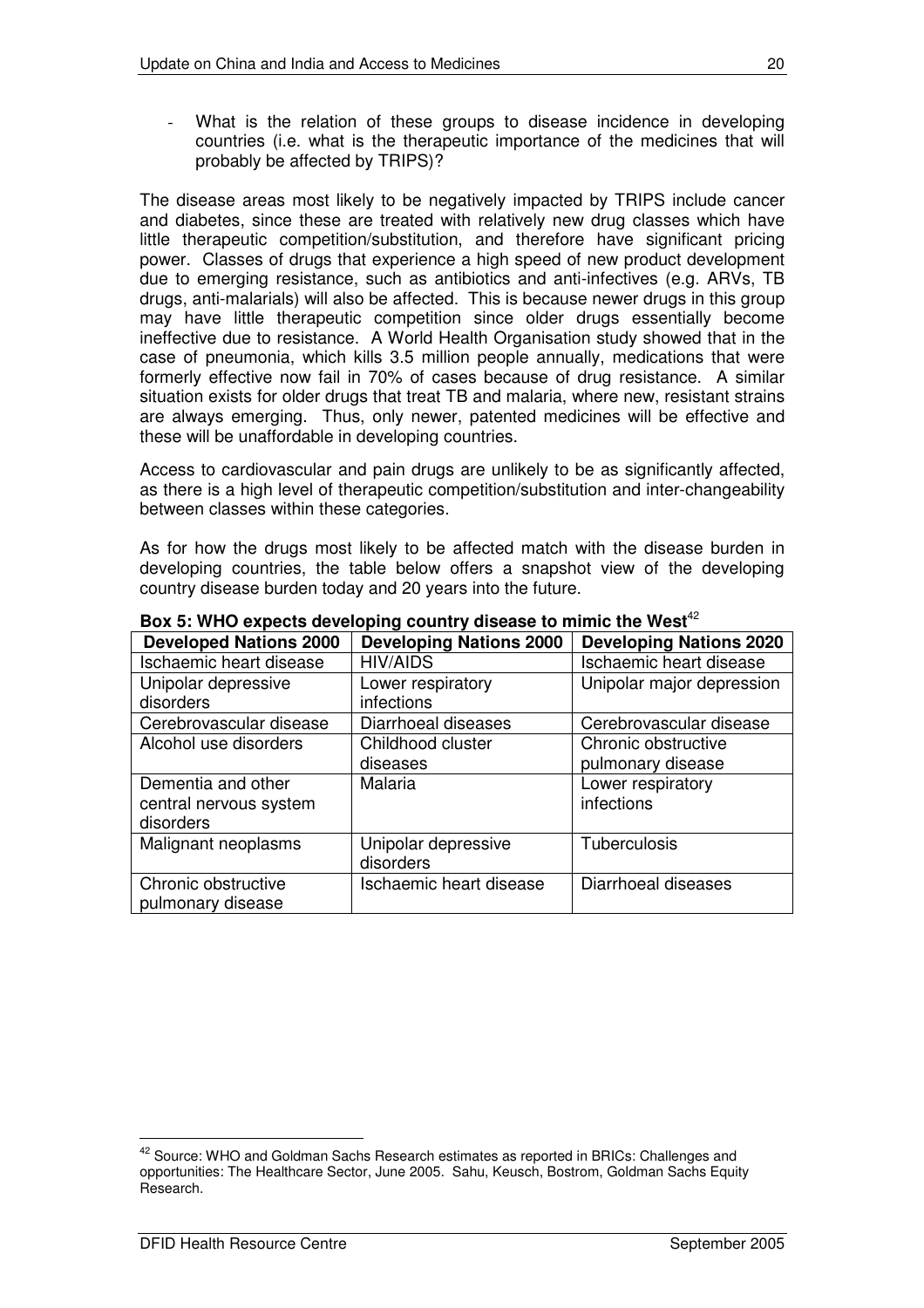## **5 THE CHINESE PATENT LAW AND ITS IMPACT**

With the evolution in first-line recommendations for diseases like malaria and HIV, and a narrowing window of supply over time from India, access to medicines supporters are increasingly questioning what role China may be able to play for finished product, API or intermediate supply of products of public health importance. This section will examine the factors influencing the interface between the pharmaceutical industry and access to medicines in China, focusing on China's IP legislation, other important institutions, the current ATM role China plays, and the potential role it could play.

#### 5.1 The evolution of China's patent laws **43**

China became a World Trade Organization (WTO) member in 2001, and TRIPS officially came into force in China at the end of 2002. In recent history, and prior to becoming a WTO member, China's IP policy was very much a result of bilateral negotiations with the US. China's first modern patent law – the Patent Law of 1984 – came about during 1979 negotiations with the US. Similar to the Indian 1970 Patent Act, it allowed for process patents whilst excluding pharmaceutical product patents.

In 1992, a Memorandum of Understanding signed with the US compelled China to amend its 1984 Patent Law to reach the protection level of TRIPS.. This amendment resulted in the 1993 Patent Law that extended patentable subject matter to include product patent protection, ten years before TRIPS would otherwise have come into force in China. It also established an administrative protection regime, protecting foreign pharmaceutical patents granted between 1984 and 1993. This administrative protection system resembles the co-called 'mailbox system' provided for in Article 70.8 of TRIPS, because it allows for retrospective market exclusivity.

The 'administrative protection' granted to foreign patent holders prohibits others from manufacturing or selling the pharmaceutical product in China. However, it does not preclude using or importing, these normally being included in the exclusive rights of a patent holder. Administrative protection offers market exclusivity for seven years and six months. There are several other requirements for eligibility. For example, the exclusive right must be obtained on a drug whose patent priority date was between 1 January 1986 and 1 January 1993. Drugs with priority dates after 1993 would be eligible for product patent protection in China, so applying for patent protection (which grants more rights and a longer period of protection than administrative protection), would be the appropriate avenue in this case.

#### 5.2 Compulsory licensing

There are three grounds on which compulsory licenses can be granted in China.

- 1) ''Where any entity which is qualified to exploit the invention or utility model has made requests for authorization from the patentee of an invention or utility model to exploit its or his patent on reasonable terms and conditions, and such efforts have not been successful within a reasonable period of time.'' (Article 48)
- 2) ''Where a national emergency or any extraordinary state of affairs occurs, or where the public interest so requires, the Patent Administration Department

<sup>&</sup>lt;sup>43</sup> This section draws primarily from the following paper: Wu, Zuolong, Pharmaceutical Patent in the PR China: Adjustment in Public Health Concern. Master's thesis, Faculty of Law, Lund University. Autumn 2002.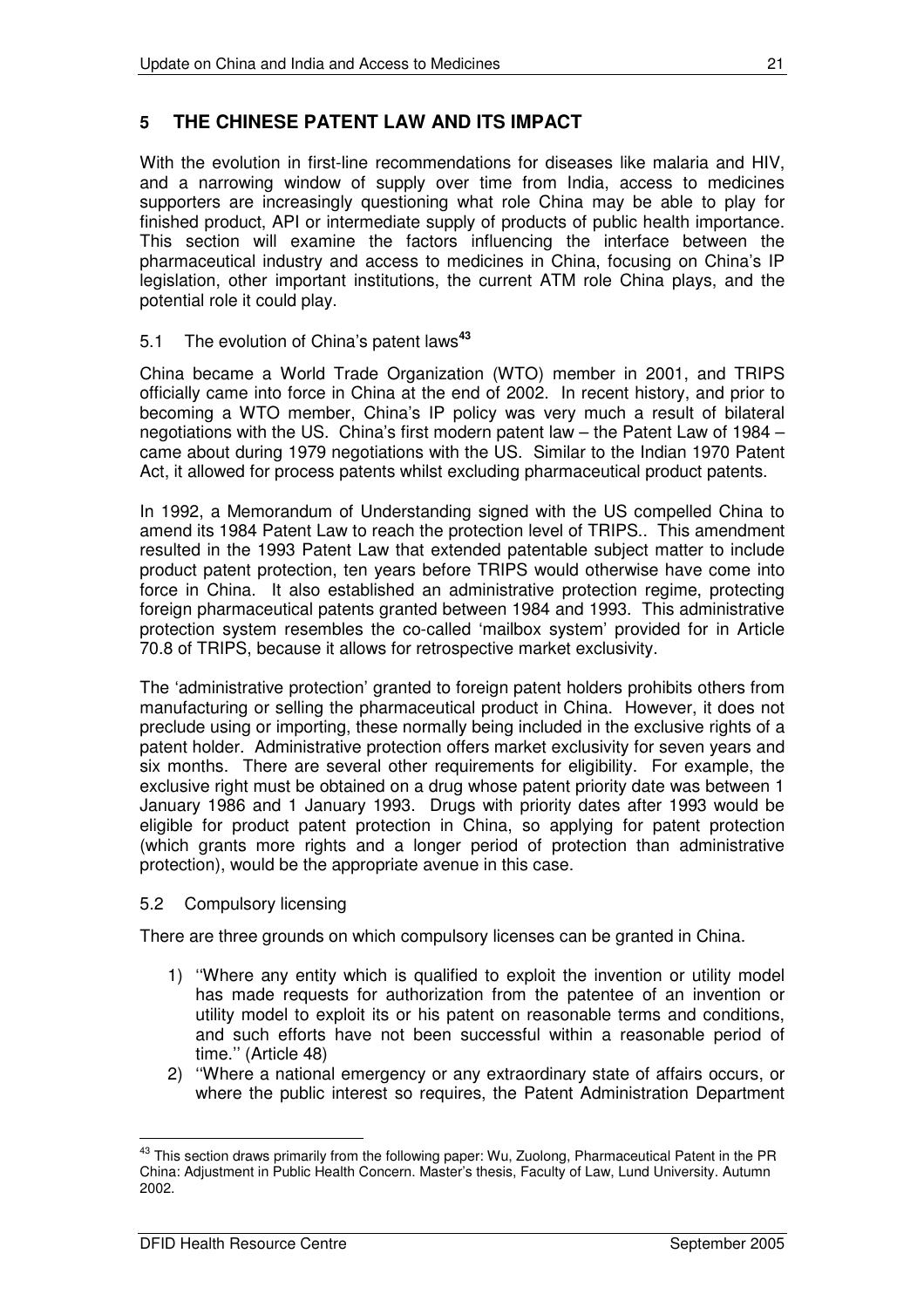under the State Council may grant a compulsory license to exploit the patent for invention or utility model.'' (Article 49) (Ibid. Article 49)

3) ''Where, according to the preceding paragraph, a compulsory license is granted, the Patent Administration Department under the State Council may, upon the request of the earlier patentee, also grant a compulsory license to exploit the later invention or utility model."<sup>44</sup> (Article 50)

These three grounds are subject to procedural restrictions, such as a requirement to notify the patent holder, limited scope and duration, non-exclusive and nonassignable rights, payment of royalty to the patent holder, and a three-year moratorium on CLs after the date the patent is granted. The CL must also be predominately for purposes of supplying the domestic market (Rule 72, para. 4, 45 Implementing Regulations 15 June 2001).

China has not incorporated legislation to allow CL issuance on the basis of public non-commercial use, although it is suggested that this would be the grounds that would pose the least procedural restriction and would therefore prove beneficial in terms of access to medicines.

Public non-commercial use and correction of anti-competitive practices are two other widely accepted grounds on which TRIPS allows CL; however, these are not provided for in the Chinese legislation.

#### 5.3 Other institutional issues

The two other major institutions that affect the Chinese pharmaceutical industry are the registration authorities and the public health service.

#### *5.3.1 Registration process*

Chinese drug legislation, enacted in 1985, requires that new drugs be approved by the national drug regulatory authority before they can be marketed in China. Since enactment of this legislation, China has significantly altered its regulatory review process for new drugs. The Drug Registration Regulation, which is compatible with the World Trade Organisation agreement, went into effect on 1 December 1 2001. The new regulations now require qualification of the drug registration applicant, the classification of drug registration application, links between the intellectual property and the registration process,  $46$  and the protection of undisclosed trial data.  $47$  This latter 'data exclusivity' provision provides for 6 years of protection from the date of granting of manufacturing or marketing approval, which is above and beyond that required by TRIPS.<sup>48</sup>

<sup>&</sup>lt;sup>44</sup> NB: the law says "may" and not "shall", meaning the earlier patentee may or may not receive a compulsory license.<br><sup>45</sup> According to MSE

According to MSF, Chinese legislation has not yet been amended to take into account the Aug 30

decision, meaning that for the time being the 'predominant' clause holds.<br><sup>46</sup> The applicant is required to submit: the patent information and ownership certificate for the drug submitted for registration, or for the formula and technology used in the research and manufacture of the submitted drug; the guarantee of not constituting an infringement; and the promise of assuming all infringement responsibilities. The state drug agency allows the applicant to submit a drug registration application for a drug still under patent protection, up to two years prior to patent expiry, in order to assist generic manufacturers to put their products on the market as soon as patent expiry occurs.<br><sup>47</sup> Zhon, Li Hui (The drug registration epplication), *LPherm Phormacout Soi 2003: 6(2): 211, 14* Zhen, Li Hui, 'The drug registration application', *J Pharm Pharmaceut Sci*, 2003; 6(2): 211–14.

<sup>(</sup>www.ualberta.ca/csps)<br><sup>48</sup> Lleins the Chinese

Using the Chinese provision as a standard, the US is allegedly currently trying to insert similar clauses into the FTAs it is negotiating with other developing countries. Data exclusivity is of concern because it is another way to block generic entry, even after a patent has expired (depending on the timing) and there is no equivalent of a compulsory license to 'break'data exclusivity for public interest reasons.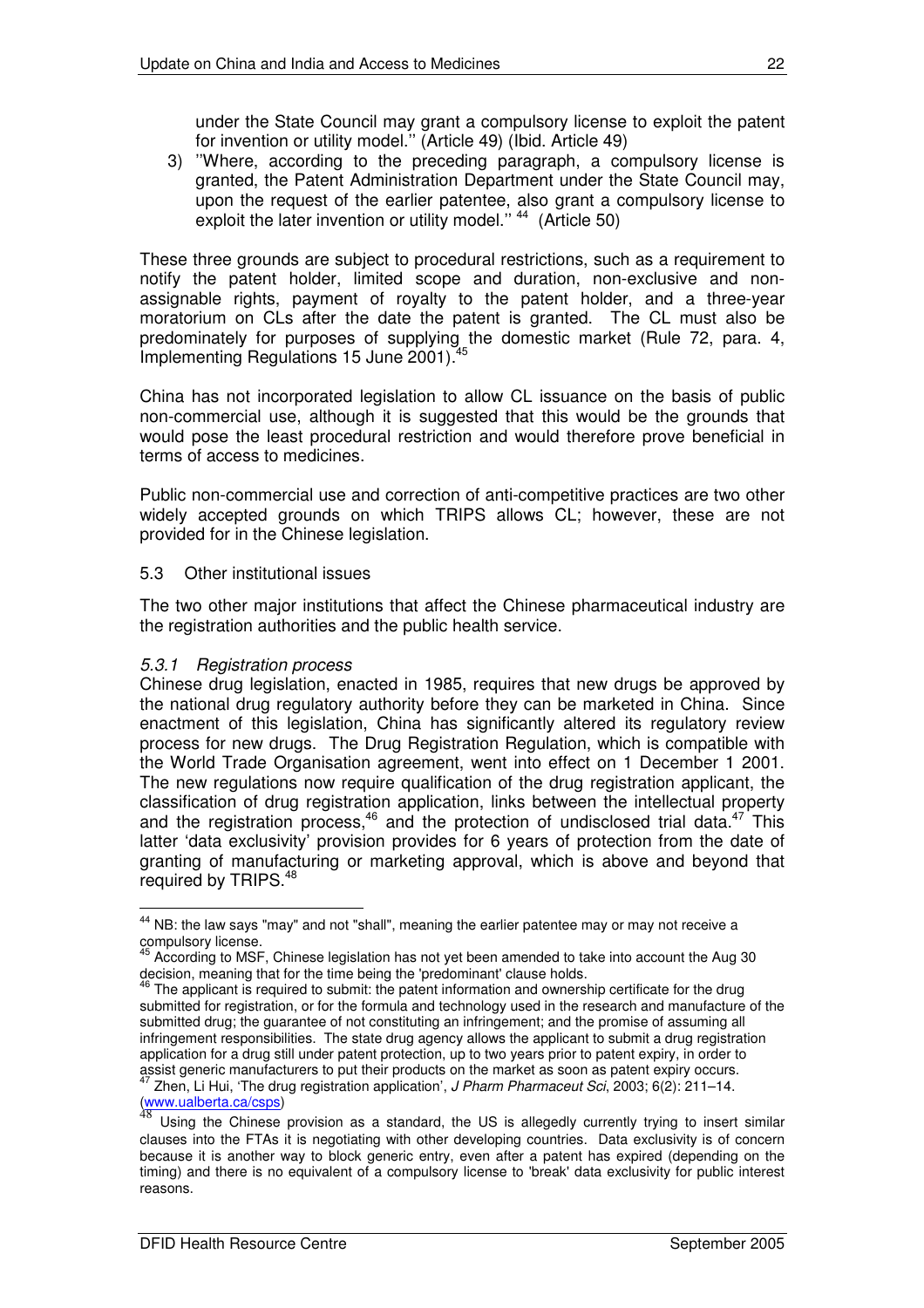#### *5.3.2 Public health policies*

Government health policy is yet another critical piece in the puzzle of understanding the interface between the pharmaceutical industry and the access to medicines situation in China. The Chinese Government has given a high level of political commitment to tackling HIV and AIDs, including through free access to ARVs. Although this free ARV policy holds promise, implementation has been slow; only 20,000 people have been started on ARVs paid for by the Chinese government's free treatment plan. The slow increase in uptake has meant a lack of genuine orders to manufacturers, and this has in turn reduced the incentive both for domestic firms to enter the market and scale-up supply, and for foreign firms to supply the market. A major reason for the slow start is believed to be the inconsistency between a fee-

for-service health system and a free ARVs policy; service providers have no incentive to offer free drugs in such a context. Other problems have been high side effects, due to the lack of 3TC in the first year of the government's new treatment plan, and resultant therapy discontinuation which may heighten levels of resistance and propel patients into second-line drugs.

#### 5.4 Domestic ARV production

Whereas domestic suppliers of finished product ARVs were few in early 2004, China now has four domestic pharmaceutical companies manufacturing a multitude of generic HIV/AIDS cocktails.<sup>49</sup> A recent announcement from the Clinton Foundation brought to the public eye the technological capacity of China to do even more for ATM. The Foundation negotiated a deal with Mchem of China to supply the API of five products (AZT, 3TC, D4T, NVP and efavirenz.) to its partner suppliers.<sup>50</sup> The Foundation is also offering technical and regulatory assistance to Mchem on certain products (e.g. TDF, EFV, LPV/r) with the hope of adding additional products to the supply agreement at some point in the coming year. Whether this will work depends on the technical capacity of Mchem, IP constraints in China and relative production costs to India.

Ironically, formulations of 3TC, Combivir (3TC+AZT) and efavirenz are reportedly difficult to get hold of in China, despite the fact that Chinese companies are producing the API for these for originator companies and for Indian, Brazilian and South African formulators.

<sup>&</sup>lt;sup>49</sup> See Annex 4 for details of ARVs made by Chinese firms.

<sup>&</sup>lt;sup>50</sup> To clarify, Clinton does not procure ARVs. The Foundation negotiates deals and helps form partnerships. Prior to the Mchem deal, it had four partner companies: two API partners and three formulator partners (one of whom was also an API partner). Mchem became the third API partner and the fourth formulator.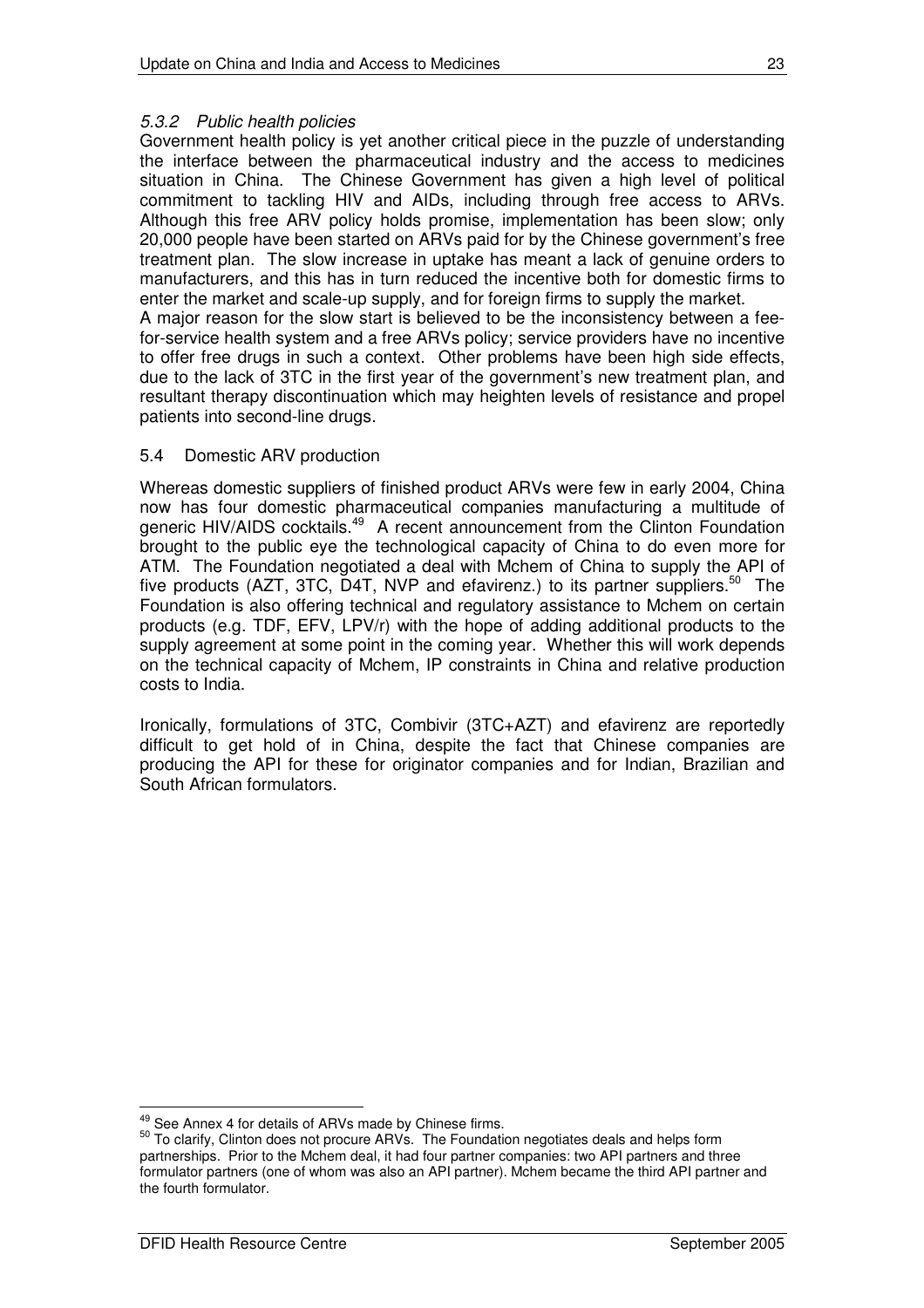#### **Box 6: Tenofovir in China**

#### **Tenofovir In China**

Gilead applied for patent protection on its tenofovir in China in 1997, but the patent has not yet been granted; so the product is currently not patented, registered nor marketed in China. However, it is rumoured that Chinese companies are producing tenofovir API and shipping it to India for manufacture of finished products there.

Since there is no issued patent in China, then one may wonder why domestic companies are not producing generic tenofovir finished product. According to some, companies are unlikely to enter into finished product production of tenofovir, because if the product patent is eventually granted, the generic firm would have to immediately stop production and lose the investment made into its process development. Nonetheless, as with efavirenz, companies do not expect that an issued compound patent in China will necessarily preclude them from manufacturing and exporting – with government permission – the APIs.

This sort of 'limbo' situation is not good for ATM, as Gilead cannot even grant a voluntary license as there is not yet a patent. NGOs are therefore calling on Gilead to grant some sort of guarantee that the firm would not seek punitive action against generic TDF generic producers in China.

If Gilead is awarded a patent tomorrow, there will be no CL possible on the patent until Oct 2008 at the earliest due to the 3-year moratorium on CLs. Gilead has not yet registered tenofovir, but as an AIDS drug its registration goes through a 'green channel'in China, the process of which takes about one year. Even if Gilead launches its registration application on the same day its patent is granted, there will be an additional 2 years (in theory) before Gilead would be exposed to the risk of a CL. (This implies less leverage for the government in negotiating lower prices).

On a related note, Gilead has licensed tenofovir and its FDC combination of tenofovir and emtricitabine to Aspen Pharma of South Africa to supply 95 countries at access pricing, but the API must be from Gilead. This is a significant issue, since approximately 70% of tenofovir's cost is in the API, therefore Aspen will not be able to offer a price significantly below Gilead's. Presumably Gilead has imposed this restriction to maintain cost (pricing) control and comfort on quality issues, as well as control of the production process IP. There is some speculation that some of Aspen's voluntary licences were offered in order to prevent Aspen doing what Mchem and Cipla are currently doing – producing competitive generics and undercutting the originator in price.

#### 5.5 IP nuances

Given what we now know about China's IP laws and institutions, stakeholders are wondering how China is able to produce API for products that would seem to be patent-protected in a fully-TRIPS compliant regime. As a case in point, of the eight products Mchem will offer to Clinton partners, at least two (3TC and efavirenz) would seem to be protected by administrative protection and product patents respectively in China.

Even formulators who source from China are perplexed at how China can produce API for products that, in their view, would be patent-protected in a fully TRIPScompliant regime. For example, one formulator interviewed for this study and who sources routinely from China, was under the impression that drugs with patent dates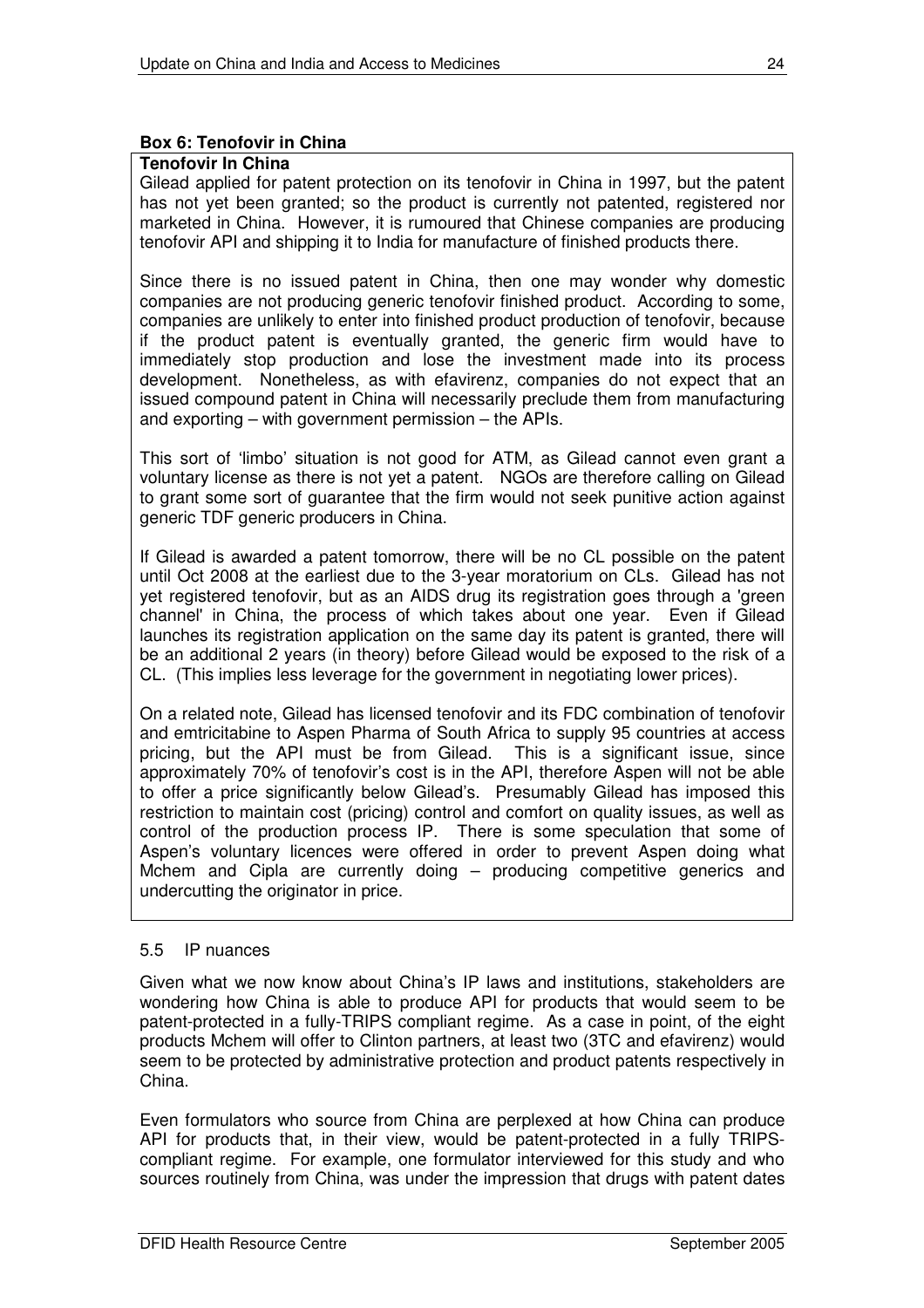before 2002 cannot be patented in China. Another formulator who imports routinely from China did not understand how, in IP terms, China was able to produce the API imported by his/her company. His theory was that China either had some kind of mailbox system or that China must still be in the midst of the ten-year phase-out allowable by TRIPS.

Several theories, but little evidence, exist for how China can supply newer drugs or raw materials for these drugs. Some observers assume IP sophistication allows Chinese firms to legally bypass apparent IP requirements, whilst others assume complete lack of IP enforcement.

At the more IP-sophisticated end of the spectrum, we have the example of efavirenz, which is protected by several product patents and several process patents in China, yet Chinese companies are producing the API – illegally so, it would seem. The nuance in this case is that the patents are only at the level of the API or later in the production process. Therefore production of a chemical that was one step before it became an API would not violate the patents. Although this 'pre-API' can benefit other countries, it does little good for the Chinese patient trying to access inexpensive efavirenz. Whilst producing 'pre-API' may be a legitimate IP 'loophole', it is reported that multiple suppliers are exporting the 'finished' API as well. On a related point, Chinese government negotiations with Merck for differential pricing have reportedly not yet been successful<sup>51</sup>, causing some to speculate whether a CL on the formulation would be a politically feasible alternative.

Another example where one has to look at the fine print to understand the actual situation is with lamivudine (3TC). Lamivudine is protected in China by process patents and by administrative protection (until October 2006), but not by compound patents on the molecule. A particular nuance of the administrative protection system is that it applies only to 'drugs' (defined as 'drugs for human consumption' and not to API (as API is not for human consumption), thereby leaving open the window of producing 3TC API, but not finished product. Another nuance of the Chinese administrative protection system is that it does not prevent importing generic versions for non-commercial use; in fact, Médecins Sans Frontières in China is currently looking into how this 'loophole' could be used to import fixed-dose combinations containing generic 3TC.

These examples highlight the need to question specifically what the domestic patent applies to. Does it apply to the entire composition of a substance (the drug and the structure of it), to a specific process, or to the drug's medical use? Related to this is the fact that some patents are easier to bypass. For example, process patents are relatively easier to bypass, since an alternative process can be invented in many instances. It should be noted that such investigation is transaction-intensive and requires a level of IP sophistication that is in short supply, so even when there is a legitimate ATM-conducive 'loophole', it may never be found and used.

Many people assume that some level of IP-engineering or finagling goes on in China, whereby the Chinese companies circumvent IP restrictions by exporting intermediates, rather than fully finished products, as with the efavirenz example. So if there is a ten-step formula for arriving at an ARV, a Chinese company may take the chemical through to stage eight and then export it to India for the remainder of the processing. Up to stage eight, the product is called a chemical, not a medicine, and the originator is less likely to have taken out a patent on the early-stage chemical.

<sup>&</sup>lt;sup>51</sup> Merck offered the government a differential price compared to developed-country prices, but the government has been requesting an even lower price, with no success.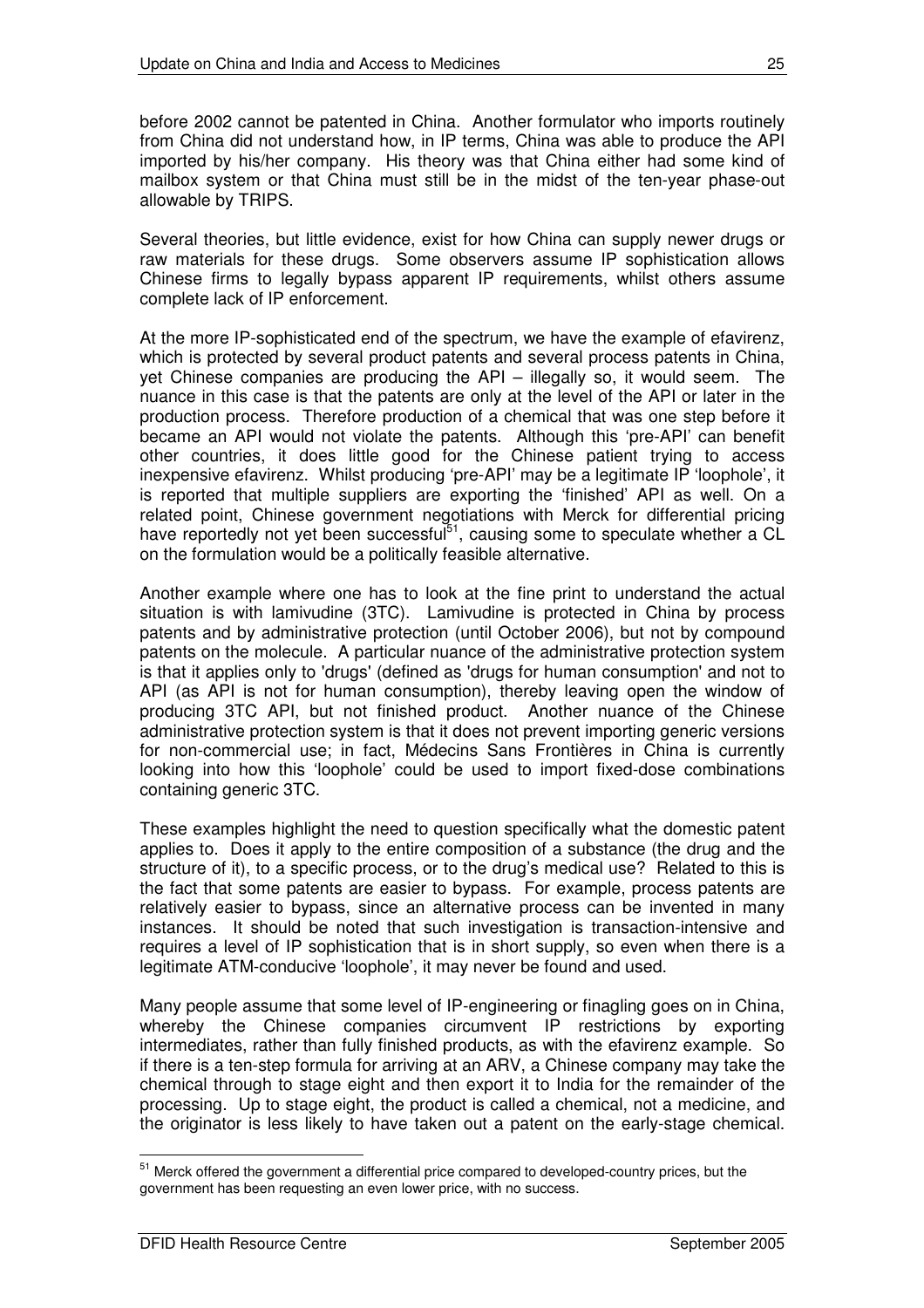This is in fact happening, but according to some in the industry, it is happening for economic, not IP reasons. Intermediates are not subject to the same quality restrictions as API. So China is capable of making intermediates for ARVs, in cases where it may not necessarily have the capabilities to produce the dossier required for regulatory approval of the API. The advantages to formulators are primarily regulatory, plus the cost advantage of having several steps in the process conducted in China. It may also save a formulator time and capital investment to source intermediates from China.

Then there are the theories of complete IPR neglect. There is the (very plausible) theory that Chinese companies neglect IP for lack of capacity reasons rather than because of purposeful intent. As revealed in the examples above, pharmaceutical patent laws have many specific features requiring both scientific and legal knowledge; Chinese companies may lack the legal resources to carry out extensive patent searches to ensure non-infringing processes and they seem to so far lack the legal sophistication of the Indian firms to launch patent challenges outside of China.

Finally there are the purposeful neglect, or 'IP cowboy' theories. The stories in this category include those about changing the name of the API before export, calling it a chemical or 'raw material', thereby circumventing the IP restrictions that would otherwise apply if the originator has a patent on the API or the finished product. Even on API for export, the Chinese government allegedly applies less stringent criteria versus that applied on finished product exports. Generic companies, in weighing the probability of punishment against potential gains, may also consider: 1) whether originator companies would be likely to sue them, given the bad PR it might well create as well as the fact that big pharma sources chemicals from many Chinese suppliers and may want to maintain these supply relationships; and 2) whether there are enough ambiguities in TRIPS and domestic laws to make government intervention extremely time-consuming and difficult.

Clearly, there is a perception that China's IP algorithm in the pharmaceutical sector is not as transparent as India's. There appears to be little understanding of the official IP policy and there is also a view, in some sectors, that official policy does not mean much anyway. The Research Director of Novo Nordisk's Beijing site, for example, stated 'China has in place a series of laws related to IPR protection. But their enforcement, particularly the amount that would be paid to the damaged side, remains a problem that needs to be addressed.'<sup>52</sup> The Director of McKinsey Consulting's China office echoed this view: 'The core issue is enforcement. The central government has largely followed through on its WTO commitments by creating a stronger policy framework for protecting intellectual property. However, the will and the ability to enforce the policy at the local level are often modest, to the continuing dismay of many foreign investors.'<sup>53</sup> But whilst lax IP enforcement on certain products, such as luxury goods and entertainment products, is more wellknown in China, clearly IP enforcement does in fact heavily impact on the lives of patients, since – as discussed earlier - Chinese generic firms are unable to circumvent the IP restrictions on the finished product formulations of 3TC, efavirenz and tenofovir.

<sup>52</sup> Yidong, G., 'Pharma moves ahead cautiously in China', *Science*, 2005; 309.

<sup>53</sup> Orr, Gordon R., 'What executives are asking about China', *McKinsey Quarterly*, 2005.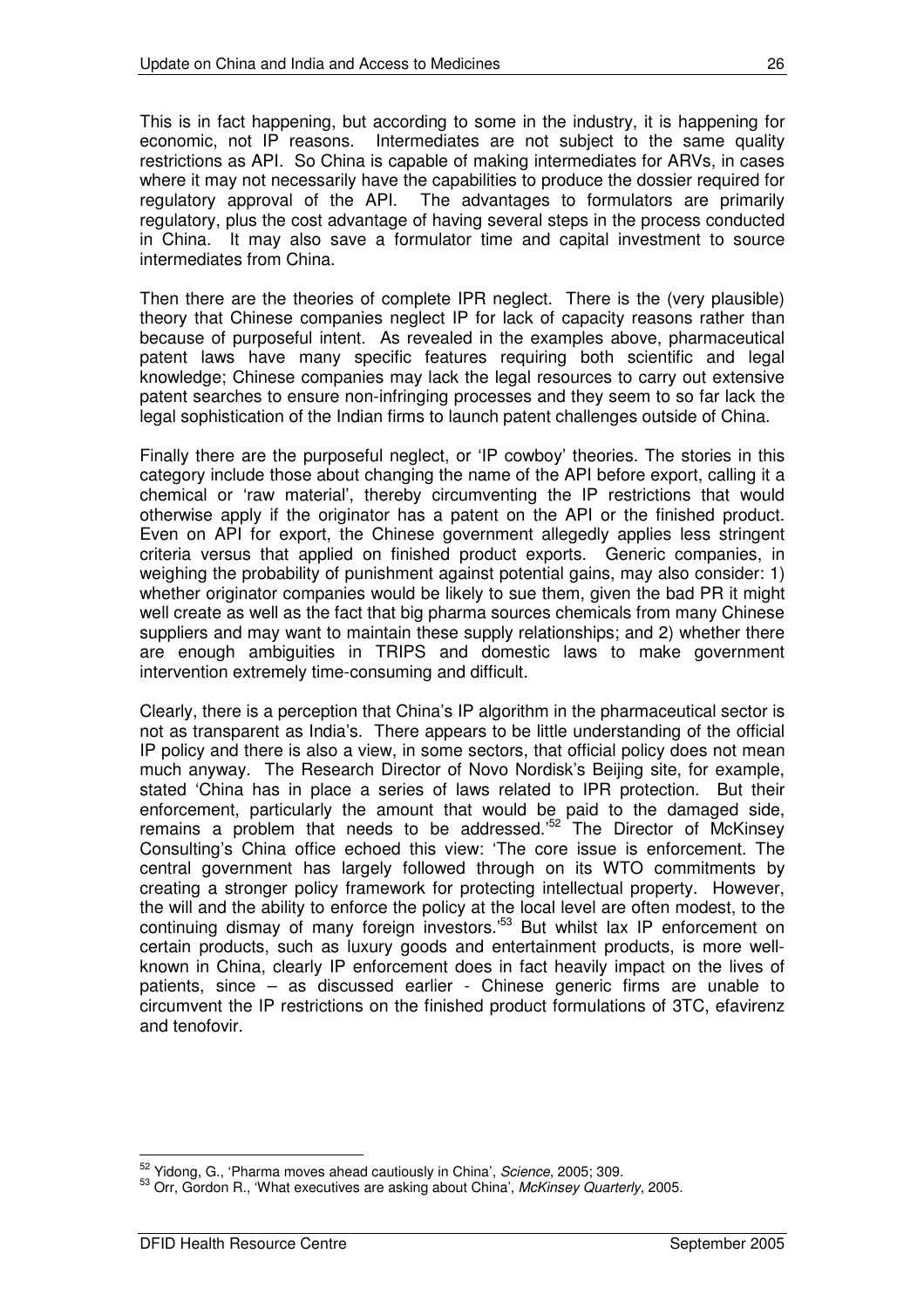## **6 CONCLUDING REMARKS**

Six million people need ARVs. Only 1 million get them. Something is not working – is IP the main culprit? Is lack of financing the real problem? Are health systems holding things back?

This paper has focused on the IP perspective and has revealed that clearly IP is an access-constraining factor, which can sometimes be overcome through inventive means if there is the will and/or the economic incentive. There is a need now for policymakers to encourage more 'access' activity in situations where the market fails – either where drugs are patented or single-source for other reasons – including where such drugs are a crucial part of a combination. There will be an increasing role for such encouragement over time, due to a) the continuous change in spectrum of diseases and resistance patterns, requiring ever-more innovative technologies to address public health problems b) the gradual increase in the percentage of EML drugs on-patent (as the list is updated with new, patented medicines) and c) the gradual decrease in generic sources of newer medicines from quality suppliers due to changing IP in the major producing countries.

Genuine confusion about what the WTO requires from a country and the flexibilities WTO gives member states seems to be present in many developing countries. As countries with large R&D bases, the UK and US are well placed to provide both the political support to back up countries who choose to utilise TRIPS flexibilities, and the technical support to adapt domestic legislation and policies in order to facilitate the use of those flexibilities. China is a classic example of a country that has bent to bilateral pressures and has implemented few ATM-enhancing TRIPS flexibilities in its domestic legislation. The sub-optimal domestic access to ARVs is partly a result of that.

Financing is the other side of the high-price coin, if you will. More financing would indeed improve access, but so would reduced prices, which would decrease the need for that financing. Only about 10% of Africans who need the ARV drugs get them. Of that 10%, 50–60% receive branded drugs in Africa (primarily through PEPFAR and some through the Accelerated Access Initiative) and the rest come via the Global Fund for AIDS, TB and Malaria (GFATM),primarily generics with some Combivir. In some cases, the problem is not so much lack of financing but the restrictions on the financing. Clearly, the PEPFAR financing will go a lot further if the US makes good on its commitment to buy generics that have been FDA approved.

Donors should not only encourage policies that promote value for money, but should look to better align the institutional mechanisms for financing and procurement with the most efficient way of dealing with the particular market. For example, ACTs, some vaccines and some TB drugs have similar market characteristics; supply security and reduced prices are more likely to be achieved with these drugs via pooled financing and procurement. Conversely, where the drug markets are more competitive and/or the public sector is a smaller percentage of overall demand, decentralised procurement and financing is less of a problem.

Other health systems and institutional issues can constrain access as well. There are many actors and processes influencing how well drug financing is used, e.g. WHO, GFATM, procurement agents, country-level policymakers and managers. DFID can play a fundamental role in improving individual agency and country capacities, but also in improving how well these agents interface with one another and work together in a harmonized way.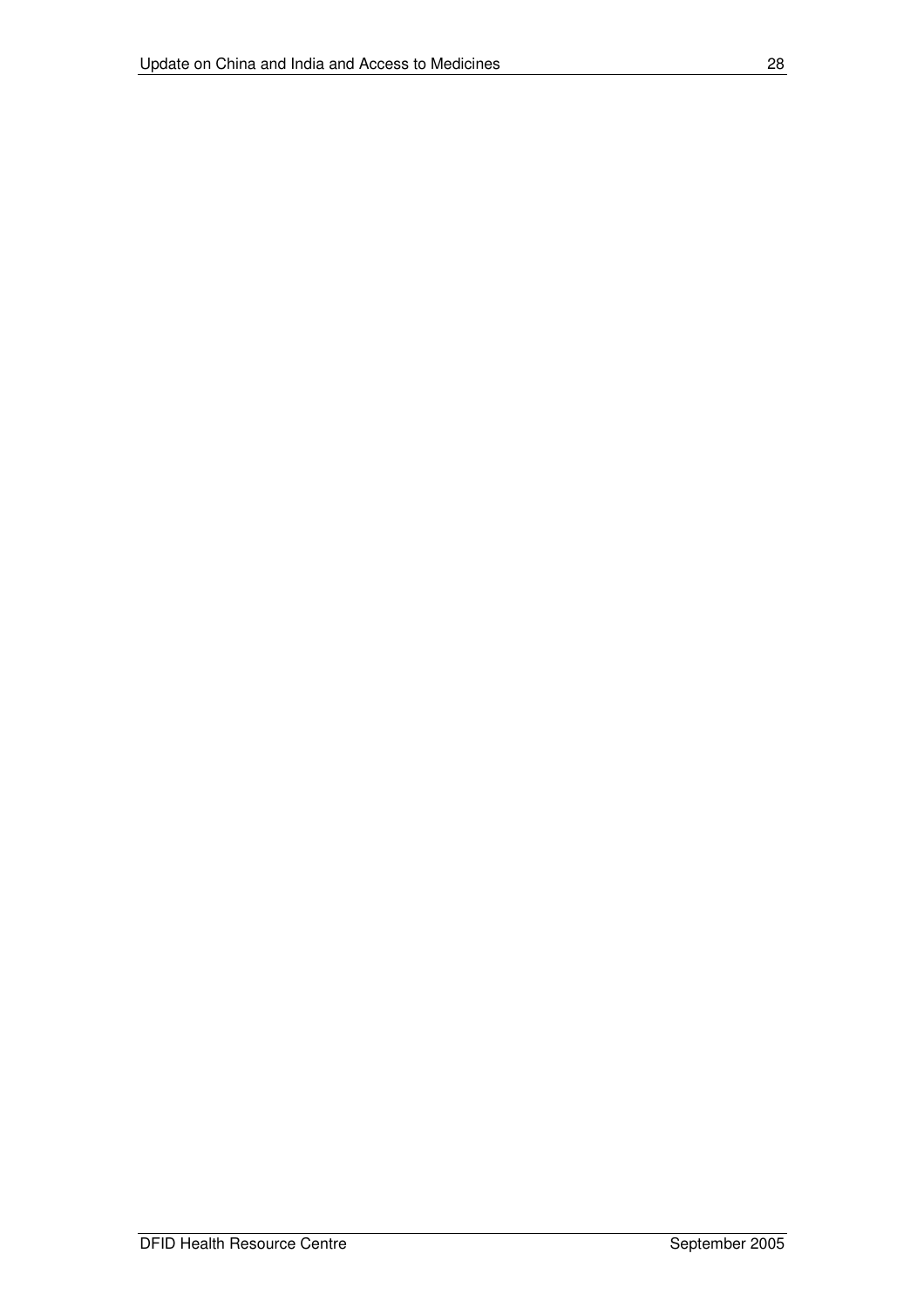### **ANNEX 1: TERMS OF REFERENCE**

#### **5 July 2005**

#### **Integrating new findings into the DFID commissioned paper on China and India**

#### **Background**

In 2004, the DFID Policy Division's Access to Medicines team commissioned a series of studies aimed at developing the evidence base in support of an integrated framework addressing upstream barriers to access to medicines. The intention has been to aid international and national actions by major stakeholders in improving access to medicines, especially for developing country partners, pharma and generic producers, and UK and other Organisation for Economic Co-operation and Development governments.

The DFID commissioned study 'The effect of changing intellectual property on pharmaceutical industry prospects in India and China: considerations for access to medicines' provided evidence to show how important Indian and Chinese firms are to the supply of quality, low-priced active pharmaceutical ingredients and finished products domestically and to developing countries, and analysed how changing intellectual property was affecting firm strategies and access to essential medicines in these countries.

Several things have happened since the paper was published, which would warrant an update of this paper.

- Now that the Indian authorities have made decisions about how TRIPS will be translated into domestic law, a more realistic picture can be provided of how this is affecting producers' ability to produce generic copies of drugs which fall under the product patent protection umbrella.
- Evidence compiled in support of the ATM Good Practice Framework, has revealed that, although the percentage of drugs affected by TRIPS is small, the therapeutic importance of this percentage was perhaps not made as explicit as should have been. This information should now be integrated.
- New empirical evidence has become available through CIPIH commissioned studies, with some relevant lessons for how changing IP may affect incentives for innovation and how the interface between IP policy and other policies (like price controls) may affect access.
- In addition, the major investment banks are currently compiling data on the Chinese pharmaceutical industry, similar to what had been done on the Indian industry in the autumn/winter of 2003/2004. Such information, now several years into the IP changes in China, would be quite revealing juxtaposed against the Indian data.
- There has also been a gradual evolution in first line recommendations for diseases like malaria and HIV, leading stakeholders to question what role will India and China be able to play for either finished product or API supply (or supply of intermediates) for domestic use or export of drugs like Tenofovir and ACTs for malaria.
- There has been increased interest in China and the role that it can play in ATM, leading stakeholders to ask, 'What is the exact nature of China's legal texts on IPRs?' Does China have a mailbox provision? Do its domestic laws include 30th August export provisions?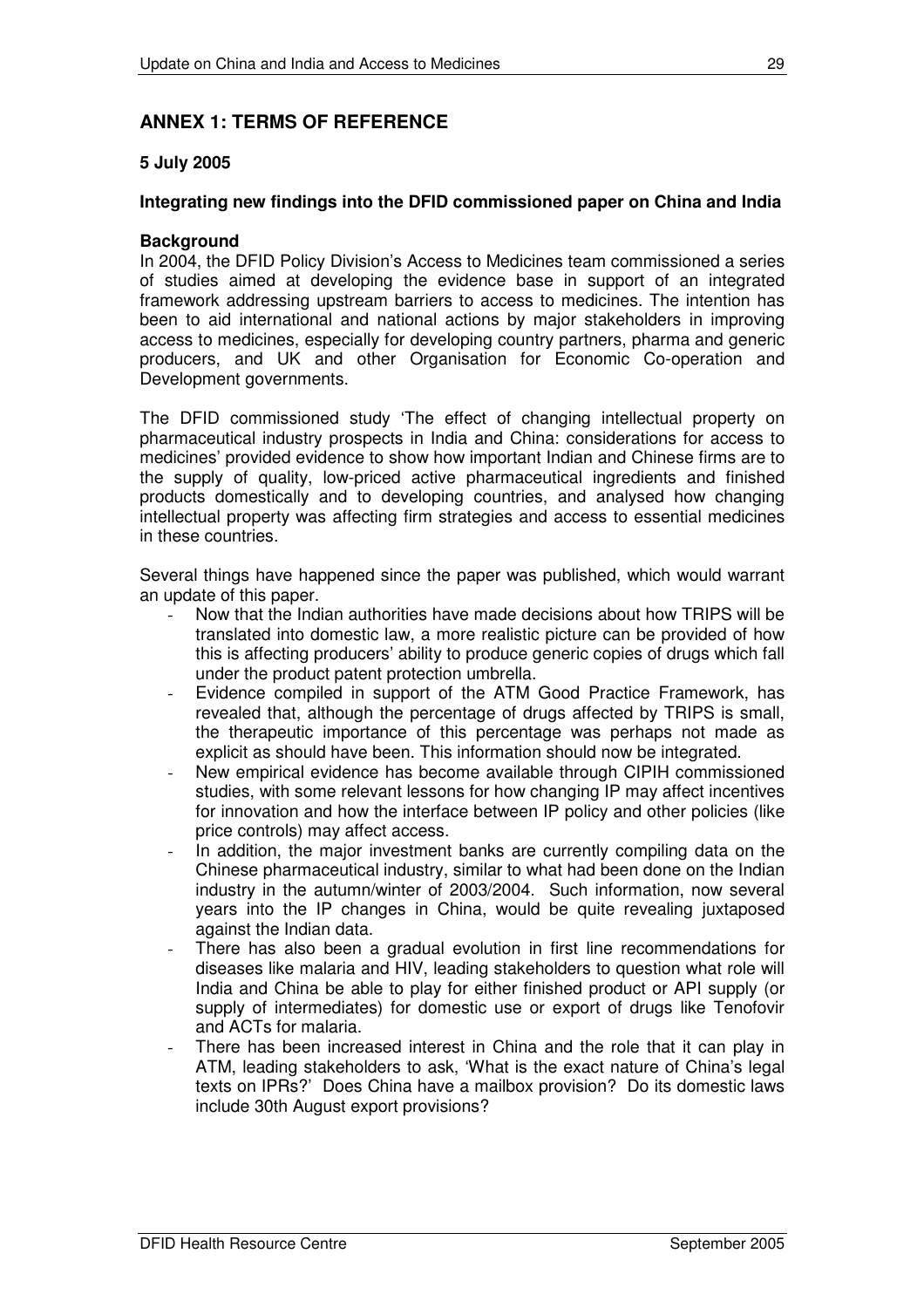#### **Purpose**

The purpose of the consultancy is to update the study 'The effect of changing intellectual property on pharmaceutical industry prospects in India and China: considerations for access to medicines' with information that has become available in the year since the research was done. Updating the paper is expected the yield new insights into how TRIPS is being implemented at country level, what effect the changes are having on firm level strategies and what downstream effects these changes are having on access to medicines supply. An updated paper will;

- Support ongoing policy engagement by DFID on TRIPS at an international level
- Support DFID funded (International Trade Division) work to build developing country capacity to utilise TRIPS flexibilities

#### **Method**

Literature review and interviews: The consultant will rely on contacts, including those made during the recent Chatham House meeting and those within the investment banks, to gather available data and supplement this data with interviews.

#### **Inputs**

8 days

#### **Outputs**

Updated paper, addressing the bulleted issues identified in the 'Background' section above, to the degree data is available.

#### **Timeframe**

To be completed by end of August.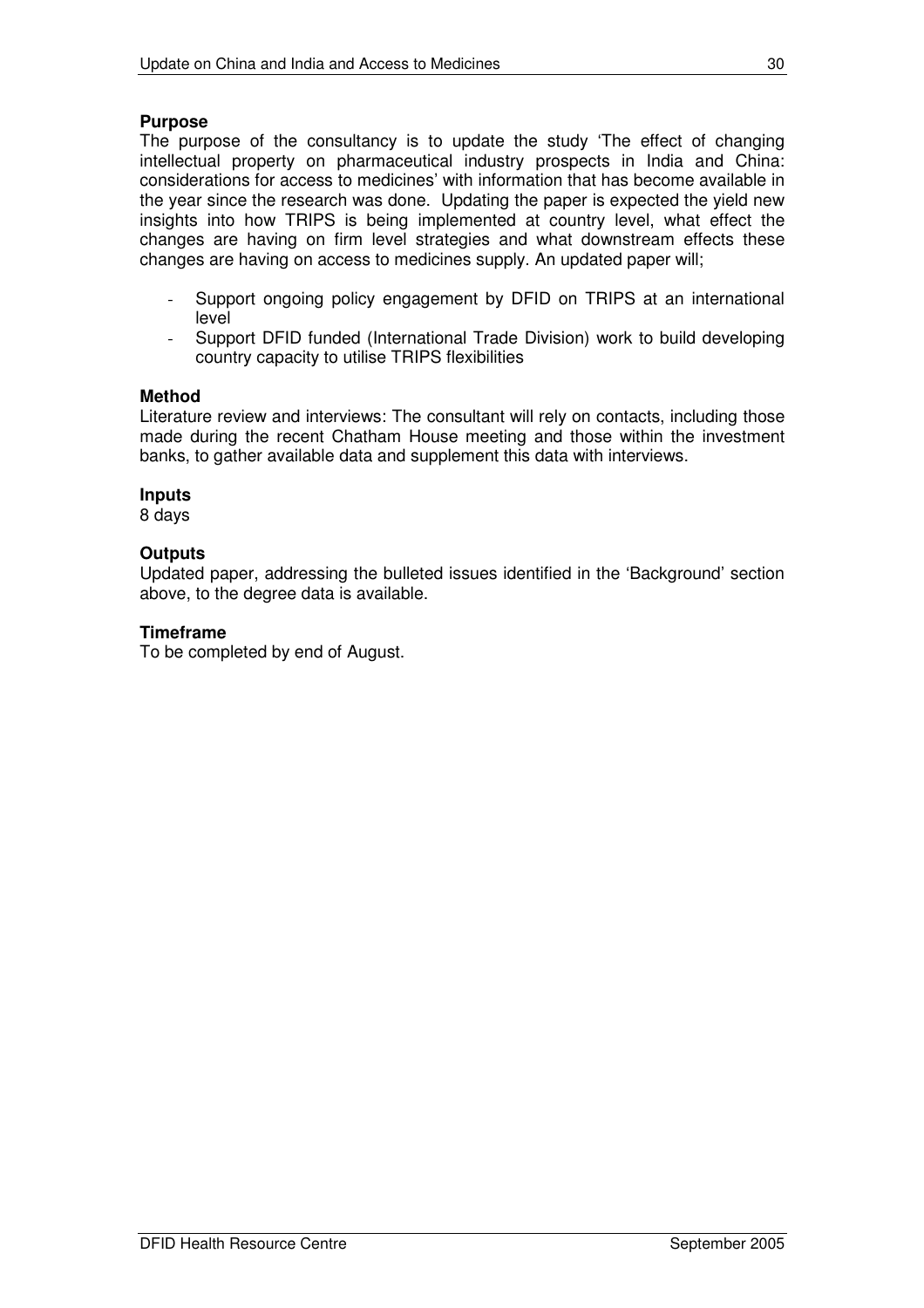## **ANNEX 2: GENERIC TRIPLE COMBINATION THERAPY**

MSF Price Calculations showing benefit of access to generic triple combination therapy<sup>54</sup>

| 111000       |                    |                                     |                        |                                      |  |  |  |
|--------------|--------------------|-------------------------------------|------------------------|--------------------------------------|--|--|--|
| Country      | First-line regimen | First-line<br>price $(\frac{5}{y})$ | Second-line<br>regimen | Second-line<br>price $(\frac{5}{y})$ |  |  |  |
| Malawi       | 3TC/d4T/NVP        | 288                                 | AZT+ddI+NFV            | 1875                                 |  |  |  |
| Ukraine      | 3TC/AZT+NVP        | 500                                 | d4T+ddI+LPV/r          |                                      |  |  |  |
| Kenya        | 3TC/d4T/NVP        | 292                                 | AZT+ddI+NFV            | 1594                                 |  |  |  |
| South Africa | 3TC/AZT+EFV        | 1000                                | ddI+d4T+LPV/r          | 1203                                 |  |  |  |
|              | 3TC/AZT+NVP        | 400                                 |                        |                                      |  |  |  |
| Mozambique   | 3TC/d4T/NVP        | 389                                 | AZT+ddI+NFV            |                                      |  |  |  |
|              | 3TC/d4T+EFV        | 463                                 |                        |                                      |  |  |  |
| Cameroon     | 3TC/d4T/NVP        | 277                                 | AZT+ddI+NFV            | 4763                                 |  |  |  |
| Cambodia     | 3TC/d4T/NVP        | 350                                 | $AZT + ddI + LPV/r$    | 1215                                 |  |  |  |
| Thailand     | 3TC/d4T/NVP        | 352                                 | AZT+ddI+SQV/r          | 3500                                 |  |  |  |
| Honduras     | 3TC/d4T/NVP        | 426                                 | d4T+ddI+NFV            | 3796 (for                            |  |  |  |
|              |                    |                                     | AZT+ddI+NFV            | NFV only)                            |  |  |  |
| Guatemala    | 3TC/AZT+EFV        | 867                                 | d4T+ddI+NFV            | 1161                                 |  |  |  |
|              | 3TC/AZT+NVP        | 520                                 |                        |                                      |  |  |  |

# $Diricec$

## Prices: WHO recommended regimens

|                         | (1 <sup>st</sup> line)                                         | (2 <sup>nd</sup> line)                         | 2 <sup>nd</sup> line vs       |  |
|-------------------------|----------------------------------------------------------------|------------------------------------------------|-------------------------------|--|
|                         | 3TC/d4T/NVP                                                    | TDF+ddI+LPV/r                                  | 1 <sup>st</sup> line          |  |
| Western                 | <b>US\$ 8 773/year</b>                                         | US\$ 13 151/year                               | 1.5 times                     |  |
| countries <sup>1</sup>  | Originator products                                            | Originator products                            | more<br>expensive             |  |
| Developing<br>countries | US\$ $154$ /year <sup>2</sup><br>Triomune <sup>®</sup> (Cipla) | US\$ $3950$ /year <sup>3</sup><br>Originator's | 26 times<br>more<br>expensive |  |
| <b>Reduction</b>        | $-98%$                                                         | $-70%$                                         |                               |  |

<sup>1</sup> Australian EXW price, <sup>2</sup> Clinton Foundation price (FOB) +  $10\%$ , <sup>3</sup> EC ddI Australian EXW price , TDF and LPV/r prices FOB prices + 10%

<sup>&</sup>lt;sup>54</sup> Slides courtesy of Ellen t'Hoen at MSF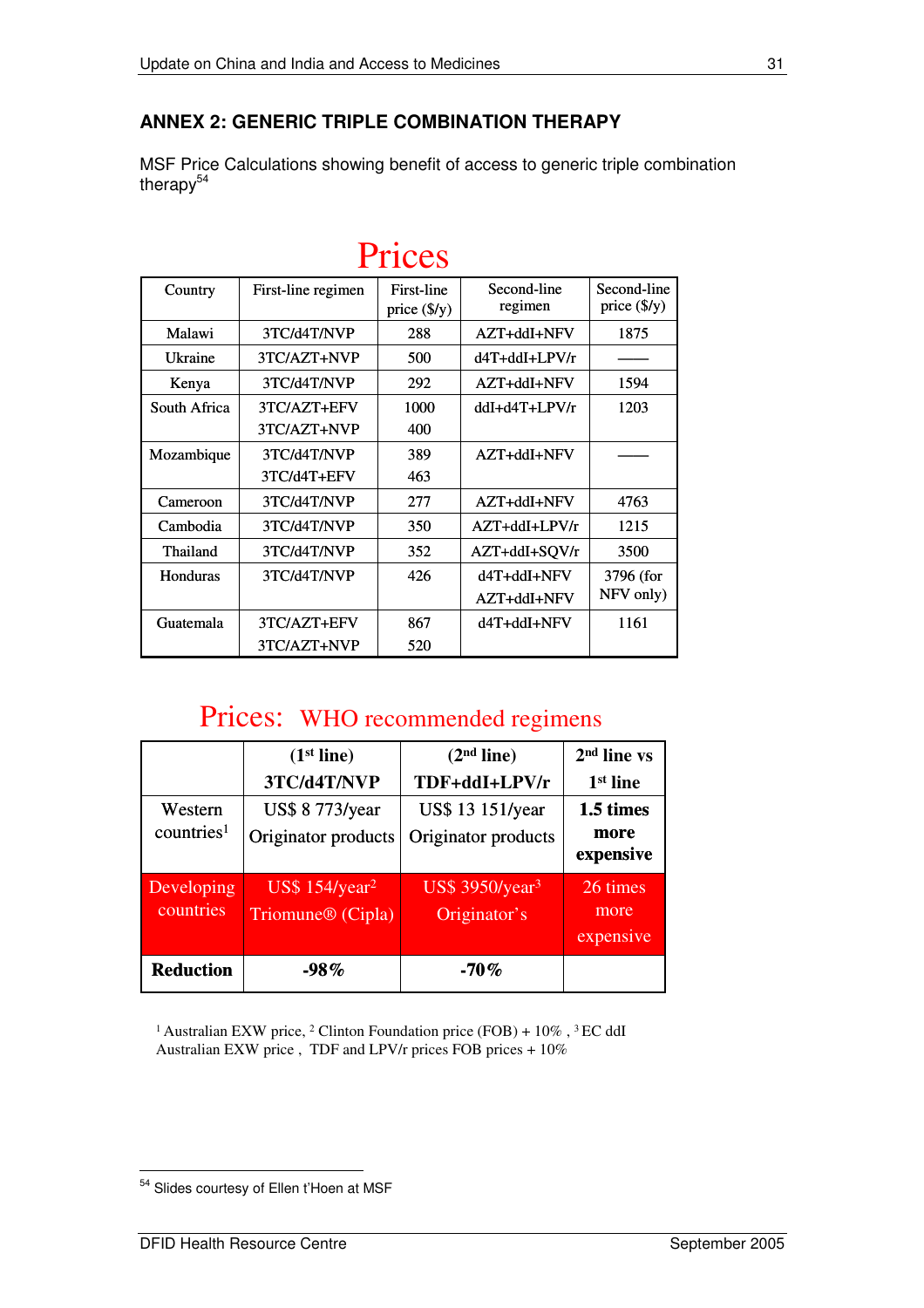#### **ANNEX 3: THE INDIAN PATENTS (AMENDMENT ) BILL**

Speech given by Fred Abbott to Federation of Indian Chambers of Commerce and Industry

*India at the Crossroads: The Patents (Amendment) Bill 2003 and the Future of Public Health*

Frederick M. Abbott<sup>55</sup> IndiaChem 2004, Mumbai November 4, 2004

I am here to discuss the present reality of India's generic pharmaceutical industry and the impact of the January 1, 2005 TRIPS Agreement transition, having listened this afternoon to speculation about the long term future. The issue I am concerned with is whether, and in what condition, India's generics industry will survive to meet that vision of 2020.

- I. On January 1, 2005, India becomes obligated further to Article 65.4 of the TRIPS Agreement to extend patent protection to pharmaceutical products. As the TRIPS Agreement transition period expires, India is obligated to apply the ordinary obligations of a WTO Member in respect to providing patent protection. (Least developed WTO Members are not yet subject to these obligations.) The objective of the Amendments Bill is to allow India to meet its new obligations.
- II. There are several reasons why India's situation is unique among WTO Members and why the terms and implementation of the Patent Amendments Bill are especially important.
	- a. In the period of the GATT Uruguay Round negotiations, India already maintained a vibrant generic pharmaceuticals sector and was the country most likely to be affected by a change in the global pharmaceutical patent regime.
	- b. India employed a skilled negotiating team that bargained hard to secure the viability of its domestic pharmaceutical industry. The terms of the deal struck in Articles 65 and 70 of the TRIPS Agreement were India's response to pressures from the United States, Europe and Japan and their pharmaceutical industry constituency.
	- c. Alone among significant developing country producers of pharmaceuticals, India has taken advantage of the full extent of the TRIPS transition arrangements. By doing so, it has further encouraged the development of its generic pharmaceuticals sector, which is a principal supplier of low cost pharmaceuticals not only to its domestic market, but of much of the developing world.
	- d. It is the Indian pharmaceutical producers who demonstrated to the world that medicines to treat HIV-AIDS could be produced and sold at a fraction of the price being charged by the major Pharma companies, and opened the door to the possibility of comprehensive treatment of those infected with HIV. Without the efforts of the Indian generics

<sup>55</sup> Edward Ball Eminent Scholar Professor of International Law, Florida State University College of Law.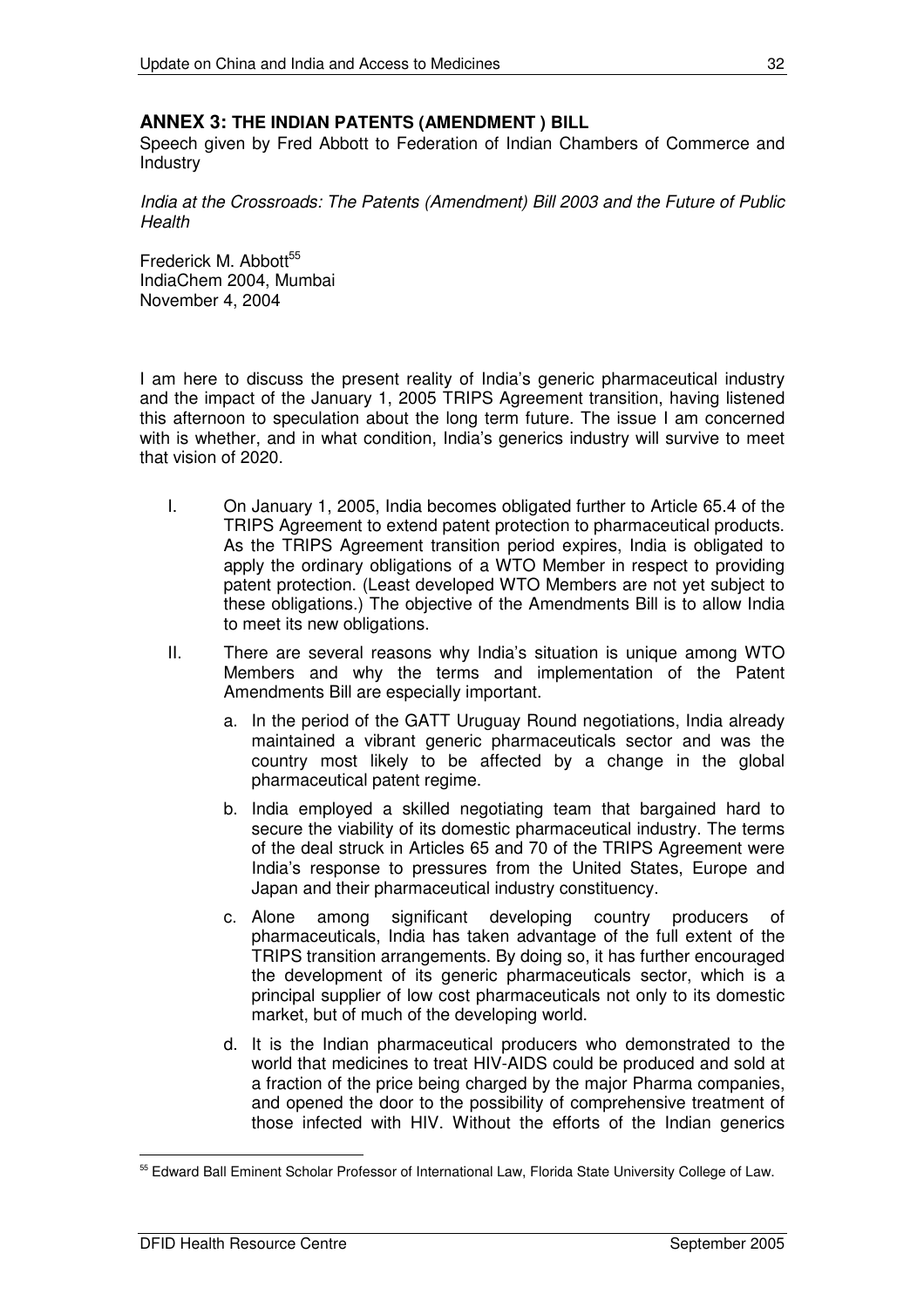sector, it would not have been possible for President George W. Bush to announce in his State of the Union address two years ago that treatment around the world is now a possibility because medicines could be obtained for \$300 per person per year, a figure that is now significantly lower.

- III. The Uruguay Round Bargain
	- a. Before considering the details of the Patents Amendment Bill it is important to understand the bargain that was struck by India in 1993, and which entered into force on January 1, 1995. India agreed that it would initiate pharmaceutical product patent protection on January 1, 2005. It also agreed to establish a so-called patent application "mailbox" under Article 70.8 that would allow the filing of pharmaceutical product patent applications during the ten year transition period. At the end of the transition, the applications would be taken out of the mailbox and reviewed. If the application met the TRIPS Agreement standards of patentability, as implemented in national law, a patent would be granted for the remainder of the patent term counted from the application filing date in India. During the transition period, a regime would also be instituted for the grant of socalled "exclusive marketing rights" or EMRs based on the fulfillment of certain criteria, including the grant of a foreign patent and the grant of marketing approval in India.
	- b. The essence of the bargain struck by India was that pharmaceuticals for which patents were granted abroad before January 1, 1995 would not be patented in India. Applications for inventions filed in India after January 1, 1995 would not be able to demonstrate novelty. (There may be borderline cases involving applications filed abroad prior to January 1, 1995, and filed in India within the one-year priority period or prior to publication. India did not join the PCT until 1998, and this eliminates certain potential complications with respect to the January 1, 1995 cut off date.)
	- c. The other core element of the Uruguay Round TRIPS bargain is that patents should be granted for inventions that are new, involve an inventive step and are capable of industrial application, as well as being sufficiently disclosed. The TRIPS Agreement does not define novelty, inventive step or industrial applicability, and these are terms which have been and are applied by courts in different legal systems around the world, developed and developing, according to different rules and standards. However, there are certain core principles of patentability that can be looked at. An invention should not have been anticipated by prior art so as to defeat its novelty, and an invention must involve the critical element of "inventive step", such that a change or improvement that would have been obvious to a person skilled in the art practiced by the invention.
	- d. India in its present Patent Act has attempted to be cautious in avoiding the grant of patents for inventions that do not meet reasonable standards of patentability. Thus, in Section 3(e) of the Patents Act, "mere admixture … of components" is not subject to patenting, and under Section 3(d) the "mere discovery" of a "new use for a known substance" is not patentable. This, of course, in addition to the present non-patentability of medicines under Section 5 of the Act.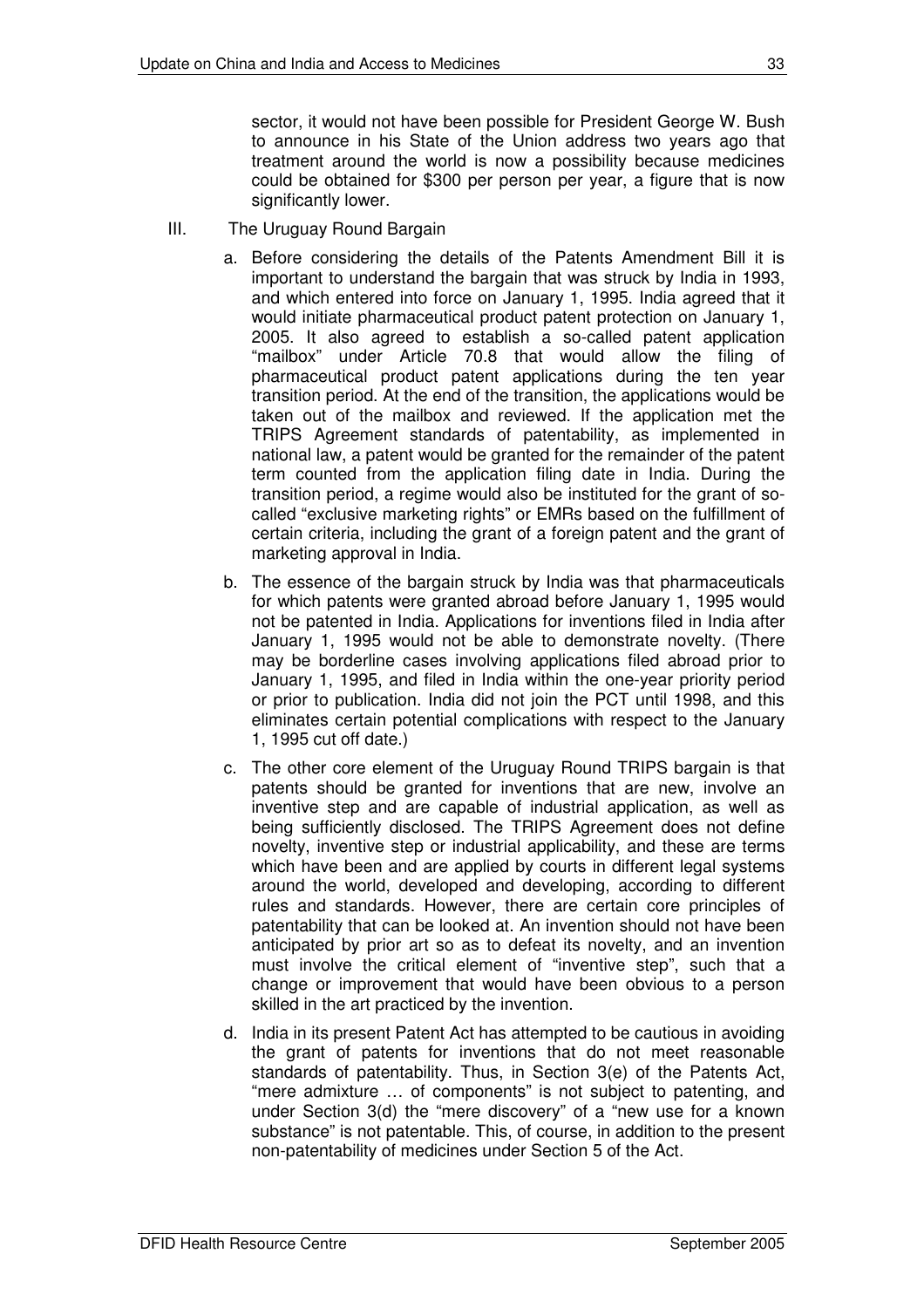- e. To highlight a key point, it is important to be mindful of the two-fold nature of the forthcoming transition in India. First, all medicines developed after January 1, 2005 will be subject to patenting, provided they meet the criteria of patentability. Second, all pharmaceutical product applications being held in India's patent mailbox will be taken out and reviewed by patent examiners, and those for which the criteria of patentability are met will be granted patents (as well as applications which formed the basis for existing EMRs granted in India).
- IV. The Patents (Amendment ) Bill and Its Implications
	- a. The Patents Bill addresses the extension of patents to post-January 1, 2005 applications through elimination of the existing exception in Section 5 of the Act. (It proposes also to amend the reference to "mere" new use to "new use".) It also proposes to eliminate an important existing element of the procedure by which patents are examined and granted, and this involves the right of third parties to challenge the grant of a patent before it occurs – the so-called pregrant opposition procedure.
	- b. The provisions regarding mailbox applications are friendly to patent applicants. At Clause 12, amending Section 11B, it generally provides for the shortening of the time period under which patents should be examined, encouraging the adoption of regulations shortening the present 18 month expectation. Clause 10, amending Section 11A, allows the patent applicant to request early publication of the patent, and then grants provisional rights to the patent holder based on the published application, as if the patent had been granted, although not allowing the commencement of infringement proceedings until the patent has been granted. This places the generics producer in the position of potentially paying damages for infringement from the date of early publication, which in the case of mailbox applications may be very shortly following January 1, 1995. This arrangement may create a situation threatening to generic producers.
	- c. There are some very troubling aspects of the mailbox situation that give rise to serious risks to the Indian generics sector. Although the contents of the mailbox applications are not known, it has been widely reported that 4000 applications with respect to pharmaceutical products have been filed (plus an additional 3000 with respect to agricultural chemical products.) Because most or all of the new chemical entities that constitute today's first line antiretroviral treatments were patented abroad before January 1, 1995, it has been assumed that generic versions of such drugs would be remain available from Indian generics producers after January 1, 2005. However, the large number of mailbox applications gives reason to speculate as to whether there are minor variations on the initial new chemical entity patents that are filed, and which the applicants will use to challenge existing first line ARV products. These include applications concerning polymorphs and formulations, routes of administration, and so forth. It is common practice in the OECD countries for originators to file multiple patent applications on minor variations of new chemical entities seeking to extend the effective term of the patents – so called "evergreening" practices. Whether or not the patents secured by these applications are found to be valid in litigation, their mere presence is a significant deterrent to entry of generics into the market.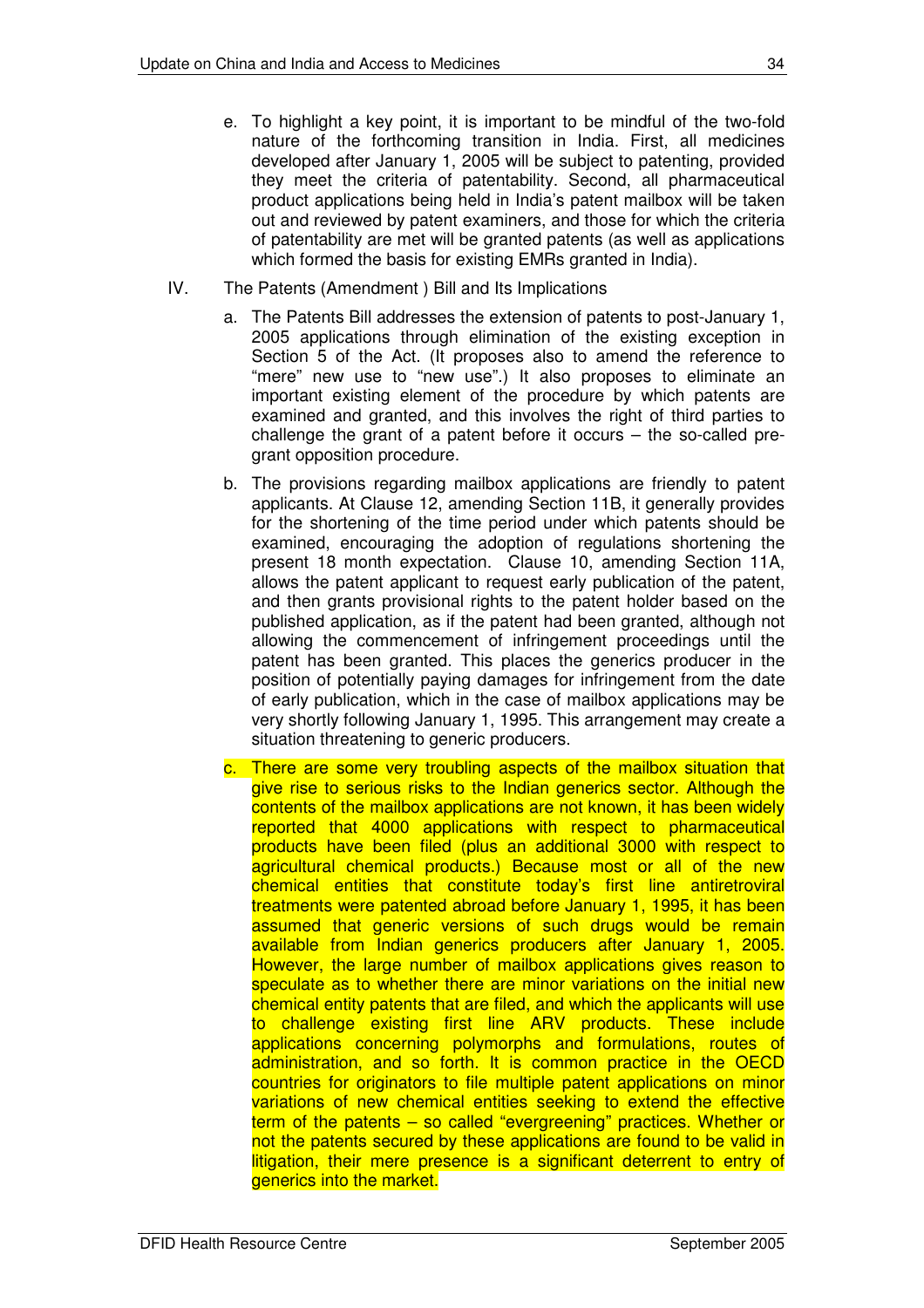- d. And consider the potential problem of combinations. The development by Indian generic producers of low cost fixed dose combination ARV treatments has been a boon to people throughout the developing world. But certain ARV combinations were patented by originator companies post-January 1, 1995, and mailbox applications may have been filed for these combinations. It is possible that the patent applications filed in India's mailbox will seek to circumvent the Patents Act restriction on combinations by asserting claims for subject matter other than the mere admixture of known substances, such as new routes of administration. While such combinations may be perfectly obvious ways to enhance patient adherence to treatment, there may be considerable possibility for litigation over such claims.
- e. And, to be clear, the mailbox application situation does not only affect ARVs. The mailbox has been open for ten years. The number of new chemical entities for which pharmaceutical patents are granted each year is small, perhaps 25.<sup>56</sup> Over a ten year period, NCEs would account for perhaps 250 patent applications. What, then, constitute the remaining 3750 pharmaceutical patent applications in India's mailbox? How many of them claim minor variations on molecules already being produced by the Indian generics industry?
- f. The risk cannot be quantified because, outside the Indian Patent Office, we do not know what is in the mailbox. But there seems to be a significant risk that a large number of patent applications could be published, and a large number of patents granted, so that Indian generics producers will be subject to a flood of inhibitions and eventual infringement litigation.
- g. The problem of evergreening based on minor changes and the risks raised by elimination of the pre-grant opposition procedure are relevant also to patent applications first filed after January 1, 2005, but because of the immediacy of the mailbox situation I have focused on that aspect in these remarks.
- V. Ameliorating the Impact of the Transition on Indian Industry and the Public in a TRIPS-Consistent Manner
	- a. To be clear, it is the interests of the Indian medicines consumer and consumers throughout the developing world that we must bear in mind. Bernard Pecoul from MSF/DND is here, and I will rely on him to address in more detail the implications of limiting access to generic medicines and the impact of higher prices on patients.
	- b. I would make three main suggestions, two of which have already been put forward by the Indian Pharmaceutical Alliance.
		- i. The Patents Act should retain its pre-grant opposition procedure to allow third parties to challenge the basis for issuing a patent. Once the patent is granted, the holder may institute infringement litigation and place the generics producer in a very costly defensive posture. Even if the Patents Act does not expressly provide a presumption of patent validity in an infringement proceeding, the mere fact of mounting a defense to a granted patent involves major risk and expense to the

<sup>56</sup> See National Institute for Health Care Management, Changing Patterns of Pharmaceutical Innovation (2002) relied on by the U.S. Federal Trade Commission in To Promote Innovation: The Proper Balance of Competition and Patent Law and Policy, October 2003.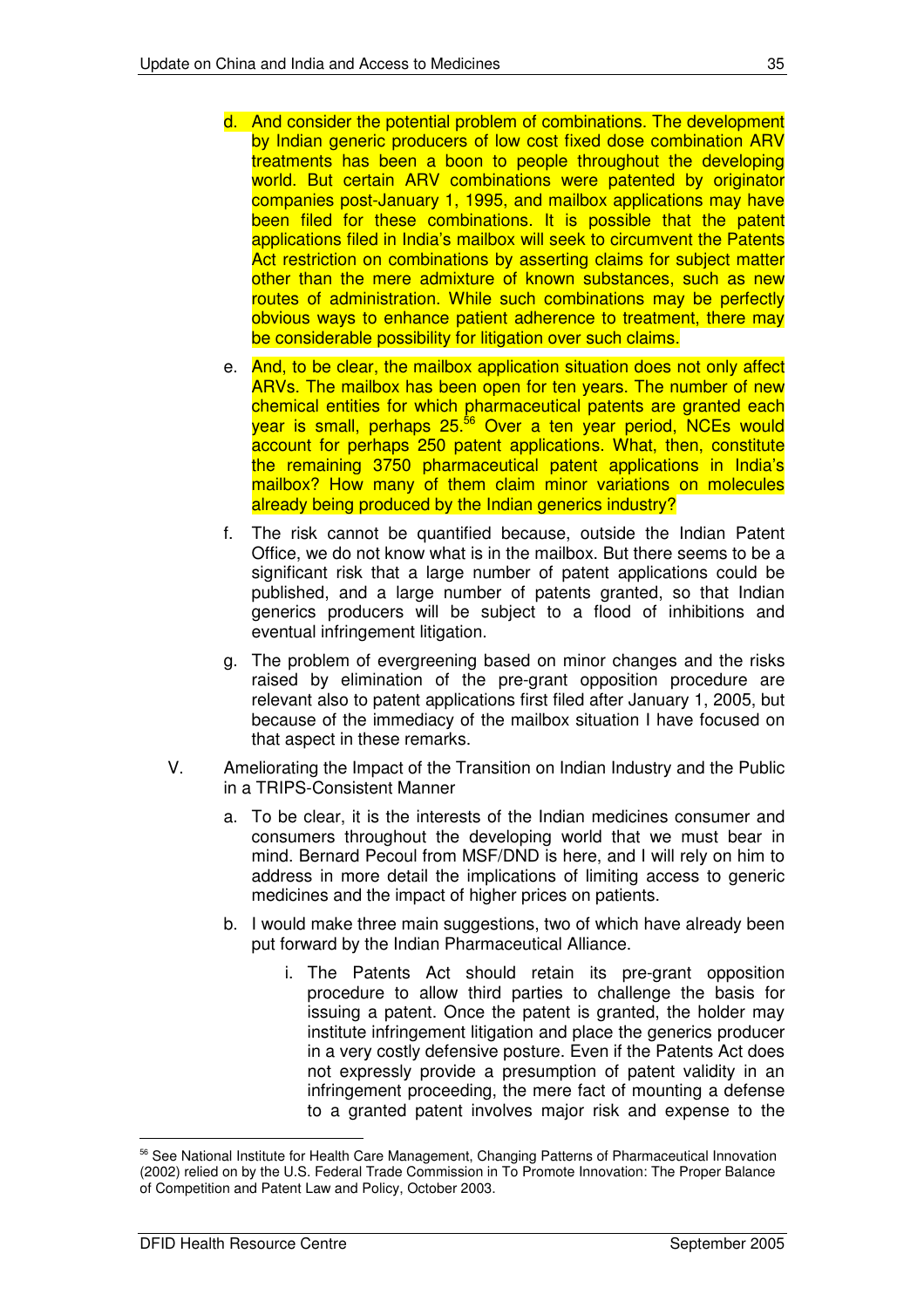generic producer, and it may be impelled to exit the market as an alternative to costly litigation.

- 1. The TRIPS Agreement does not in any way prevent the use of a pre-grant opposition procedure. In Article 62.2, it provides only that procedures for the grant of IPRs not impose unreasonably delays. India has experience with the administration of its pre-grant opposition procedure, and there is no indication that it has been abused, or used in a manner that has resulted in unreasonable delays.
- 2. In the case of the Amendments Bill, retention of the pre-grant opposition procedure would need to be integrated with provisions encouraging early publication and review of applications.
- ii. Second, the Patents Act could be clarified to address the potential grant of patents on minor changes to new chemical entities so as to prevent the use of evergreening techniques. There are a number of different types of changes that could be specifically addressed, including formulations, polymorphs, routes of administration, metabolites, and so forth. And, the particular issue of combinations of known substances should be addressed in greater detail than is done in the present Act to avoid leaving this to be sorted out by the courts. These clarifications would be consistent with fundamental principles of patent law and the TRIPS Agreement Article 27.
- iii. Third, the provisions that authorize the patent applicant to request early publication and obtain provisional protection should be reconsidered in connection, at the least, with mailbox applications. If the existing provisions are retained, 4000 claims of provisional protection could come into being almost immediately following January 1, 2005, with potentially very serious consequences for the Indian generics industry. To be clear, the TRIPS Agreement does not require a country to provide provisional protection for published patent applications, whether associated with mailbox applications or otherwise, nor does it require that applicants be allowed to request early publication.
- iv. I would also note that Clause 49 of the Amendments Bill addressing implementation of the August 30, 2003 WTO Decision on Implementation of Paragraph 6 requires a technical amendment because importing countries are not necessarily required to issue compulsory licenses. There may be no patent in the importing country, and least developed countries may elect not to enforce patents pursuant to Paragraph 7 of the Doha Declaration (thereby not requiring that compulsory licenses are issued).
- VI. WTO Dispute Settlement
	- a. All of the foregoing suggestions are consistent with the TRIPS Agreement, but because of pressure from U.S. PhRMA or EU Pharma, it is possible that claims might be asserted that India's January 1, 2005 implementation is inconsistent with the TRIPS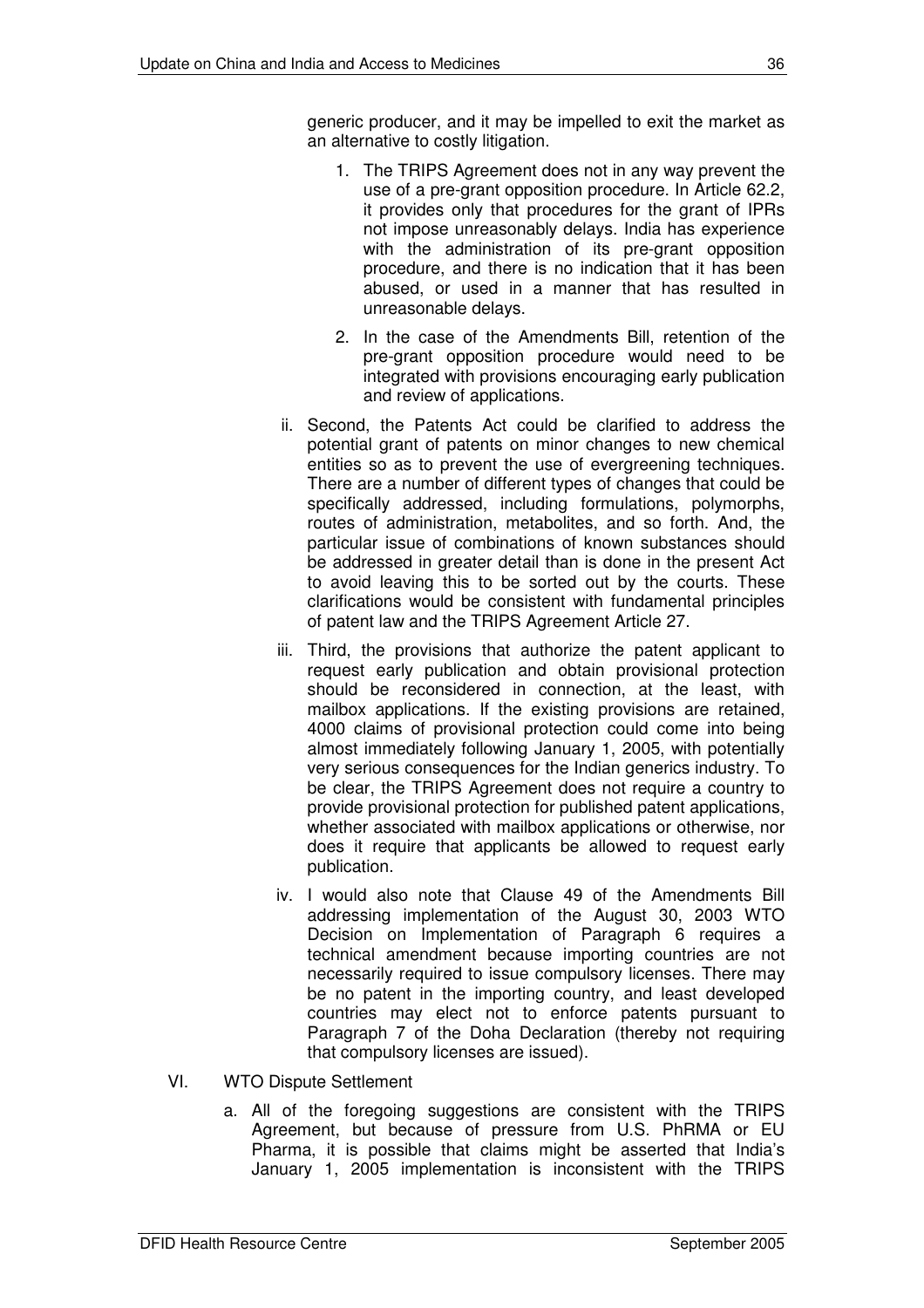Agreement. Let us assume that the U.S. and EU might take India to WTO dispute settlement. Such an action requires an initial period of consultation, the formation of a panel, proceedings and decision by the panel, potential appeal to the Appellate Body, hearings and decision. Up to that point, the procedure requires approximately two years. Then assume solely for the sake of argument that India were to lose in dispute settlement. It would have a reasonable period in which to bring its system into compliance. The reasonable period is presumed to be fifteen months, though it can be longer or shorter depending on the circumstances. Only after a country fails to bring its rules into compliance within a reasonable period of time may the complaining party suspend concessions. The "net" of this is that if India is taken to WTO dispute settlement, it will not face the potential withdrawal of trade concessions by the United States and/or EU for two to three years.

b. WTO Members are well known to use dispute settlement to their tactical advantage and, as a sophisticated actor at the WTO, there is no reason why India should consider itself exceptionally averse to use of the dispute settlement process as a means to validate its decisionmaking.

It is difficult to predict with certainty the impact of the January 1, 2005, TRIPS transition on the Indian generic pharmaceuticals sector because there are a substantial number of unknowns. However, it seems apparent that the Indian generics industry is facing a difficult period. It would seem to be in the best interests of India and its people, as well as individuals throughout the developing world in need of medicines, to manage this transition in a way that avoids severe disruption to the supply of important medicines.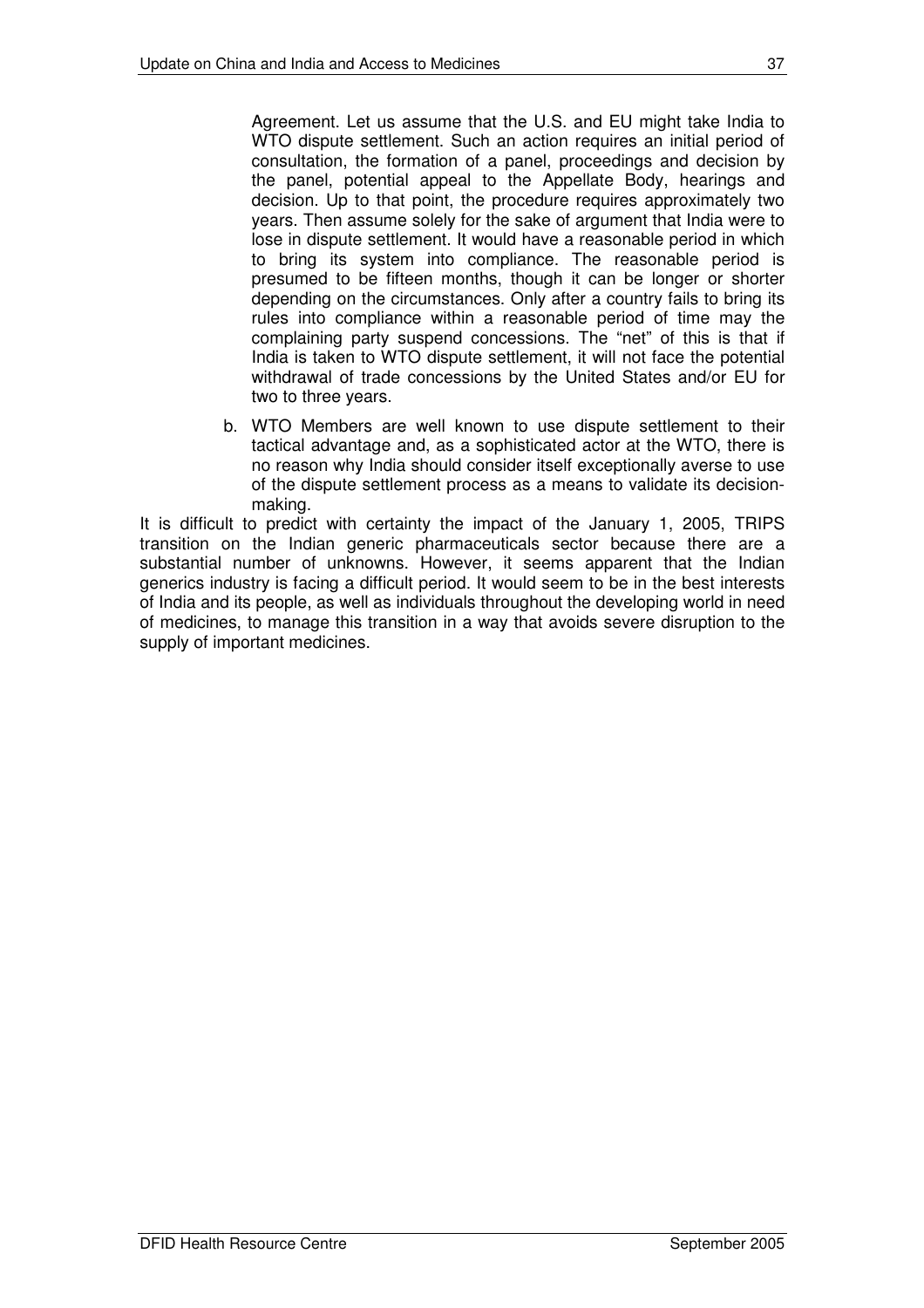## **ANNEX 4: ARV PRODUCTION IN CHINA**

Asian Generic ARV Manufacturers

*Note: The material in the Table below has been gathered from documents provided by Médecins Sans Frontières China in November 2005, whilst the company profiles below come from the website:*

http://web.amfar.org/treatment/specialreport/Appendix1.asp. , accessed in September 2005.

| Companies currently producing formulations (x) and additional APIs slated for development (o) |            |             |              |             |              |                  |                  |              |              |              |              |
|-----------------------------------------------------------------------------------------------|------------|-------------|--------------|-------------|--------------|------------------|------------------|--------------|--------------|--------------|--------------|
|                                                                                               | <b>AZT</b> | d4T         | 3TC          | <b>IDV</b>  | <b>NLF</b>   | ddl              | <b>NVP</b>       | <b>EFV</b>   | <b>RTV</b>   | LPV          | <b>TDF</b>   |
| <b>Desano</b>                                                                                 | X          | $\mathbf x$ | $\mathbf{o}$ | $\mathbf x$ | $\mathbf{o}$ | $\mathbf{x}$     | $\boldsymbol{x}$ | $\mathbf{o}$ |              |              |              |
| <b>Huahai</b>                                                                                 |            |             |              | X           |              | $\boldsymbol{x}$ | X                |              | $\mathbf{o}$ | $\mathbf{o}$ | $\mathbf{o}$ |
| <b>Mchem</b>                                                                                  | X          | X           | $\mathbf{o}$ | X           |              |                  | $\Omega$         | $\Omega$     | X            | $\mathbf{o}$ | $\mathbf{o}$ |
| <b>Northeas</b>                                                                               | X          | X           |              |             |              | X                |                  |              |              |              |              |
|                                                                                               |            |             |              |             |              |                  |                  |              |              |              |              |

#### **Northeast General Pharmaceutical Factory (NEGPF)**

Established in 1946 and based in Shenyang, the state-owned Northeast General Pharmaceutical Factory has over 10,000 employees. Its products are sold to all provinces, municipalities and autonomous regions in China as well as 55 countries and regions worldwide. The annual export sales income of NEGPF totals nearly US\$80 million. NEGPF exports API products to developing countries in Africa, Latin America and Asia, including Korea, India and Brazil. In August 2002, the Chinese government approved the domestic production and sale of stavudine (d4T) and zidovudine (AZT). The per-patient cost of treatment is approximately US\$360–600 per year.

Northeast General Pharmaceutical Factory No. 35 The Youth Street Shenhe District Shenyang, China POD 11014 www.negpf.com

#### **Shanghai Desano Biopharmaceutical Co.**

Shanghai Desano employs 1,600 people and plans to produce enough drugs to supply 500,000 people with combination therapy each year. In September 2002, the company received approval from the Chinese government to produce ARVs for the domestic Chinese market. Treatment costs approximately US\$435–560 per patient per year. Shanghai Desano also exports seven anti-AIDS compounds to India, Thailand and Brazil. Product details listed below.

Shanghai Desano Biopharmaceutical Co. No.78, 887 Zuchongzhi Road, Zhangjiang Hi-Tech Park Shanghai 201203 China www.desano.com

#### **Xiamen Mchem Pharma Group**

In September 2002, Xiamen Mchem Pharma Group reported that it had signed a fiveyear contract with the Brazilian government to become the third appointed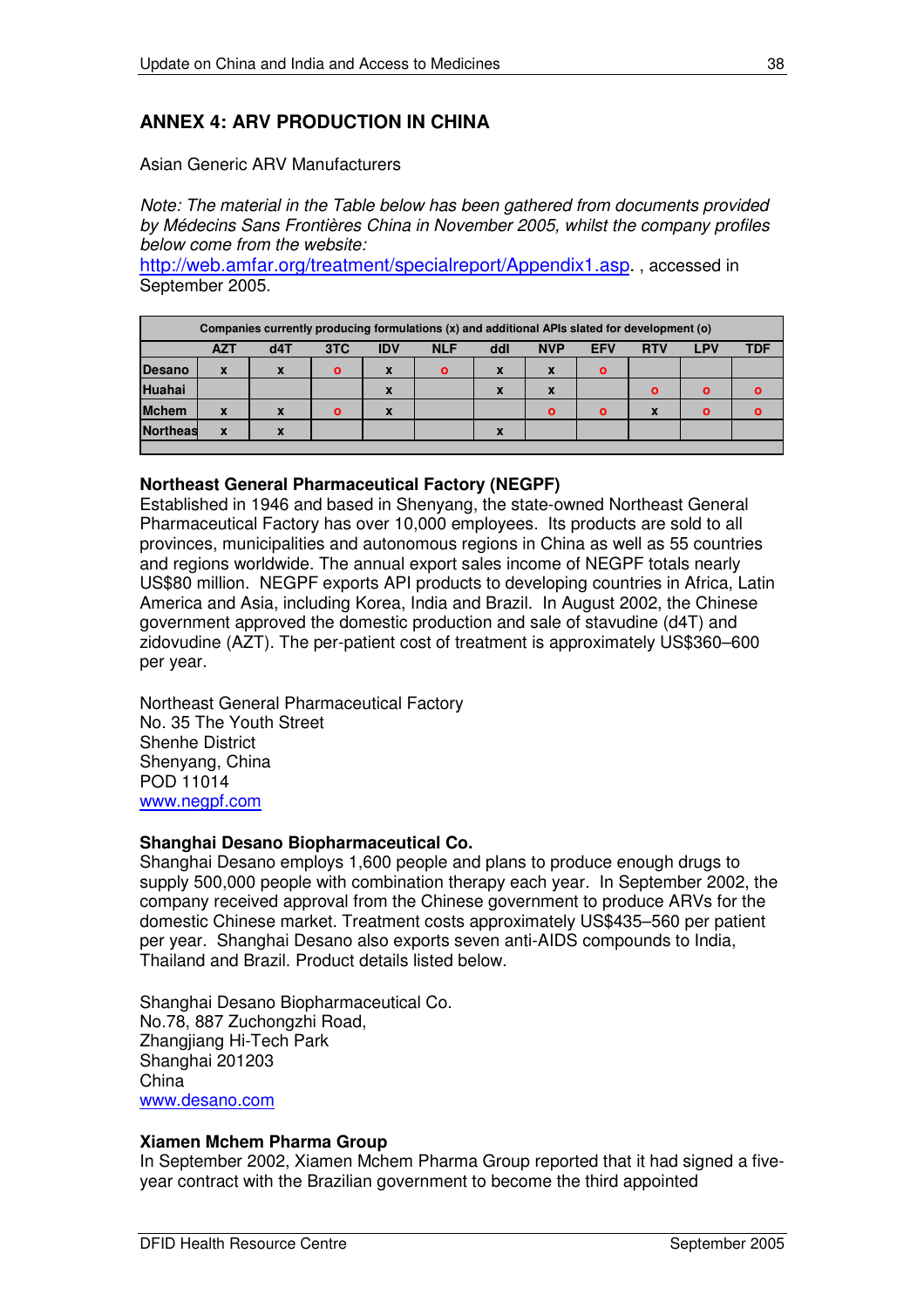manufacturer of antiretroviral compounds for Brazil. The company also exports antiretroviral pharmaceuticals to 13 countries in Africa.

Xiamen Mchem Pharma Group Ltd. 20F Sanjiang Bldg., 81 South Hubin Road Xiamen, Fujian 361004 China www.mchem.com.cn

#### **Zhejiang Huahai Pharmaceutical Co. Ltd.**

In June 2003, Huahai Pharma received approval from the Chinese government to produce didanosine (ddI) and ddI tablets (50mg and 100mg), the first ddI tablets to be produced in China under official authoriszation. Huahai reports that it will initially produce 200,000 tons of AIDS medications annually and expects to reach a total output of 500,000 tons under full capacity.

Zhejiang Huahai Pharmaceutical Co. Ltd. Xunqiao Linhai, Zhejiang 317024 China www.huahaipharm.com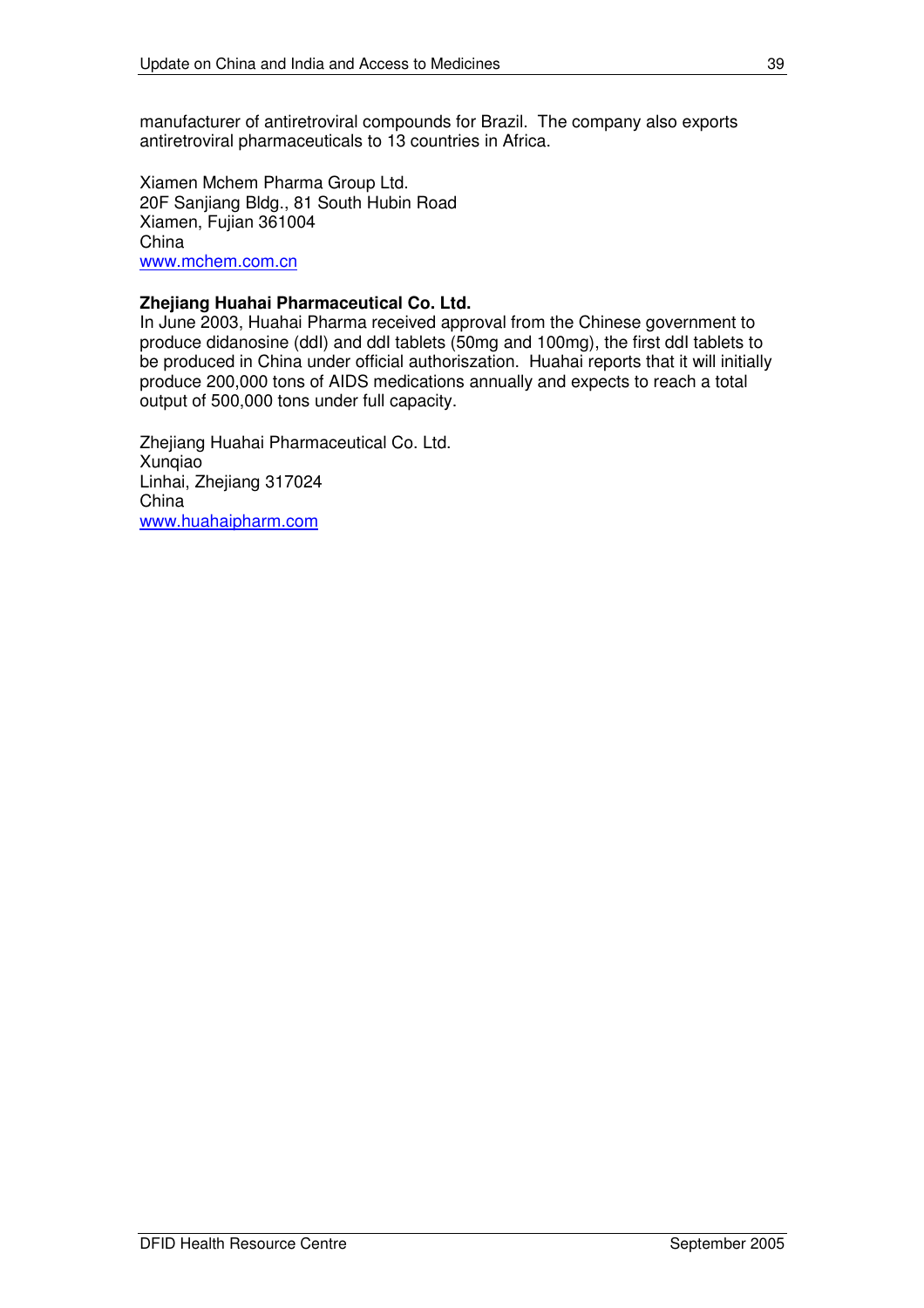## **ANNEX 5: PEOPLE CONSULTED**

Pascale Boulet, Médecins Sans Frontières Ellen t'Hoen, Médecins Sans Frontières Carsten Fink, World Bank Dilip Shah, CEO, Vision Consulting and Secretary-General, Indian Pharmaceutical Alliance Fred Abbott, Edward Ball Eminent Scholar Professor of International Law, Florida State University College of Law Keith Alcorn, NAM Equity analysts (un-named) at several investment banks Krisana Kraisintu, former Director of the Government Pharmaceutical Organisation in Thailand Stavros Nicolaou, Aspen Pharma of South Africa Odilon Couzin, China AIDS Organisation Aaron Pattillo, Clinton Foundation Suerie Moon, MSF China Elodie Jambert, MSF China Dr Yusuf Hamied, Chairman and CEO of Cipla Hans Rietveld, Novartis Philippa Saunders, Essential Drugs Project Connie Osborne, World Health Organisation in China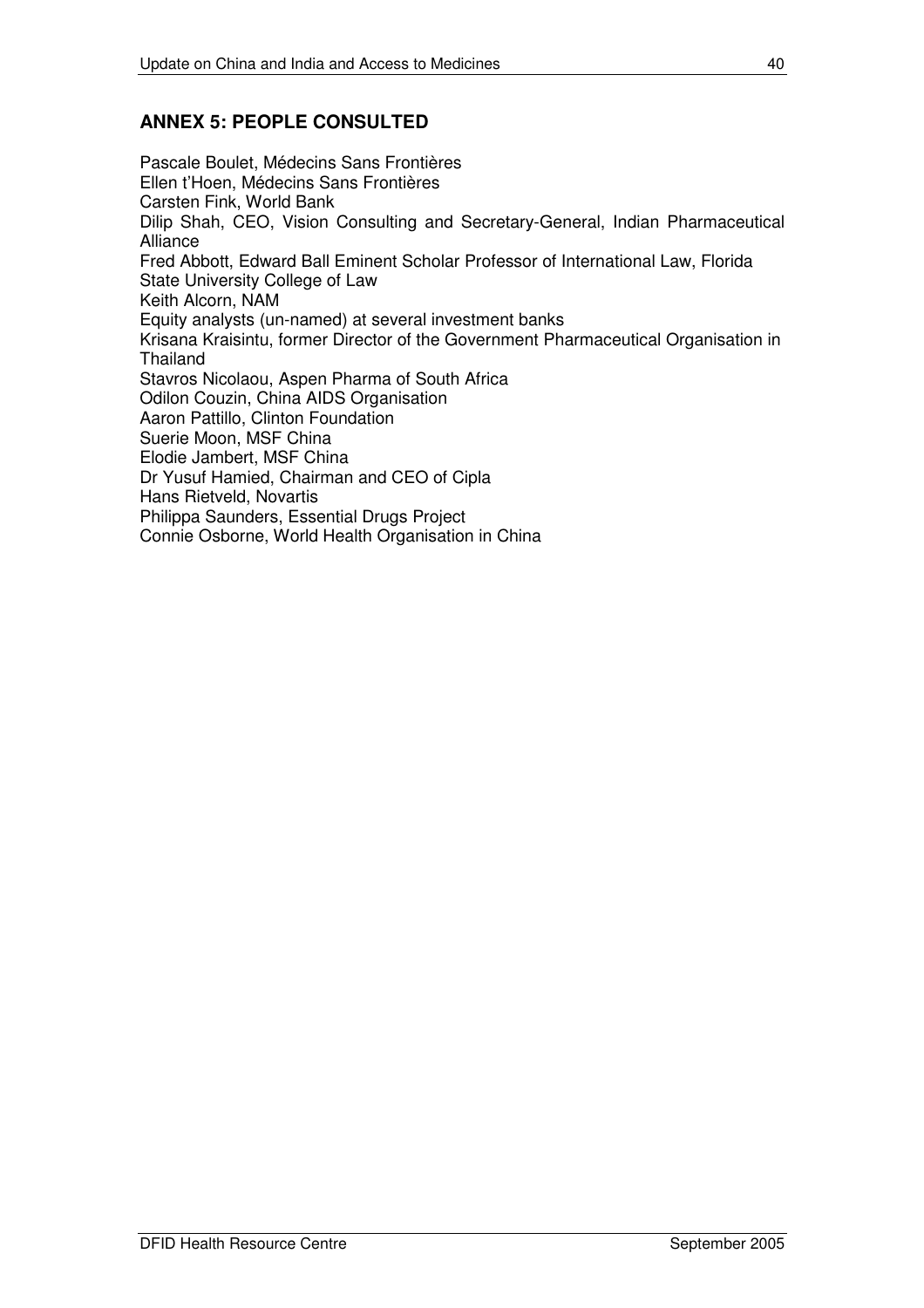Note: Bold name is the generic name, Italic name is the brand/trade name and the name in parenthesis is the short-hand acronym used to refer to the generic

| <b>Class</b>        | <b>Drug</b>                                | Originator                                   |
|---------------------|--------------------------------------------|----------------------------------------------|
| <b>NRTI</b>         | abacavir (ABC) Ziagen                      | Glaxo Smith Kline (GSK)                      |
| <b>NRTI</b>         | didanosine (ddl) Videx                     | <b>Bristol-Myers Squibb (BMS)</b>            |
| <b>NRTI</b>         | didanosine (ddl) Videx EC                  | <b>BMS</b>                                   |
| <b>NRTI</b>         | emtricitabine (FTC) Emtrival               | Gilead                                       |
| <b>NRTI</b>         | lamivudine (3TC) Epivir                    | <b>GSK</b>                                   |
| <b>NRTI</b>         | stavudine (d4T) Zerit                      | <b>BMS</b>                                   |
| <b>NRTI</b>         | zidovudine (AZT or ZDV) Retrovir           | <b>GSK</b>                                   |
| <b>NtRTI</b>        | tenofovir disoproxil fumarate (TDF) Viread | Gilead                                       |
| <b>NNRTIS</b>       | efavirenz (EFV) Stocrin 200 mg             | Merck, BMS owns rights in N. America & 5     |
|                     |                                            | European countries as Sustiva                |
| <b>NNRTIS</b>       | efavirenz (EFZ) Stocrin 600 mg             | <b>Merck</b>                                 |
| <b>NNRTIS</b>       | nevirapine (NVP) Viramune                  | Boehringer Ingelheim (BI)                    |
| Protease inhibitors | atazanavir (ATV) Reyataz                   | <b>BMS</b>                                   |
| Protease inhibitors | indinavir (IVD) Crixivan                   | <b>Merck</b>                                 |
| Protease inhibitors | nelfinavir (NFV) Viracept                  | Pfizer, but Roche has international contract |
| Protease inhibitors | Iopinavir-ritonavir (LPV/r) Kaletra        | Abbott                                       |
| Protease inhibitors | saquinavir (SQV) Fortovase or Invirase     | Roche                                        |
| Protease inhibitors | ritonavir Norvir                           | Abbott                                       |

| Co-formulated combinations                                                | Originator(s)             |
|---------------------------------------------------------------------------|---------------------------|
| <b>tenofovir/ efavirenz/ emtricitabine (TDF/EFZ/FTC)</b> (In development) | Gilead & BMS (with Merck) |
| tenofovir/emtricitabine (TDF/FTC) Truvada                                 | Gilead                    |
| lamivudine / zidovudine (3TC/AZT) Combivir                                | <b>GSK</b>                |
| abacavir/lamivudine / zidovudine (ABC/ 3TC/AZT) Trivizir                  | <b>GSK</b>                |